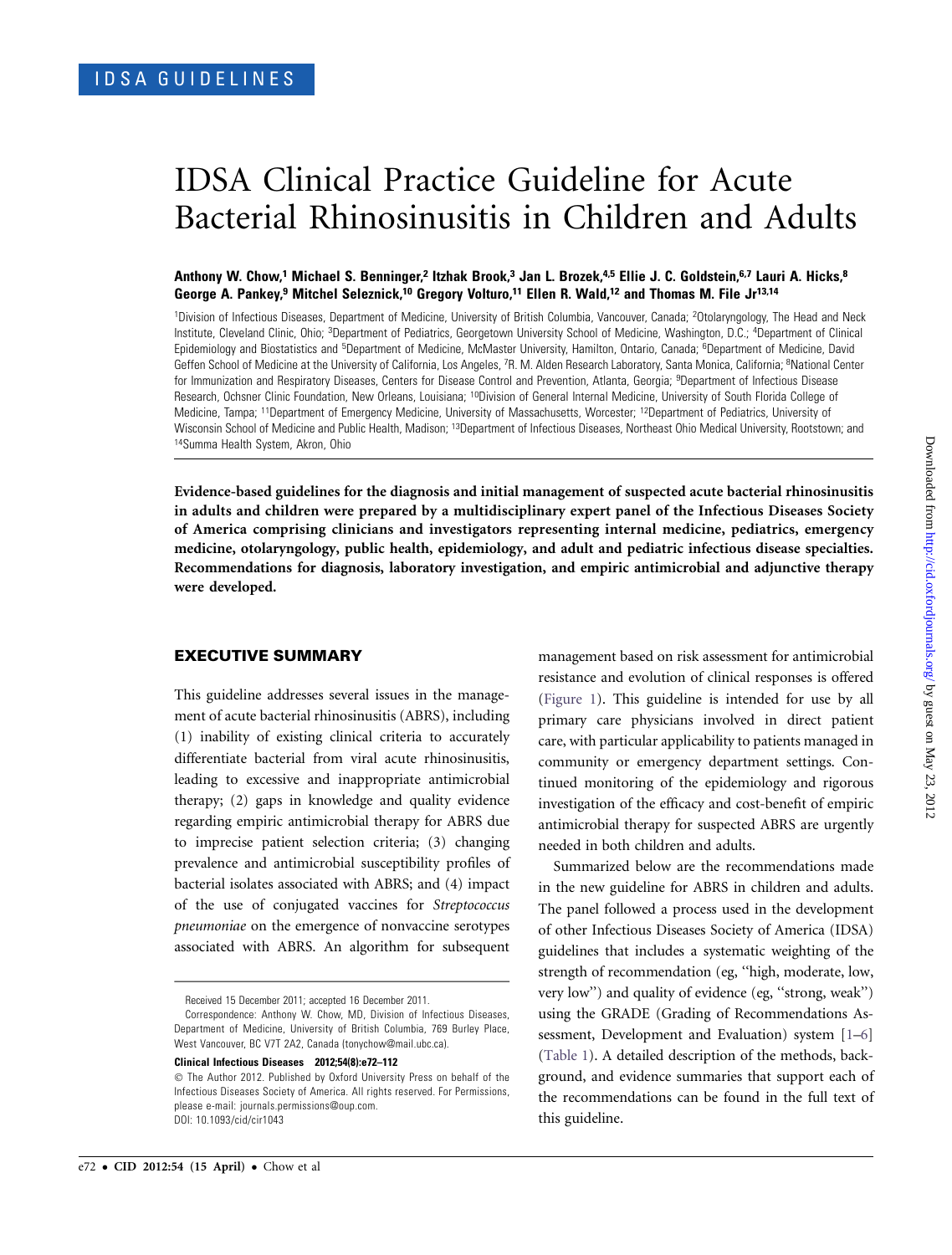<span id="page-1-0"></span>

Figure 1. Algorithm for the management of acute bacterial rhinosinusitis. Abbreviations: CT, computed tomography; MRI, magnetic resonance imaging.

## RECOMMENDATIONS

#### INITIAL TREATMENT

# I. Which Clinical Presentations Best Identify Patients With Acute Bacterial Versus Viral Rhinosinusitis?

Recommendations. 1. The following clinical presentations (any of 3) are recommended for identifying patients with acute bacterial vs viral rhinosinusitis:

i. Onset with persistent symptoms or signs compatible with acute rhinosinusitis, lasting for  $\geq 10$  days without any evidence of clinical improvement (strong, lowmoderate);

ii. Onset with *severe* symptoms or signs of high fever ( $\geq$ 39°C [102°F]) and purulent nasal discharge or facial pain lasting for at least 3–4 consecutive days at the beginning of illness (strong, low-moderate); or

iii. Onset with worsening symptoms or signs characterized by the new onset of fever, headache, or increase in nasal discharge following a typical viral upper respiratory infection (URI) that lasted 5–6 days and were initially improving (''doublesickening'') (strong, low-moderate).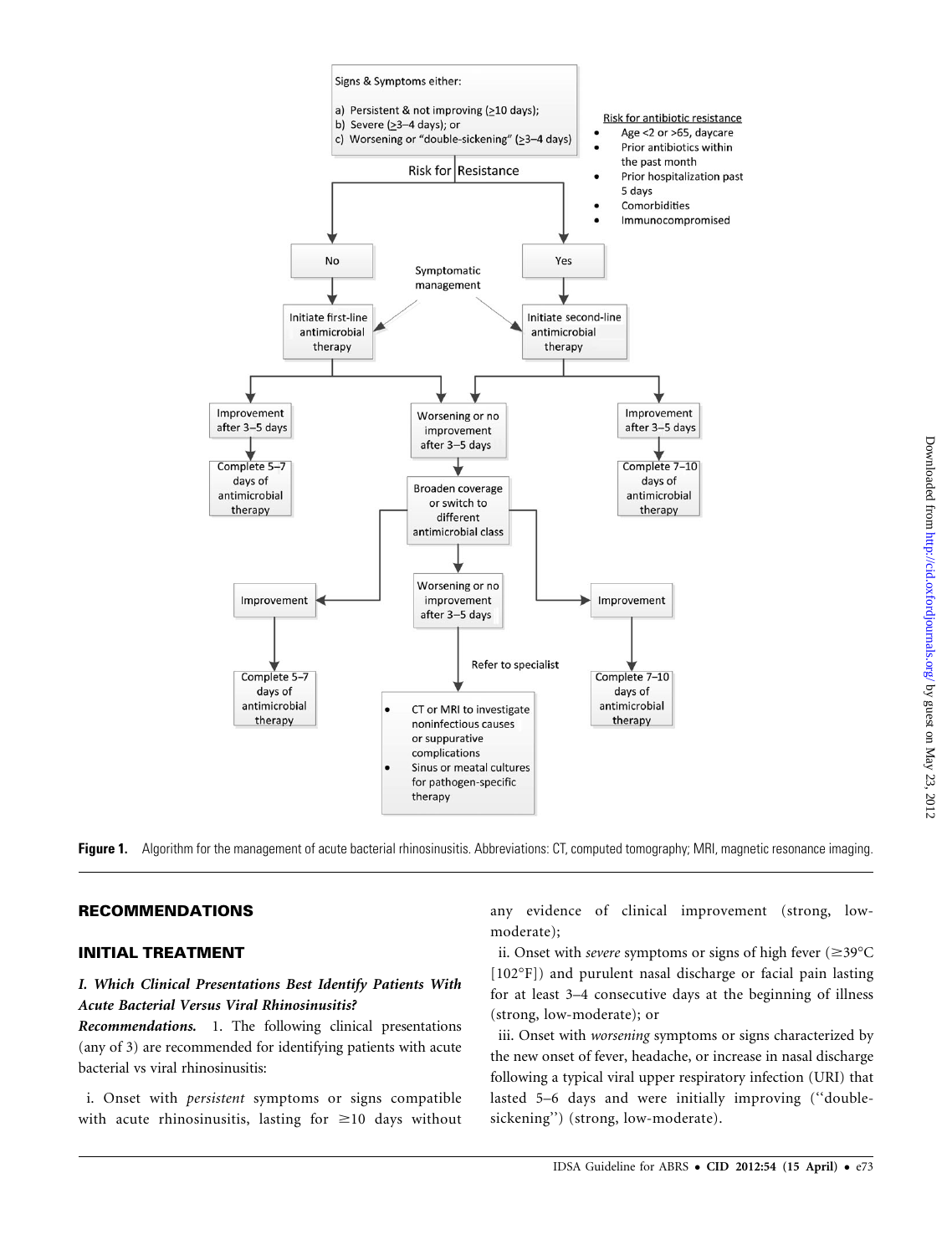## II. When Should Empiric Antimicrobial Therapy Be Initiated in Patients With Signs and Symptoms Suggestive of ABRS?

Recommendation. 2. It is recommended that empiric antimicrobial therapy be initiated as soon as the clinical diagnosis of ABRS is established as defined in recommendation 1 (strong, moderate).

# III. Should Amoxicillin Versus Amoxicillin-Clavulanate Be Used for Initial Empiric Antimicrobial Therapy of ABRS in Children?

Recommendation. 3. Amoxicillin-clavulanate rather than amoxicillin alone is recommended as empiric antimicrobial therapy for ABRS in children (strong, moderate).

# IV. Should Amoxicillin Versus Amoxicillin-Clavulanate Be Used for Initial Empiric Antimicrobial Therapy of ABRS in Adults?

Recommendation. 4. Amoxicillin-clavulanate rather than amoxicillin alone is recommended as empiric antimicrobial therapy for ABRS in adults (weak, low).

# V. When Is High-Dose Amoxicillin-Clavulanate Recommended During Initial Empiric Antimicrobial Therapy for ABRS in Children or Adults?

Recommendation. 5. "High-dose" (2 g orally twice daily or 90 mg/kg/day orally twice daily) amoxicillin-clavulanate is recommended for children and adults with ABRS from geographic regions with high endemic rates  $(\geq 10\%)$  of invasive penicillin-nonsusceptible (PNS) S. pneumoniae, those with severe infection (eg, evidence of systemic toxicity with fever of 39°C [102°F] or higher, and threat of suppurative complications), attendance at daycare, age  $\leq 2$ or  $>65$  years, recent hospitalization, antibiotic use within the past month, or who are immunocompromised (weak, moderate).

# VI. Should a Respiratory Fluoroquinolone Versus a  $\beta$ -Lactam Agent Be Used as First-line Agents for the Initial Empiric Antimicrobial Therapy of ABRS?

Recommendation. 6. A  $\beta$ -lactam agent (amoxicillinclavulanate) rather than a respiratory fluoroquinolone is recommended for initial empiric antimicrobial therapy of ABRS (weak, moderate).

# VII. Besides a Respiratory Fluoroquinolone, Should a Macrolide, Trimethoprim-Sulfamethoxazole, Doxycycline, or a Second- or Third-Generation Oral Cephalosporin Be Used as Second-line Therapy for ABRS in Children or Adults?

Recommendations. 7. Macrolides (clarithromycin and azithromycin) are not recommended for empiric therapy due to high rates of resistance among S. pneumoniae  $(\sim 30\%)$ (strong, moderate).

8. Trimethoprim-sulfamethoxazole (TMP/SMX) is not recommended for empiric therapy because of high rates of resistance among both S. pneumoniae and Haemophilus influenzae  $(\sim]30\% - 40\%)$  (strong, moderate).

9. Doxycycline may be used as an alternative regimen to amoxicillin-clavulanate for initial empiric antimicrobial therapy of ABRS in adults because it remains highly active against respiratory pathogens and has excellent pharmacokinetic/pharmacodynamic (PK/PD) properties (weak, low).

10. Second-and third-generation oral cephalosporins are no longer recommended for empiric monotherapy of ABRS due to variable rates of resistance among S. pneumoniae. Combination therapy with a third-generation oral cephalosporin (cefixime or cefpodoxime) plus clindamycin may be used as second-line therapy for children with non–type I penicillin allergy or from geographic regions with high endemic rates of PNS S. pneumoniae (weak, moderate).

# VIII. Which Antimicrobial Regimens Are Recommended for the Empiric Treatment of ABRS in Adults and Children With a History of Penicillin Allergy?

Recommendations. 11. Either doxycycline (not suitable for children) or a respiratory fluoroquinolone (levofloxacin or moxifloxacin) is recommended as an alternative agent for empiric antimicrobial therapy in adults who are allergic to penicillin (strong, moderate).

12. Levofloxacin is recommended for children with a history of type I hypersensitivity to penicillin; combination therapy with clindamycin plus a third-generation oral cephalosporin (cefixime or cefpodoxime) is recommended in children with a history of non–type I hypersensitivity to penicillin (weak, low).

# IX. Should Coverage for Staphylococcus aureus (Especially Methicillin-Resistant S. aureus) Be Provided Routinely During Initial Empiric Therapy of ABRS?

Recommendation. 13. Although S. aureus (including methicillin-resistant S. aureus [MRSA]) is a potential pathogen in ABRS, on the basis of current data, routine antimicrobial coverage for S. aureus or MRSA during initial empiric therapy of ABRS is not recommended (strong, moderate).

# X. Should Empiric Antimicrobial Therapy for ABRS Be Administered for 5–7 Days Versus 10–14 Days?

Recommendations. 14. The recommended duration of therapy for uncomplicated ABRS in adults is 5–7 days (weak, low-moderate).

15. In children with ABRS, the longer treatment duration of 10–14 days is still recommended (weak, lowmoderate).

# XI. Is Saline Irrigation of the Nasal Sinuses of Benefit as Adjunctive Therapy in Patients With ABRS?

Recommendation. 16. Intranasal saline irrigation with either physiologic or hypertonic saline is recommended as an adjunctive treatment in adults with ABRS (weak, low-moderate).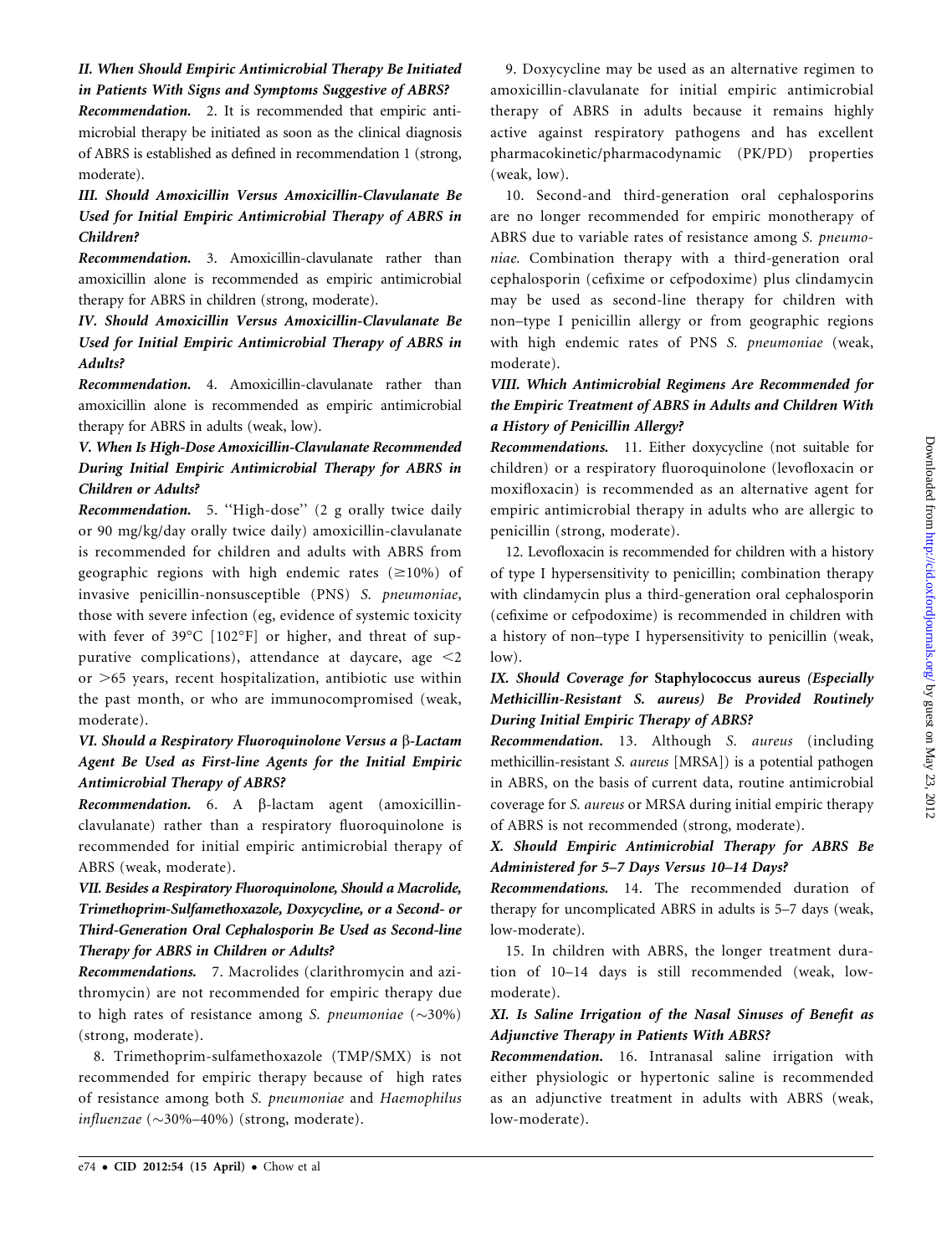## XII. Are Intranasal Corticosteroids Recommended as an Adjunct to Antimicrobial Therapy in Patients With ABRS?

Recommendation. 17. Intranasal corticosteroids (INCSs) are recommended as an adjunct to antibiotics in the empiric treatment of ABRS, primarily in patients with a history of allergic rhinitis (weak, moderate).

## XIII. Should Topical or Oral Decongestants or Antihistamines Be Used as Adjunctive Therapy in Patients With ABRS?

Recommendation. 18. Neither topical nor oral decongestants and/or antihistamines are recommended as adjunctive treatment in patients with ABRS (strong, low-moderate).

# NONRESPONSIVE PATIENT

# XIV. How Long Should Initial Empiric Antimicrobial Therapy in the Absence of Clinical Improvement Be Continued Before Considering Alternative Management Strategies?

Recommendation. 19. An alternative management strategy is recommended if symptoms worsen after 48–72 hours of initial empiric antimicrobial therapy or fail to improve despite 3–5 days of initial empiric antimicrobial therapy (strong, moderate).

# XV. What Is the Recommended Management Strategy in Patients Who Clinically Worsen Despite 72 Hours or Fail to Improve After 3–5 Days of Initial Empiric Antimicrobial Therapy With a First-line Regimen?

Recommendation. 20. An algorithm for managing patients who fail to respond to initial empiric antimicrobial therapy is shown in [Figure 1](#page-1-0). Patients who clinically worsen despite 72 hours or fail to improve after 3–5 days of empiric antimicrobial therapy with a first-line agent should be evaluated for the possibility of resistant pathogens, a noninfectious etiology, structural abnormality, or other causes for treatment failure (strong, low).

# XVI. In Managing the Patient With ABRS Who Has Failed to Respond to Empiric Treatment With Both First-line and Second-line Agents, It Is Important to Obtain Cultures to Document Whether There Is Persistent Bacterial Infection and Whether Resistant Pathogens Are Present. In Such Patients, Should Cultures Be Obtained by Sinus Puncture or Endoscopy, or Are Cultures of Nasopharyngeal Swabs Sufficient?

Recommendations. 21. It is recommended that cultures be obtained by direct sinus aspiration rather than by nasopharyngeal swab in patients with suspected sinus infection who have failed to respond to empiric antimicrobial therapy (strong, moderate).

22. Endoscopically guided cultures of the middle meatus may be considered as an alternative in adults, but their reliability in children has not been established (weak, moderate).

23. Nasopharyngeal cultures are unreliable and are not recommended for the microbiologic diagnosis of ABRS (strong, high).

# XVII. Which Imaging Technique Is Most Useful for Patients With Severe ABRS Who Are Suspected to Have Suppurative Complications Such as Orbital or Intracranial Extension of Infection?

Recommendation. 24. In patients with ABRS suspected to have suppurative complications, axial and coronal views of contrast-enhanced computed tomography (CT) rather than magnetic resonance imaging (MRI) is recommended to localize the infection and to guide further treatment (weak, low).

## XVIII. When Is Referral to a Specialist Indicated in a Patient With Presumed ABRS?

Recommendation. 25. Patients who are seriously ill and immunocompromised, continue to deteriorate clinically despite extended courses of antimicrobial therapy, or have recurrent bouts of acute rhinosinusitis with clearing between episodes should be referred to a specialist (such as an otolaryngologist, infectious disease specialist, or allergist) for consultation. As this is a ''good clinical practice'' statement rather than a recommendation, it is not further graded.

# INTRODUCTION

Throughout this guideline, the term rhinosinusitis is used interchangeably with sinusitis. Because the nasal mucosa is contiguous with that of the paranasal sinuses, any inflammation of the sinuses is almost always accompanied by inflammation of the nasal cavity [\[7](#page-35-0), [8\]](#page-35-0). Rhinosinusitis is an extremely common condition. In a national health survey conducted during 2008, nearly 1 in 7 (13.4%) of all noninstitutionalized adults aged  $\geq$ 18 years were diagnosed with rhinosinusitis within the previous 12 months [[9](#page-35-0)]. Incidence rates among adults are higher for women than men  $(\sim 1.9\text{-}fold)$ , and adults between 45 and 74 years are most commonly affected [[9](#page-35-0)].

Acute rhinosinusitis is defined as an inflammation of the mucosal lining of the nasal passage and paranasal sinuses lasting up to 4 weeks. It can be caused by various inciting factors including allergens, environmental irritants, and infection by viruses, bacteria, or fungi. A viral etiology associated with a URI or the common cold is the most frequent cause of acute rhinosinusitis. Prospective longitudinal studies performed in young children (6–35 months of age) revealed that viral URI occurs with an incidence of 6 episodes per patient-year [\[10](#page-35-0)]. In adults, the incidence is estimated to be 2–3 episodes per year [[11](#page-35-0)]. Secondary bacterial infection of the paranasal sinuses following an antecedent viral URI is relatively uncommon, estimated to be 0.5%–2% of adult cases [[12,](#page-35-0) [13\]](#page-35-0) and approximately 5% in children [[14\]](#page-35-0). The prevalence of a bacterial infection during acute rhinosinusitis is estimated to be 2%–10%, whereas viral causes account for 90%–98% [[12](#page-35-0)]. Despite this, antibiotics are frequently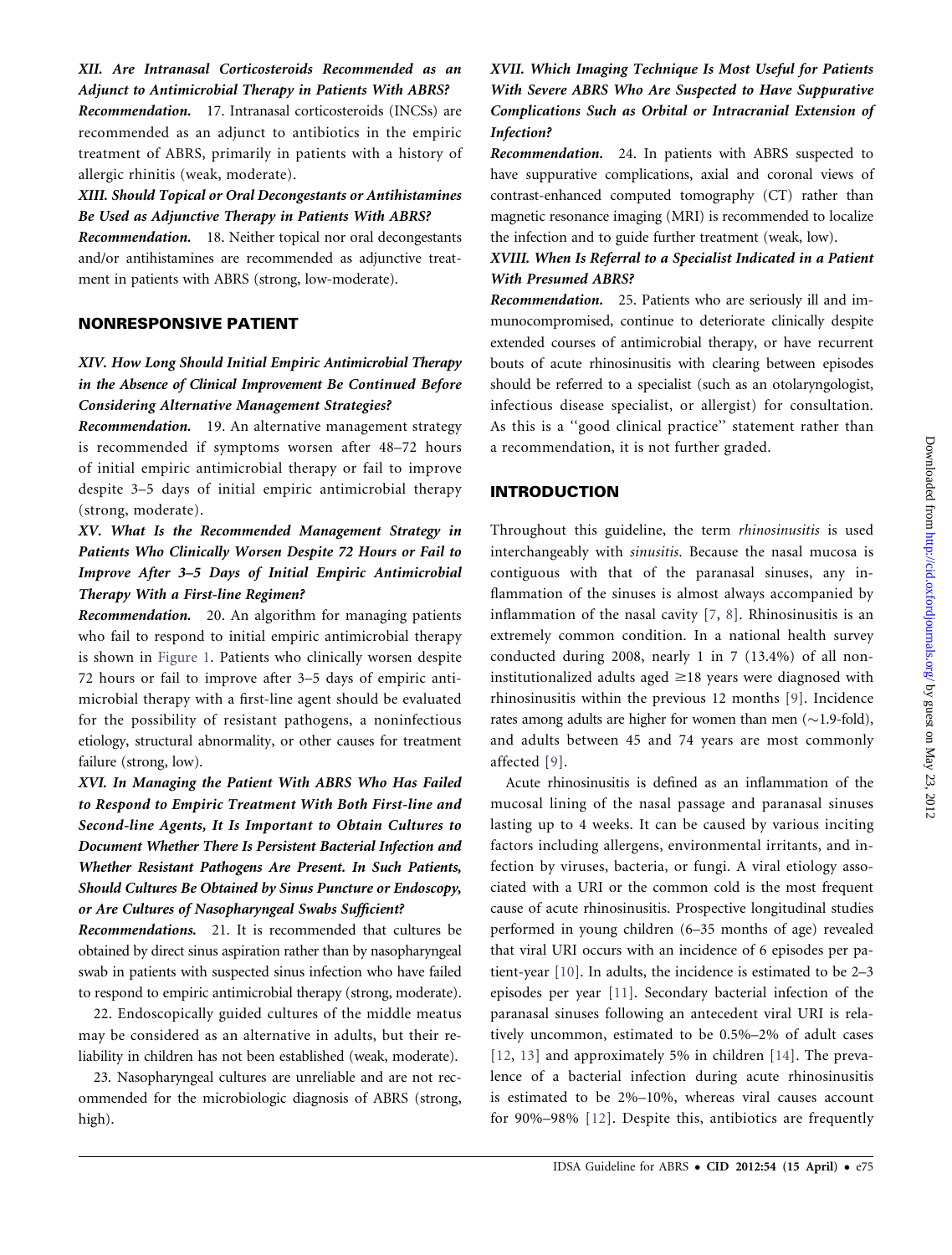<span id="page-4-0"></span>

| Strength of<br>Recommendation<br>and Quality of<br>Evidence                           | Clarity of Balance Between<br>Desirable and Undesirable<br>Effects                                                                                               | Methodological Quality of Supporting<br>Evidence (Examples)                                                                                                                                            | Implications                                                                                                                                                                                                                                         |
|---------------------------------------------------------------------------------------|------------------------------------------------------------------------------------------------------------------------------------------------------------------|--------------------------------------------------------------------------------------------------------------------------------------------------------------------------------------------------------|------------------------------------------------------------------------------------------------------------------------------------------------------------------------------------------------------------------------------------------------------|
| Strong<br>recommendation,<br>high-quality<br>evidence                                 | Desirable effects clearly<br>outweigh undesirable<br>effects, or vice versa                                                                                      | Consistent evidence from well-performed Recommendation can apply to most<br>RCTs or exceptionally strong evidence<br>from unbiased observational studies                                               | patients in most circumstances.<br>Further research is unlikely to change<br>our confidence in the estimate of effect.                                                                                                                               |
| Strong<br>recommendation.<br>moderate-quality<br>evidence                             | Desirable effects clearly<br>outweigh undesirable<br>effects, or vice versa                                                                                      | Evidence from RCTs with important<br>limitations (inconsistent results,<br>methodological flaws, indirect, or<br>imprecise) or exceptionally strong<br>evidence from unbiased observational<br>studies | Recommendation can apply to most patients<br>in most circumstances. Further research<br>(if performed) is likely to have an important<br>impact on our confidence in the estimate<br>of effect and may change the estimate.                          |
| Strong<br>recommendation,<br>low-quality<br>evidence                                  | Desirable effects clearly<br>outweigh undesirable<br>effects, or vice versa                                                                                      | Evidence for at least 1 critical outcome<br>from observational studies, RCTs with<br>serious flaws or indirect evidence                                                                                | Recommendation may change when<br>higher-quality evidence becomes available.<br>Further research (if performed) is likely to<br>have an important impact on our<br>confidence in the estimate of effect and is<br>likely to change the estimate.     |
| Strona<br>recommendation,<br>very low-quality<br>evidence (very<br>rarely applicable) | Desirable effects clearly<br>outweigh undesirable<br>effects, or vice versa                                                                                      | Evidence for at least 1 critical outcome<br>from unsystematic clinical observations<br>or very indirect evidence                                                                                       | Recommendation may change when higher-<br>quality evidence becomes available; any<br>estimate of effect for at least 1 critical<br>outcome is very uncertain.                                                                                        |
| Weak<br>recommendation.<br>high-quality<br>evidence                                   | Desirable effects closely<br>balanced with undesirable<br>effects                                                                                                | Consistent evidence from well-performed The best action may differ depending on<br>RCTs or exceptionally strong evidence<br>from unbiased observational studies                                        | circumstances or patients or societal<br>values. Further research is unlikely to<br>change our confidence in the estimate of<br>effect.                                                                                                              |
| Weak<br>recommendation.<br>moderate-quality<br>evidence                               | Desirable effects closely<br>balanced with undesirable<br>effects                                                                                                | Evidence from RCTs with important<br>limitations (inconsistent results,<br>methodological flaws, indirect, or<br>imprecise) or exceptionally strong<br>evidence from unbiased observational<br>studies | Alternative approaches likely to be better<br>for some patients under some<br>circumstances. Further research (if<br>performed) is likely to have an important<br>impact on our confidence in the estimate<br>of effect and may change the estimate. |
| Weak<br>recommendation,<br>low-quality<br>evidence                                    | Uncertainty in the estimates<br>of Desirable effects, harms,<br>and burden; desirable<br>effects, harms, and burden<br>may be closely balanced                   | Evidence for at least 1 critical outcome<br>from observational studies, from RCTs<br>with serious flaws or indirect evidence                                                                           | Other alternatives may be equally<br>reasonable Further research is very<br>likely to have an important impact on<br>our confidence in the estimate of effect<br>and is likely to change the estimate.                                               |
| Weak<br>recommendation,<br>very low-quality<br>evidence                               | Major uncertainty in the<br>estimates of desirable<br>effects, harms, and burden;<br>desirable effects may or<br>may not be balanced with<br>undesirable effects | Evidence for at least 1 critical outcome<br>from unsystematic clinical<br>observations or very indirect<br>evidence                                                                                    | Other alternatives may be equally<br>reasonable. Any estimate of effect,<br>for at least 1 critical outcome, is very<br>uncertain.                                                                                                                   |

Abbreviation: RCT, randomized controlled trial.

<sup>a</sup> Based on the Grading of Recommendations Assessment, Development and Evaluation (GRADE) system [1–6].

prescribed for patients presenting with symptoms of acute rhinosinusitis, being the fifth leading indication for antimicrobial prescriptions by physicians in office practice [[15](#page-35-0)]. The total direct healthcare costs attributed to a primary medical diagnosis of sinusitis in 1996 were estimated to exceed \$3 billion per year [\[16\]](#page-35-0). A recent national survey of antibiotic prescriptions for URI in the outpatient setting showed that antibiotics were prescribed for 81% of adults with acute rhinosinusitis [\[17,](#page-35-0) [18\]](#page-35-0), despite the fact that approximately 70% of patients improve spontaneously in placebo-controlled randomized clinical trials [[18](#page-35-0)]. Thus, overprescription of antibiotics is a major concern in the management of acute rhinosinusitis, largely due to the difficulty in differentiating ABRS from a viral URI. To address these issues, several practice guidelines for the treatment of ABRS have been published by various professional organizations in the United States and Canada within the past decade, including the American College of Physicians (2001) [[19](#page-35-0), [20\]](#page-35-0), the American Academy of Pediatrics (2001) [\[21](#page-35-0)], the Rhinosinusitis Initiative (representing the American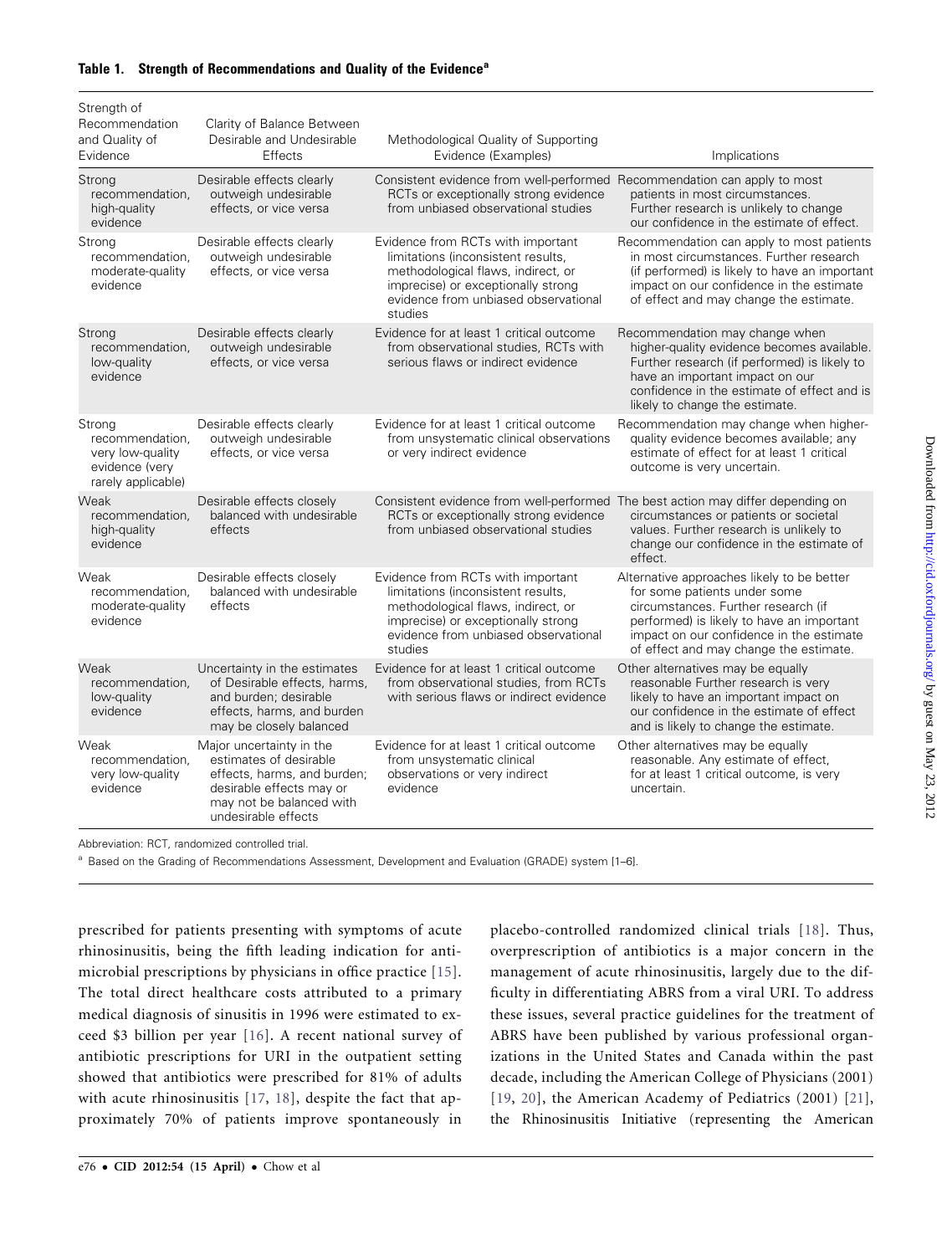Academy of Allergy, Asthma and Immunology; the American Academy of Otolaryngic Allergy; the American College of Allergy, Asthma and Immunology; the American Academy of Otolaryngology–Head and Neck Surgery [AAO-HNS]; and the American Rhinologic Society) (2004) [\[7\]](#page-35-0), the Sinus and Allergy Health Partnership (2004) [[22\]](#page-35-0), the Joint Council of Allergy, Asthma and Immunology (2005) [\[23](#page-35-0)], the Agency for Health Care Research and Quality (2005) [\[24](#page-35-0)], and more recently by the AAO-HNS (2007) [[25](#page-35-0)], the Institute for Clinical Systems Improvement (2008) [[26](#page-35-0)], and the Canadian Society of Otolaryngology–Head and Neck Surgery (2011) [[27\]](#page-35-0). These guidelines offer differing opinions regarding both clinical criteria for initiating antimicrobial therapy and choice of empiric antimicrobial regimens. The current guideline was developed by IDSA with a multidisciplinary panel to address some of the more controversial areas concerning initial empiric management of ABRS in both children and adults. A major area of emphasis includes identifying the clinical presentations that best distinguish bacterial from viral rhinosinusitis, and the selection of antimicrobial regimens based on evolving antibiotic susceptibility profiles of recent respiratory pathogens in the United States. The primary goal of this guideline is to improve the appropriate use of first-line antibiotics for patients with a presumptive diagnosis of ABRS. The secondary goals are to reduce excessive or inappropriate use of antimicrobial agents in patients with acute viral rhinosinusitis or self-limited bacterial infection, and to deter the emergence of antibiotic resistance among respiratory pathogens. The guideline is primarily intended for primary care physicians in community and the emergency department settings, including family practitioners, internists, pediatricians, and emergency physicians. The expanded audience includes infectious disease specialists, otolaryngologists, allergists, and head and neck surgeons. It is also among the first IDSA clinical practice guidelines to adopt the GRADE system to assess the quality of evidence and strength of recommendations [[1–6\]](#page-35-0) ([Table 1](#page-4-0)).

The following 18 clinical questions are addressed in this guideline:

I. Which clinical presentations best identify patients with acute bacterial vs viral rhinosinusitis?

II. When should empiric antimicrobial therapy be initiated in patients with signs and symptoms suggestive of ABRS?

III. Should amoxicillin vs amoxicillin-clavulanate be used for initial empiric antimicrobial therapy of ABRS in children?

IV. Should amoxicillin vs amoxicillin-clavulanate be used for initial empiric antimicrobial therapy of ABRS in adults?

V. When is ''high-dose'' amoxicillin-clavulanate recommended during initial empiric antimicrobial therapy for ABRS in children or adults?

VI. Should a respiratory fluoroquinolone vs a  $\beta$ -lactam agent be used as first-line initial empiric antimicrobial therapy of ABRS?

VII. Besides a b-lactam or a respiratory fluoroquinolone, should a macrolide, TMP/SMX, doxycycline, or a second- or third-generation oral cephalosporin be used as an alternative regimen for the initial empiric treatment of ABRS in children or adults?

VIII. Which antimicrobial regimens are recommended for the empiric treatment of ABRS in children and adults with a history of penicillin allergy?

IX. Should coverage for S. aureus (especially MRSA) be provided routinely during initial empiric therapy of ABRS?

X. Should empiric antimicrobial therapy for ABRS be administered for 5–7 days vs 10–14 days?

XI. Is saline irrigation of the nasal sinuses of benefit as adjunctive therapy in patients with ABRS?

XII. Are intranasal corticosteroids recommended as an adjunct to antimicrobial therapy in patients with ABRS?

XIII. Should topical or oral decongestants or antihistamines be used as adjunctive therapy in patients with ABRS?

XIV. How long should initial empiric antimicrobial therapy in the absence of clinical improvement be continued before considering alternative management strategies?

XV. What is the recommended management strategy in patients who clinically worsen despite 72 hours or fail to improve after 3–5 days of initial empiric antimicrobial therapy with a first-line regimen?

XVI. In managing the patient with ABRS who has failed to respond to empiric treatment with both first-line and secondline agents, it is important to obtain cultures to document whether there is persistent bacterial infection and whether resistant pathogens are present. In such patients, should cultures be obtained by sinus puncture or endoscopy, or will cultures from nasopharyngeal swabs suffice?

XVII. Which imaging technique is most useful for patients with severe ABRS who are suspected to have suppurative complications such as orbital or intracranial extension of infection?

XVIII. When should referral to a specialist be considered in the management of a patient with presumed ABRS?

#### Overview of Therapeutic Dilemmas in ABRS

This guideline was prompted by a number of therapeutic dilemmas commonly encountered by physicians who provide primary care to children and adults with a presumptive diagnosis of ABRS.

## Lack of Precision in Current Methods of Diagnosis

The gold standard for the diagnosis of ABRS is the recovery of bacteria in high density  $(\geq 10^4$  colony-forming units per milliliter) from the cavity of a paranasal sinus [\[7,](#page-35-0) [12](#page-35-0), [13](#page-35-0)]. Failure to adequately decontaminate the paranasal mucosa during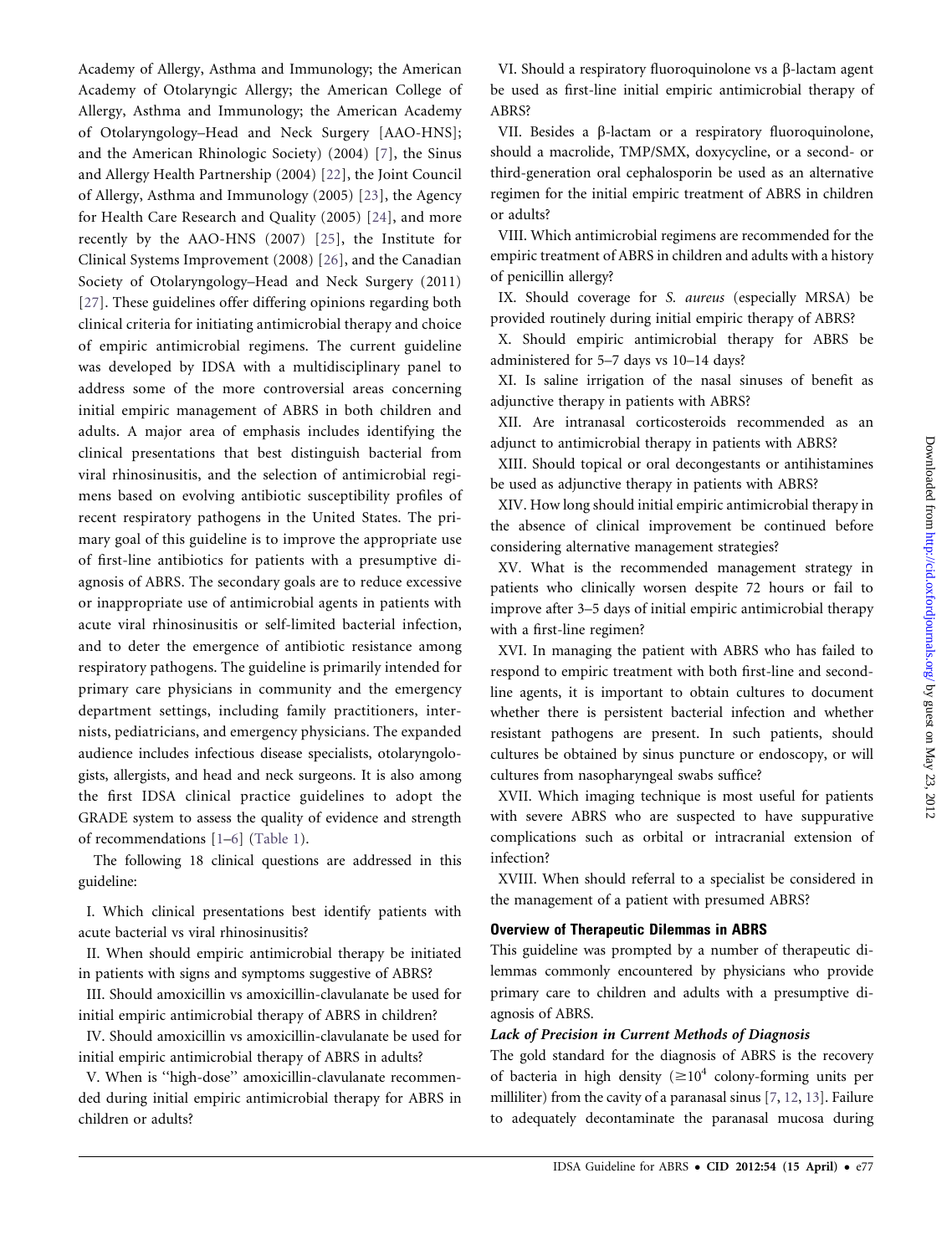<span id="page-6-0"></span>Table 2. Conventional Criteria for the Diagnosis of Sinusitis Based on the Presence of at Least 2 Major or 1 Major and ≥2 Minor Symptoms

| Major Symptoms                                        | Minor Symptoms                                 |
|-------------------------------------------------------|------------------------------------------------|
| • Purulent anterior nasal discharge                   | $\bullet$ Headache                             |
| • Purulent or discolored posterior nasal<br>discharge | • Ear pain, pressure, or<br>fullness           |
| • Nasal congestion or obstruction                     | $\bullet$ Halitosis                            |
| • Facial congestion or fullness                       | • Dental pain                                  |
| • Facial pain or pressure                             | $\bullet$ Cough                                |
| • Hyposmia or anosmia                                 | • Fever (for subacute or<br>chronic sinusitis) |
| • Fever (for acute sinusitis only)                    | $\bullet$ Fatique                              |
| Modified from Meltzer et al [7].                      |                                                |

sinus aspiration or to quantify any bacterial isolates in the aspirate are the most common pitfalls that may lead to misinterpretation of results (ie, assuming the presence of infection when actually the bacteria recovered represent contaminants derived from the nose). Using this definition, several investigators [\[28](#page-35-0)–[30\]](#page-35-0) have confirmed the diagnosis of ABRS in both adults and children and validated the effect of appropriate antimicrobial therapy in eradicating bacterial pathogens from the paranasal sinuses [[12\]](#page-35-0). Furthermore, treatment failure was associated with the recovery of antibiotic-resistant pathogens [\[29](#page-35-0)]. However, sinus aspiration is an invasive, time-consuming, and potentially painful procedure that does not have utility in the daily practice of primary care physicians. Although there has been interest in the use of endoscopically guided cultures of the middle meatus as a surrogate for sinus aspirates in patients with ABRS [\[31](#page-35-0)], performance of such cultures is beyond the scope of most primary care physicians, and its validity in children has not been established. Thus, the diagnosis of ABRS in most randomized controlled trials (RCTs) of antimicrobial therapy is based on the presence of compatible symptoms and signs of acute rhinosinusitis (Table 2) with radiographic confirmation of sinus involvement. Unfortunately, these diagnostic criteria do not adequately distinguish bacterial from viral infection. Consequently, a proportion of patients enrolled in such trials likely had a viral URI, which is self-limited and would not be expected to respond to antimicrobial therapy. This limitation results in an underestimation of the potential benefit of antimicrobial therapy [\[12](#page-35-0)].

# Imaging Studies of Presumed ABRS

Imaging studies such as plain radiographs or CT are frequently used by clinicians for the diagnosis of ABRS. Unfortunately, these studies are nonspecific and do not distinguish bacterial from viral rhinosinusitis. Kovatch et al [\[32](#page-35-0)] found that more than half of children with both symptoms and signs of a viral

URI had abnormal maxillary sinus radiographs. Conversely, such radiographs are frequently abnormal in healthy children [\[32](#page-35-0)-34] and in children undergoing CT for a nonrespiratory complaint [\[35\]](#page-36-0). Gwaltney et al [\[36](#page-36-0)] deliberately obtained CTs from healthy young adults experiencing a new cold and found that 87% of the subjects had significant abnormalities of their maxillary sinuses. Finally, Kristo et al found that 68% of symptomatic children with acute respiratory infection [[37\]](#page-36-0) and 42% of healthy schoolchildren [[38\]](#page-36-0) had major abnormalities in their paranasal sinuses as evaluated by MRI.

Collectively, these studies indicate that during uncomplicated viral URI in children and adults, the majority will have significant abnormalities in imaging studies (either plain radiographs, CT, or MRI) that are indistinguishable from those associated with bacterial infection. Accordingly, while normal imaging studies can assure that a patient with respiratory symptoms almost certainly does not have ABRS, an abnormal radiographic study cannot confirm the diagnosis of ABRS, and such studies are unnecessary during the management of uncomplicated ABRS. Furthermore, studies in which the entry criteria included the presence of respiratory symptoms plus abnormal radiographs or other imaging studies (ie, most RCTs evaluating antimicrobial treatment of ABRS in the literature) cannot be accepted as credible or reliable for evaluating the natural history of ABRS or antimicrobial efficacy.

#### Clinical Distinction of ABRS From Viral URI

There are few studies in adults and children that have correlated the presence of respiratory signs and symptoms with the findings of sinus aspiration [[12](#page-35-0), [28](#page-35-0), [30,](#page-35-0) [39](#page-36-0)]. The duration of symptoms beyond 7–10 days is often used as a surrogate criterion to distinguish bacterial from viral infection based on the natural history of rhinovirus infections [[40\]](#page-36-0) [\(Figure 2](#page-7-0)). However, the probability of confirming a bacterial infection by sinus aspiration is only about 60% among adult patients with symptoms lasting  $\geq 7-10$  days [\[41\]](#page-36-0). To identify additional clinical features that may distinguish between bacterial and viral infection, the typical clinical course and natural history of rhinovirus infection (described by Gwaltney et al [[40\]](#page-36-0)) is further reviewed.

Viral URIs are characterized by the presence of nasal symptoms (discharge and congestion/obstruction) and/or cough. Patients may also complain of a scratchy throat. Usually the nasal discharge begins as clear and watery. Often, however, the quality of nasal discharge changes during the course of the illness. Most typically, the nasal discharge becomes thicker and more mucoid and may become purulent (thick, colored, and opaque) for several days. Then the situation reverses with the purulent discharge becoming mucoid and then clear again, or simply drying. The transition from clear to purulent to clear nasal discharge occurs in uncomplicated viral URIs without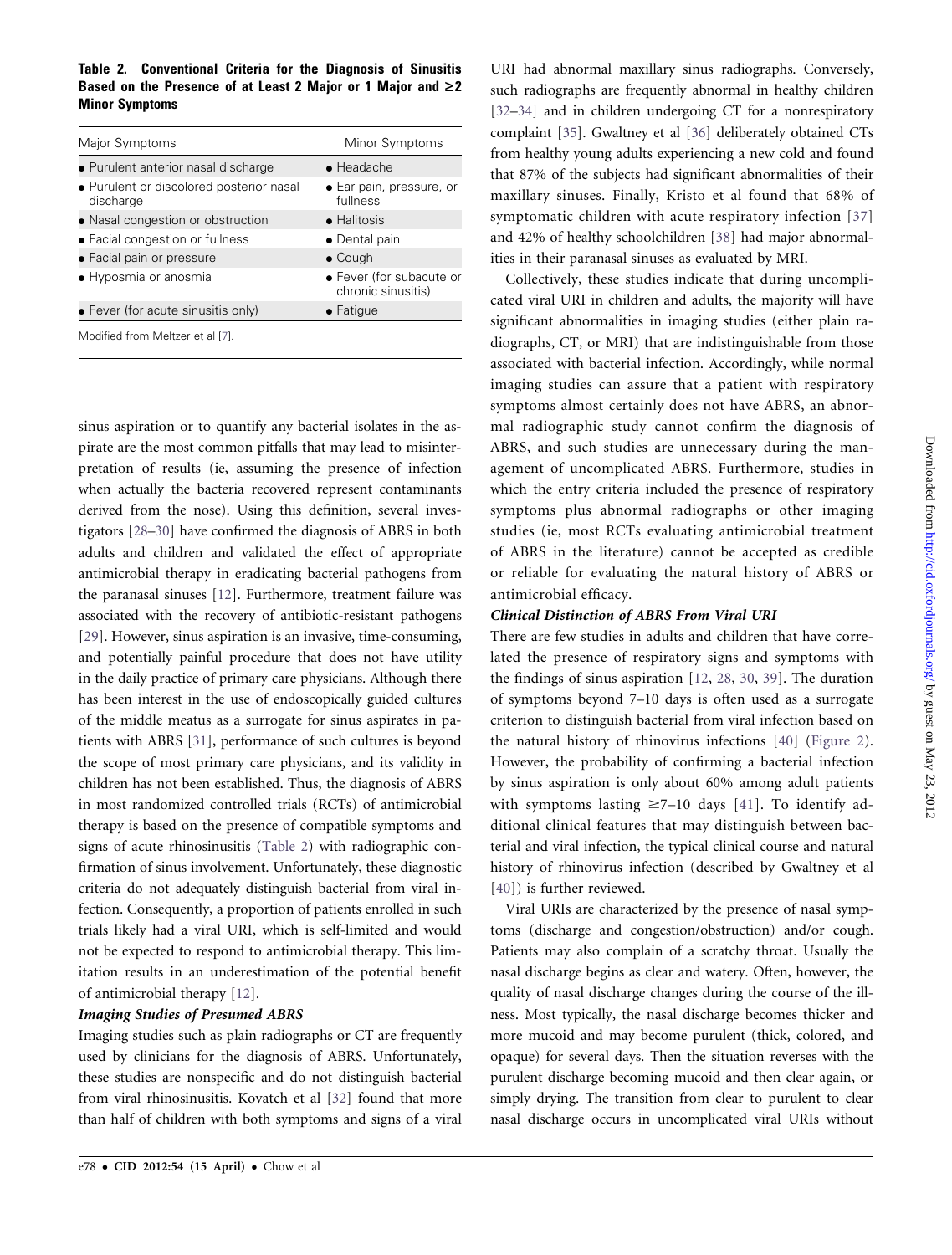<span id="page-7-0"></span>

**Figure 2.** Schematic characterization of the natural history and time course of fever and respiratory symptoms associated with an uncomplicated viral upper respiratory infection (URI) in children (courtesy of Dr Ellen Wald; adapted from Gwaltney et al [[40\]](#page-36-0) and Rosenfeld at al [\[13](#page-35-0)]).

the benefit of antimicrobial therapy. Most patients with uncomplicated viral URIs do not have fever. However, if fever is present, it tends to be present early in the illness, often in concert with other constitutional symptoms such as headache and myalgia. Typically, the fever and constitutional symptoms disappear in the first 24–48 hours and the respiratory symptoms become more prominent. The time course of illness is an important characteristic. In most cases of uncomplicated viral URI, respiratory symptoms last 5–10 days. Although the patient may not be free of symptoms on the 10th day, almost always the respiratory symptoms have peaked in severity by days 3–6 and have begun to improve.

With this clinical picture of an uncomplicated viral URI for comparison, several clinical features were proposed by the Rhinosinusitis Initiative to correlate with ABRS rather than viral URI [[7\]](#page-35-0). In addition to the duration of signs and symptoms, the time course and pattern of disease progression were considered to be important in differentiating bacterial from viral rhinosinusitis. Three typical clinical presentations were emphasized: (1) onset with persistent symptoms that last  $>$ 10 days and were not improving; (2) onset with severe symptoms, characterized by high fever of at least 39°C (102°F) and purulent nasal discharge for at least 3–4 consecutive days at the beginning of illness; and (3) onset with worsening symptoms, characterized by typical viral URI symptoms that appear to improve followed by the sudden onset of worsening symptoms after 5–6 days (''double-sickening'') [[7,](#page-35-0) [42](#page-36-0)].

In patients with persistent symptoms, nasal discharge (of any quality) and daytime cough (which may be worse at night) are both common, whereas the presence of fever,

headache, or facial pain is more variable. These patients come to medical attention primarily because of respiratory symptoms that may be low grade but simply do not resolve. In the patient with severe symptoms, the onset of fever, headache, and facial pain is distinguished from an uncomplicated viral URI in 2 ways. In viral URI, fever is present early in the clinical illness and disappears in 24–48 hours, while purulent nasal discharge is not generally present until the fourth or fifth day of illness. In contrast, the high fever and purulent nasal discharge during ABRS occur for at least 3–4 consecutive days at the beginning of the illness. Although the triad of headache, facial pain, and fever is considered a classic presentation of ABRS in adults, it is uncommon. Onset with persistent symptoms is far more frequent. In children, the most common manifestations of bacterial sinusitis are cough (80%) followed by nasal discharge (76%) and fever (63%). Parents of preschoolers often report malodorous breath. Headache, facial pain, and swelling are rare. In the patient with worsening symptoms, there may be a new onset of fever, a relapse or an increase in nasal discharge or cough, or the onset of severe headache. This doublesickening is a classic presentation for any secondary bacterial complication of a viral URI similar to ABRS, such as acute otitis media (AOM) and pneumonia. The validity of these clinical features in predicting ABRS is discussed in the ''Evidence Summary'' of recommendation 1 in the guideline.

Issues in RCTs of Antimicrobial Therapy for Presumed ABRS Five systematic reviews or meta-analyses of antimicrobial therapy vs placebo for presumed ABRS in adults have been published since 2005 [[18](#page-35-0), [24,](#page-35-0) [25](#page-35-0), [43,](#page-36-0) [44](#page-36-0)]. Data from 17 studies in adult patients and 3 pediatric studies in which antibiotics have been compared with placebo are available for further analysis [\(Table 3\)](#page-8-0). In evaluating the quality of these studies, the single most challenging issue besides methodological flaws in randomization, concealment, and blinding is to ensure that the patients in the study populations actually have bacterial rather than viral rhinosinusitis in the absence of confirmation by sinus cultures. Two common methodological flaws identified in these studies among adult patients are that (1) many patients only had 7 days of symptoms (without qualification of whether these symptoms had begun to improve or were worsening) and that (2) imaging studies were often used as a diagnostic entry criterion. Because these patient selection criteria lack sensitivity and specificity for ABRS, there is good reason to believe that many patients enrolled in these studies had uncomplicated viral URI rather than ABRS [[12](#page-35-0)]. Nonetheless, most of these studies do show a modest benefit in the use of antimicrobials. Overall, 13 (95% confidence interval [CI], 9–22) adults would need to be treated with antibiotics before 1 additional patient would benefit ([Table 3\)](#page-8-0). The finding that approximately 65% of placebotreated patients improved spontaneously in these studies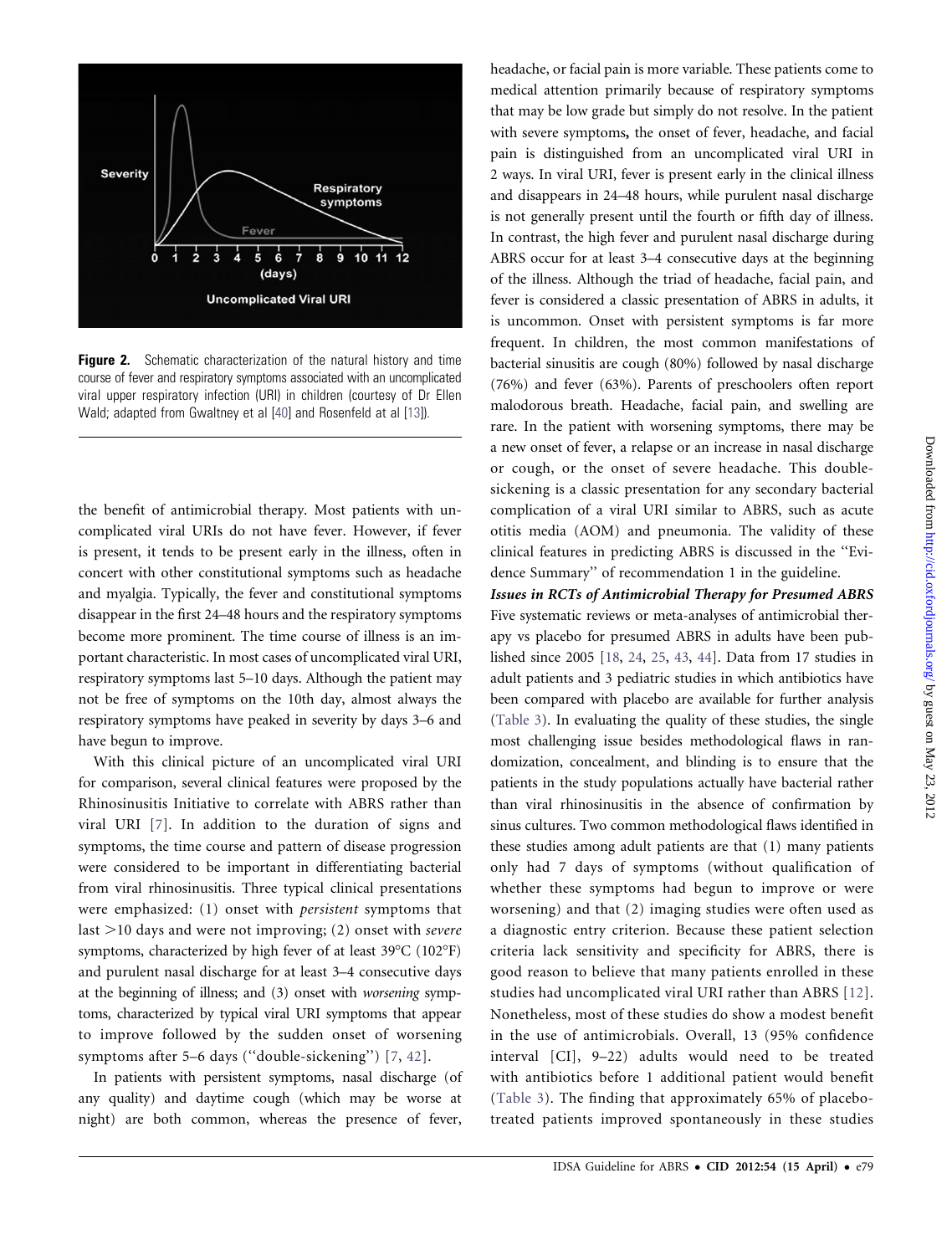<span id="page-8-0"></span>

|                                        |                | No. Cured or Improved/No. Enrolled (%) |                 |                     |                                              |
|----------------------------------------|----------------|----------------------------------------|-----------------|---------------------|----------------------------------------------|
| <b>Patient Population</b>              | No. of Studies | Antibiotic                             | Placebo         | OR (95% CI)         | No. Needed to Treat<br>$(95\% \text{ Cl})^a$ |
| Adults [45, 46, 47-60]                 |                | 1213/1665 (72.9)                       | 989/1521 (65.0) | $1.44(1.24 - 1.68)$ | $13(9 - 22)$                                 |
| Children [61, 62, 63, 64] <sup>b</sup> |                | 151/192 (78.5)                         | 70/118 (59.7)   | $2.52(1.52 - 4.18)$ | $5(4-15)$                                    |

Abbreviations: CI, confidence interval; OR, odds ratio.

<sup>a</sup> Calculated by inverting the difference from proportions of success rates between treatment groups [\[18](#page-35-0)].

<sup>b</sup> Study by Kristo et al [[63\]](#page-36-0) was excluded due to inadequate inclusion criteria and antimicrobial dosing regimen.

may lead to an erroneous conclusion that some patients with ABRS do not require antimicrobial therapy, when in fact they may not have ABRS at all. One can only surmise that the benefit of antimicrobial therapy would have been substantially magnified if more of the study patients actually had ABRS. Studies of children showed results in which the number needed to treat (NNT) was reduced to 5 (95% CI, 4–15). It is probable that this apparent difference in response rates between children and adults is due to more stringent inclusion criteria for ABRS in the pediatric studies; alternatively, children with ABRS may respond better to antibiotics than adults.

## Selection of Empiric Antimicrobial Regimens for Presumed ABRS on the Basis of RCTs

The practice of evidence-based medicine requires that clinical decisions regarding the selection of empiric antimicrobial therapy for ABRS be supported by RCTs if available. Unfortunately, most published RCTs comparing different antimicrobial regimens for ABRS are only powered to evaluate noninferior clinical outcomes without microbiological confirmation. This situation, coupled with the high rate of spontaneous recovery in patients with uncomplicated acute rhinosinusitis, allows agents with poor antimicrobial efficacy to appear more efficacious, and drugs with excellent antibacterial activity to appear less efficacious, than they really are, that is, the ''Pollyanna effect'' described by Marchant et al [\[65\]](#page-36-0). Thus, although a multitude of antimicrobial regimens have been found to be noninferior to amoxicillin in clinical efficacy, they are not truly equivalent to first-line agents for the treatment of ABRS.

#### Clinical Relevance of Antibiotic Resistance

The emergence of increasing antimicrobial resistance among respiratory pathogens initiates a self-perpetuating vicious cycle in which broad-spectrum antibiotics are encouraged and in turn drive selection pressure to promote more resistance [\[66](#page-36-0), [67](#page-36-0)]. This dilemma is further exacerbated by the lack of appropriate microbiological studies to confirm an etiological diagnosis and assess microbiological outcome. Finally, although there are

clear exceptions, the laboratory designation of antimicrobial resistance may not necessarily correlate with poor patient outcome. Documentation of bacterial persistence in association with clinical failure in the absence of structural abnormalities or suboptimal PK/PD data is necessary to confirm the clinical relevance of antimicrobial resistance. As a case in point, the penicillin susceptibility breakpoints of S. pneumoniae for intravenous treatment of nonmeningeal infection were revised in 2008 by the Clinical and Laboratory Standards Institute (CLSI) ("intermediate" changed from  $\leq$ 1 µg/mL to 4 µg/mL; "resistant" changed from  $\geq$   $\mu$ g/mL to  $\geq$   $\mu$ g/mL), because earlier breakpoints based on achievable cerebrospinal fluid concentrations of penicillin did not correlate with a suboptimal clinical outcome in patients with nonmeningeal invasive pneumococcal infections [\[68\]](#page-36-0). Because oral amoxicillin has better PK/PD properties than oral penicillin VK, it is the preferred oral  $\beta$ -lactam agent for the treatment of nonmeningeal pneumococcal infections. The revised breakpoints for oral amoxicillin are the same as for intravenous penicillin (intermediate, 4  $\mu$ g/mL; resistant,  $\geq$ 8  $\mu$ g/mL). The clinical relevance of macrolide resistance among H. influenzae and S. pneumoniae has also been questioned. Nonetheless, recent studies provide clear-cut evidence that infection with macrolideresistant and penicillin-resistant pneumococci is a notable risk factor for treatment failure with these agents in communityacquired respiratory tract infections [\[69–72](#page-36-0)]. Similar data exist when inappropriate antimicrobial therapy was administered to patients with ABRS caused by H. influenzae on the basis of posttreatment sinus puncture studies [\[12](#page-35-0)]. A related concern is that the emergence of antimicrobial resistance is a dynamic process and constantly evolving. Antimicrobial regimens found to be effective in RCTs performed prior to the emergence of antimicrobial resistance (eg,  $\beta$ -lactamase– producing H. influenzae in the 1970s) clearly cannot be relied upon for contemporary treatment without confirmation by susceptibility testing. This further diminishes the value of RCTs in the selection of contemporary empiric antimicrobial regimens for the treatment of ABRS.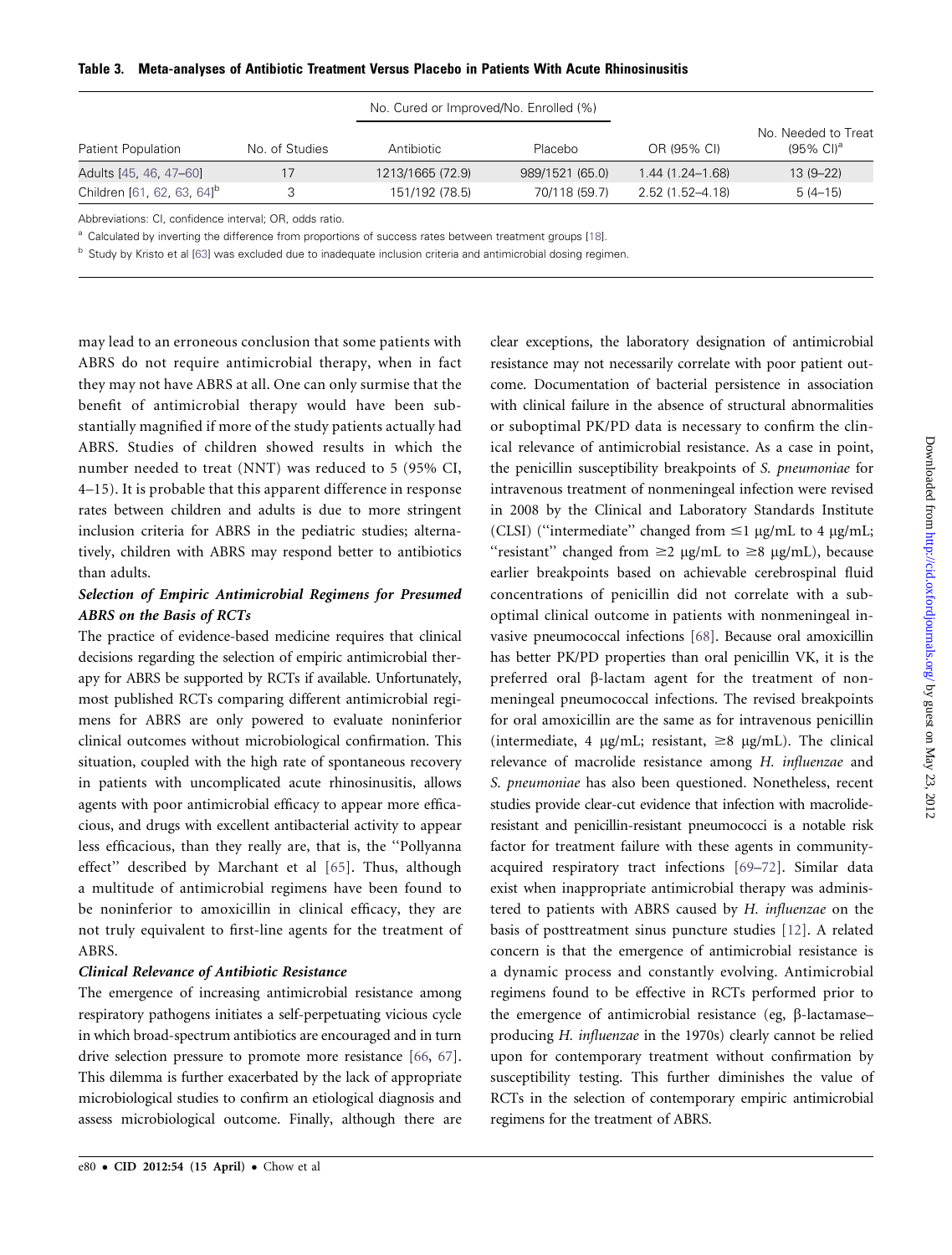For all the reasons stated above, antimicrobial recommendations for the management of ABRS need to be reevaluated. The current IDSA practice guideline aims to critically review the evidence and formulate recommendations that address some of these therapeutic dilemmas in ABRS using the GRADE system.

## METHODS

#### Practice Guidelines

''Practice guidelines are systematically developed statements to assist practitioners and patients in making decisions about appropriate healthcare for specific clinical circumstances'' [\[73](#page-36-0)]. Attributes of good guidelines include validity, reliability, reproducibility, clinical applicability, clinical flexibility, clarity, multidisciplinary process, review of evidence, and documentation [[73](#page-36-0)].

#### Panel Composition

A panel of multidisciplinary experts in the management of ABRS in children and adults was convened in April 2008. The panel consisted of internists and pediatricians as well as infectious disease and emergency physicians and an otolaryngologic specialist. Panel participants included representatives from the American College of Physicians, Society of Academic Emergency Medicine, Centers for Disease Control and Prevention, the GRADE Working Group, and the IDSA Standards and Practice Guidelines Committee.

#### Process Overview and the GRADE Approach

The group convened a face-to-face meeting in December 2008 in which an outline of the guideline was discussed and the process of guideline development using the GRADE approach was briefly reviewed.

GRADE is a newly created system for evaluating the quality of evidence and strength of recommendations for healthcare. The essential steps for developing recommendations by the GRADE approach are summarized in [Figure 3.](#page-10-0) The first task is to identify and formulate precise questions to be addressed by the guideline (steps 1–3). These should address clinically important outcomes and focus on specific patient populations and interventions that are relevant at the point of care (steps 4–6). The next task is to search for available evidence, prepare an evidence profile, and grade the quality of evidence for each important outcome (steps 7–8). The final task is to formulate recommendations based on the balance of desirable vs undesirable consequences for the intervention, and make a value judgment regarding the strength of the recommendation. Thus, the GRADE approach separates decisions regarding the quality of evidence from strength of recommendations. This is a fundamental difference from the previous IDSA–US Public Health Service grading system [[74\]](#page-36-0). High-quality evidence does not necessarily constitute strong recommendations, and conversely, strong recommendations can still arise from low-quality evidence if one can be confident that the desired benefits clearly outweigh the undesirable consequences. The main advantages of the GRADE approach are the detailed and explicit criteria for grading the quality of evidence and the transparent process for making recommendations.

The quality of evidence reflects the extent to which the confidence in estimates of the effects is adequate to support a particular recommendation. Hence, judgments about the quality of evidence are always made relative to the specific context in which this evidence is used. The GRADE system categorizes the quality of evidence as high, moderate, low, or very low [\(Table 1\)](#page-4-0) [\[6\]](#page-35-0). High-quality evidence indicates that further research is very unlikely to change our confidence in the estimate of effects. Moderate-quality evidence indicates that further research is likely to have an important impact on our confidence in the estimate of effect and may change the estimate. Lowquality evidence suggests that further research is very likely to have an important impact on our confidence in the estimate of effect or change the estimate. Very low-quality evidence indicates that any estimate of effect is very uncertain. Expert opinion is not a category of evidence. Expert opinion represents an interpretation of evidence ranging from observations in an expert's own practice (uncontrolled observations, case reports) to the interpretation of RCTs and meta-analyses known to the expert in the context of other experiences and knowledge.

The quality of evidence may be upgraded or downgraded by additional considerations. For example, high-quality evidence based on RCTs may be downgraded due to limitations in study design or implementation, imprecise estimates (eg, wide confidence intervals), unexplained variability in results, indirectness of the evidence, and publication bias. Conversely, low-quality evidence based on observational studies may warrant upgrading if the magnitude of the treatment effect is very large, if there is evidence of a dose–response relation, or if all plausible biases would decrease the magnitude of an apparent treatment effect. To facilitate this process, a software program (GRADEprofiler) was used to produce evidence tables including the assessment of quality of evidence and a summary of findings (the effect size in the intervention and comparison groups, and the magnitude of relative and absolute effects). Thus the evidence profile is a transparent summary of evidence on which those making recommendations can base their judgments.

The strength of recommendation is not solely linked to the quality of evidence. Rather, the key determinant of the strength of a recommendation is the balance between the desirable and undesirable outcomes (ie, risks vs benefits) for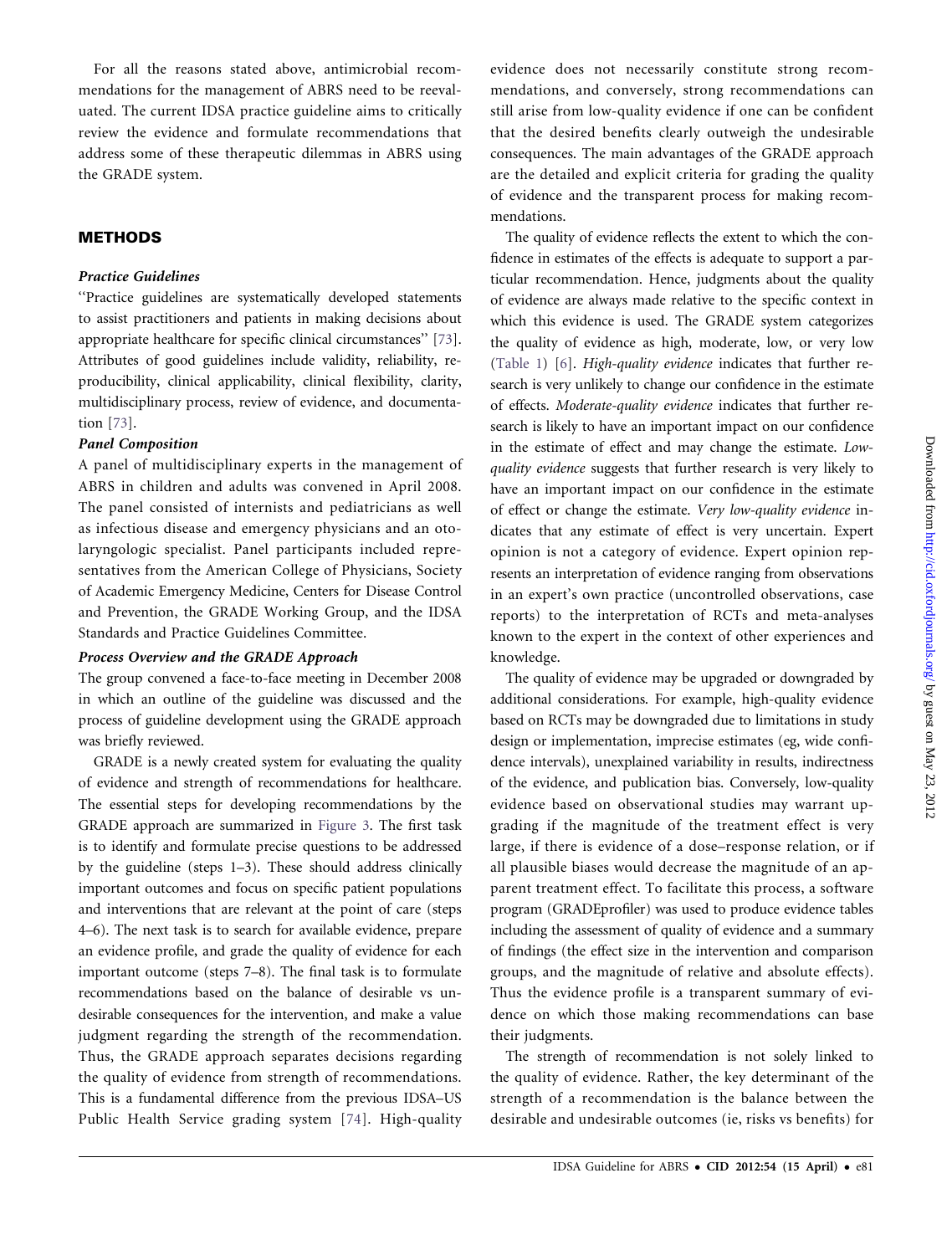<span id="page-10-0"></span>

Figure 3. Essential steps in formulating recommendations by the Grading of Recommendations Assessment, Development and Evaluation (GRADE) approach. QoL, quality of life; RCT, randomized controlled trial.

a clinically important question [[1](#page-35-0)]. This implies a careful selection of the important clinical questions to be addressed and the key outcomes to be evaluated. Other factors that determine the strength of recommendation are the resource implications and variability in values and preferences for or against an alternative management strategy considered by the guideline panel. Only 2 grades are assigned for the strength of recommendation in GRADE: strong or weak. A strong recommendation reflects a high degree of confidence that the

desirable effects of an intervention outweigh the undesirable effects. A weak recommendation denotes that the desirable effects of adhering to a recommendation probably outweigh the undesirable effects, but the panel is less confident. The GRADE approach offers a structured, systematic, and transparent process to formulate recommendations based on explicit criteria that go beyond just the quality of available evidence (please visit the GRADE website at [http://www.](http://www.gradeworkinggroup.org/) [gradeworkinggroup.org/](http://www.gradeworkinggroup.org/) for more information).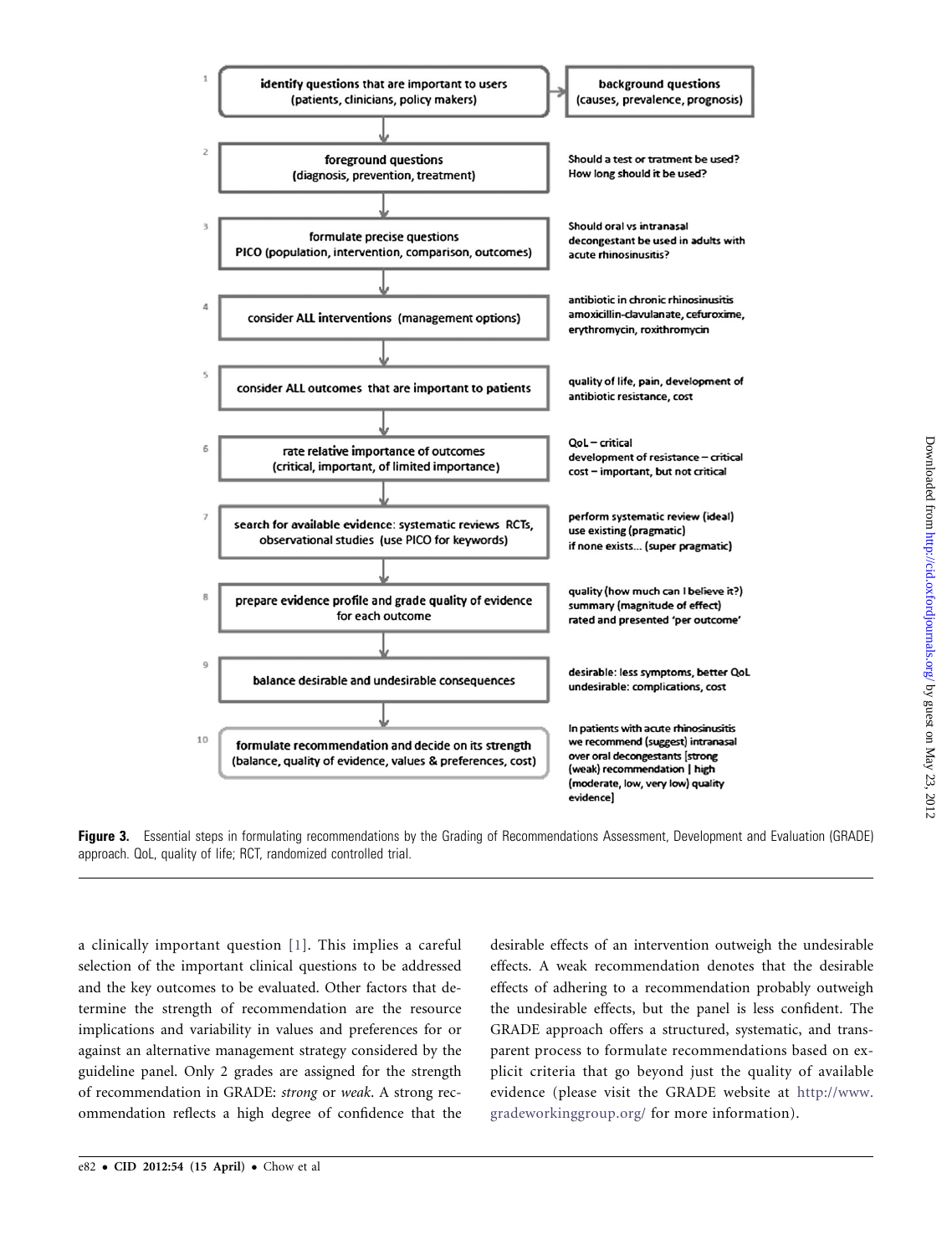A series of monthly teleconferences was conducted in which a list of clinical questions to be addressed by the guideline was generated, discussed, and prioritized. It was determined by the panel that because the entity of chronic rhinosinusitis is so fundamentally different from acute rhinosinusitis in patient populations, epidemiology, pathophysiology, and management strategies, the current guideline would only address issues related to the initial management of ABRS in both adults and children. Consensus among the panel members in grading the quality of evidence and strength of recommendations was developed using the GRADE ''grid'' technique and the Delphi method [\[3](#page-35-0)]. The draft recommendations were circulated to all panel members and each member was asked to provide an opinion regarding their assessment of the recommendations (either strongly agree, agree with reservation, or reject) along with the reasons for their judgment. After each round, an impartial facilitator provided an anonymous summary of the independent panel responses as well as their justification. Panelists were encouraged to revise their earlier answers in light of the replies from the other members of the panel. The process was repeated until consensus was developed for 80% of the responses for each clinical question. Because this was the first guideline to use the GRADE system, preparation of the evidence profile was assisted by a GRADE representative on the panel who provided expert advice on methodological issues throughout the guideline development.

The panel met on 2 additional occasions and held multiple teleconferences to complete the work of the guideline. The purpose of the teleconferences was to discuss the questions, distribute writing assignments, and finalize recommendations. All members of the panel participated in the preparation and review of the draft guideline. Feedback from external peer reviews was obtained. The guideline was reviewed and approved by the IDSA Standards and Practice Guidelines Committee and the Board of Directors prior to dissemination.

# Statistical Analysis and Evidence Summary Profiles

Statistical analysis including relative risk (RR), odds ratios (ORs), 95% CIs, positive and negative predictive values, and  $\chi^2$  statistics was performed using the Prism 4.0 software package (GraphPad, San Diego, California). Evidence summary profiles were generated using GRADEprofiler 3.2.2 software (GRADE Working Group).

#### Literature Review and Analysis

We identified up-to-date valid systematic reviews from the MEDLINE database and the Cochrane Library, and also, in selected cases, reference lists of the most recent narrative reviews or studies on the topic. Unless specified otherwise, the search period was 1980–2011 and the search was restricted to the English literature. Articles were also retrieved by searches for clinical diagnosis, symptoms and signs, microbiology, antimicrobial resistance, CT scan, MRI, intranasal steroids, saline irrigations, and complications. The panel members contributed reference lists in these areas. The quality of evidence was evaluated after the literature review. We based our judgments on these systematic reviews and, if applicable, on additional studies published after the reviews were done. When no systematic review was available, we evaluated the original studies to inform judgments about the quality of the underlying evidence from a crude examination of these studies. Primary key search terms were as follows:

- Amoxicillin-clavulanic acid
- Antimicrobial resistance
- Appropriate antimicrobial
- $\bullet$   $\beta$ -lactams
- Decongestants
- Fluoroquinolones
- $\bullet$  H. influenzae
- Hypertonic and isotonic saline
- M. catarrhalis
- Pathogens
- Rhinosinusitis (children and adults)
- Sinusitis
- Sinus aspiration
- S. pneumoniae
- Stewardship
- Steroids
- Upper respiratory

# Guideline and Conflict of Interest

All members of the expert panel complied with the IDSA policy regarding conflicts of interest, which requires disclosure of any financial or other interest that might be construed as constituting an actual, potential, or apparent conflict. Members of the expert panel completed a conflicts of interest disclosure statement from the IDSA. Information was requested regarding employment, consultancies, stock ownership, honoraria, research funding, expert testimony, and membership on company advisory committees. The panel made decisions on a case-by-case basis as to whether an individual's role should be limited as a result of a perceived conflict. No limiting conflicts were identified.

# Revision Dates

At annual intervals, the panel chair, the liaison advisor, and the chair of the Standards and Practice Guidelines Committee will determine the need to update the guideline based on an examination of the current literature. If necessary, the entire panel will reconvene to discuss potential changes. When appropriate, the panel will recommend full revision of the guideline to the IDSA Standards and Practice Guidelines Committee and the IDSA Board for review and approval.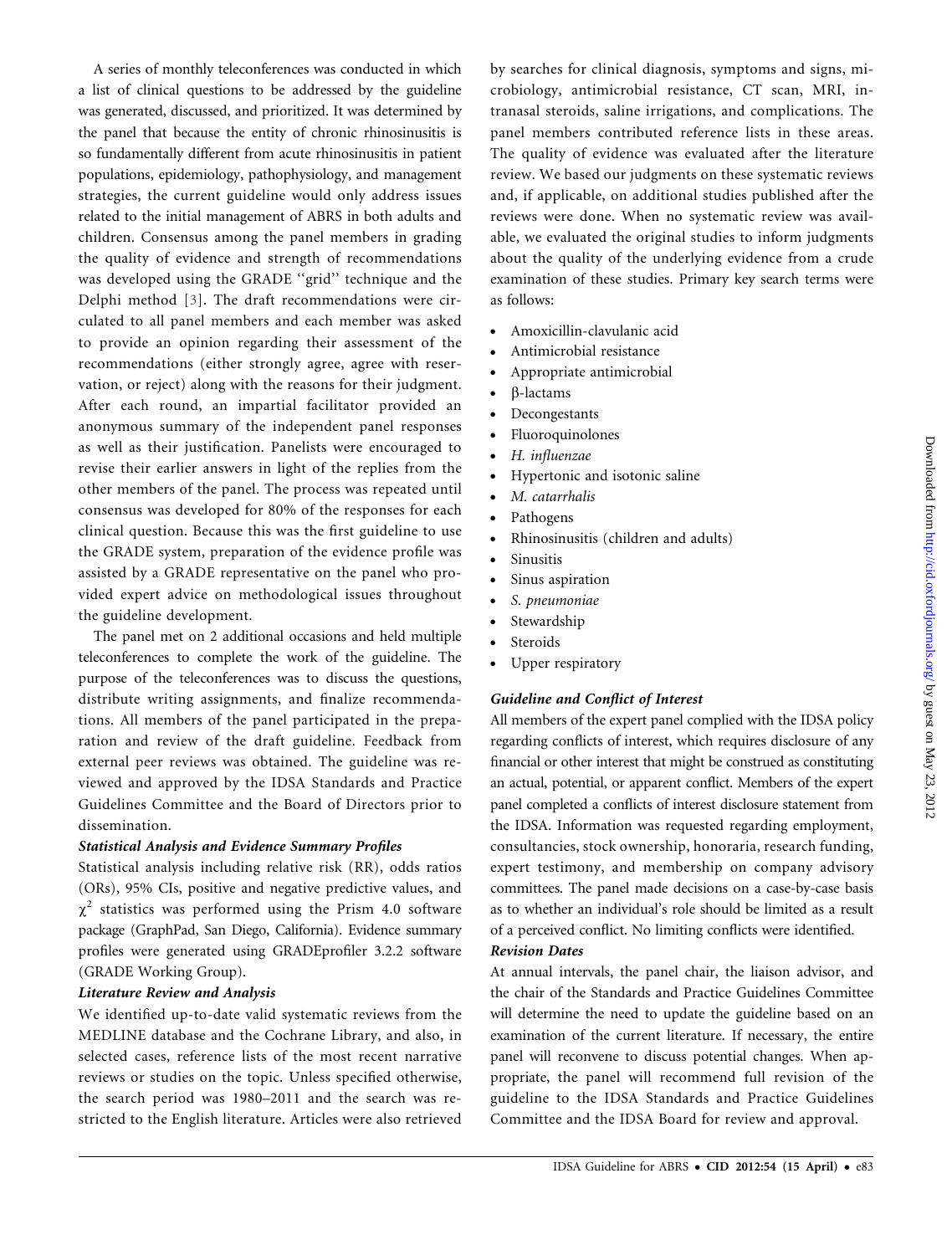# I. Which Clinical Presentations Best Identify Patients With Acute Bacterial Versus Viral Rhinosinusitis?

#### Recommendations

1. The following clinical presentations (any of 3) are recommended for identifying patients with acute bacterial vs viral rhinosinusitis:

i. Onset with persistent symptoms or signs compatible with acute rhinosinusitis, lasting for  $\geq 10$  days without any evidence of clinical improvement (strong, low-moderate);

ii. Onset with *severe* symptoms or signs of high fever ( $\geq$ 39°C [102°F]) and purulent nasal discharge or facial pain lasting for at least 3–4 consecutive days at the beginning of illness (strong, low-moderate); or

iii. Onset with worsening symptoms or signs characterized by the new onset of fever, headache, or increase in nasal discharge following a typical viral URI that lasted 5–6 days and were initially improving (''double-sickening'') (strong, low-moderate).

#### Evidence Summary

The clinical diagnosis of ABRS requires a 2-step process: (1) evidence of sinusitis based on compatible symptoms and signs and (2) evidence suggestive of bacterial rather than viral infection based on typical onset and temporal progression of the clinical course. Earlier studies that evaluated the utility of clinical symptoms and signs for the diagnosis of acute rhinosinusitis were based on sinus radiographs or CT imaging, which do not differentiate bacterial from viral rhinosinusitis [\[75](#page-37-0), [76](#page-37-0)]. These studies identified several major and minor symptoms that are useful to identify patients with acute rhinosinusitis (ie, presence of at least 2 major symptoms, or 1 major plus  $\geq$ 2 minor symptoms as summarized in [Table 2](#page-6-0)) [\[7](#page-35-0)]. However, to increase the likelihood of a bacterial rather than viral infection, additional clinical criteria are required. Two studies performed in adult patients attempted to determine the predictive value of symptoms and signs for maxillary sinusitis compared with sinus puncture [\[77](#page-37-0)–[79\]](#page-37-0). Unfortunately, these comparisons were based on the quality and appearance of the sinus aspirate (ie, purulent vs mucopurulent or nonpurulent) rather than culture results, and therefore are of very limited value ([Table 4\)](#page-13-0). A subsequent analysis evaluated the predictive value of these same clinical parameters for cultureproven maxillary sinusitis in a Danish general practice adult population [[78\]](#page-37-0). Only maxillary toothache (OR, 2.9 [95% CI, 1.3–6.3]) and temperature  $>38^{\circ}$ C ( $>100.4^{\circ}$ F) (OR, 4.6 [95% CI, 1.9–11.2]) were significantly associated with positive sinus culture for S. pneumoniae or H. influenzae ([Table 5](#page-14-0)). However, maxillary toothache is an uncommon manifestation of ABRS except in odontogenic sinusitis, and  $>50\%$  of sinus

validated studies that examined the predictive value of specific clinical symptoms or signs for the diagnosis of ABRS based on bacterial cultures of sinus aspirates.

aspirates in this study yielded no growth. Thus, there are no

The current guideline recommends the adoption of characteristic patterns of clinical presentations for the clinical diagnosis of ABRS, taking into account not only the duration of respiratory symptoms but also the severity of illness, temporal progression, and classic double-sickening in the clinical course to differentiate bacterial from acute viral rhinosinusitis. These recommendations are intended to improve the likelihood of separating acute bacterial from viral rhinosinusitis solely based on the duration of symptoms  $\geq 7-10$  days. These inclusion criteria were first proposed in 2003 by a multidisciplinary consensus panel jointly established by 5 national societies of otolaryngology–head and neck surgery, allergy, asthma, immunology, and otolaryngic allergy and rhinology [[42\]](#page-36-0) (See "Overview" section). A similar definition for ABRS (ie, persistent symptoms after 10 days with  $\leq$  12 weeks' duration or worsening of symptoms after 5 days) has been adopted by the European Position Paper on Rhinosinusitis and Nasal Polyps 2007 [\[80](#page-37-0)]. The validity of these inclusion criteria has been primarily verified in pediatric patients. Wald et al [\[30\]](#page-35-0) performed sinus puncture in pediatric patients who presented with either persistent symptoms or severe disease and recovered significant pathogens in high density in 77% of the children. In contrast, the probability of confirming bacterial infection by sinus aspiration among adult patients with respiratory symptoms  $\geq 7-10$  days without qualifying additional characteristics in clinical presentation is only approximately 60% [[41\]](#page-36-0). Similarly, in a more recent placebo-controlled RCT of antimicrobial therapy for ABRS in adults with respiratory symptoms  $\geq 7$  days, only 64% of enrolled patients had positive bacterial cultures by sinus puncture [[45\]](#page-36-0). This suggests that the current practice of basing the diagnosis of ABRS solely on the presence of 7–10 days of compatible respiratory symptoms without qualifying additional characteristics in clinical presentation is inadequate in differentiating bacterial from viral acute rhinosinusitis. However, the utility of such clinical criteria for initiating empiric antimicrobial therapy in adults remains to be validated.

Further evidence in support of adopting more stringent clinical criteria for ABRS is suggested by the different response rates among children and adults enrolled in placebo-controlled RCTs of antimicrobial therapy. In 3 RCTs performed in children in which more stringent criteria of persistent, severe, or worsening presentations were used as patient selection criteria [\[61,](#page-36-0) [62,](#page-36-0) [81](#page-37-0)], significantly higher cure rates were demonstrated with antibiotics compared with placebo (mean, 78% vs 60%, respectively; OR, 2.52 [95% CI, 1.52–4.18], and NNT of 5)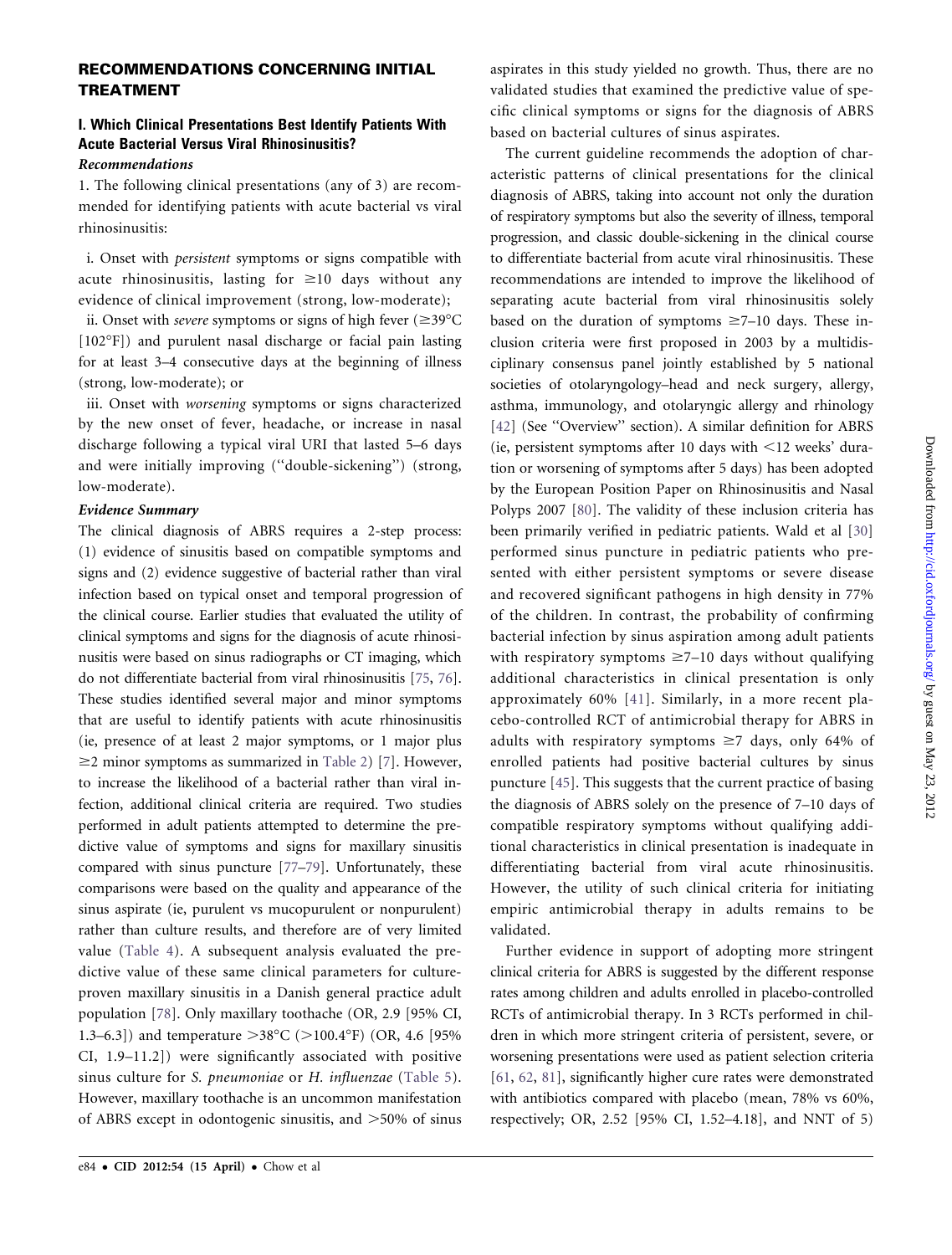#### <span id="page-13-0"></span>Table 4. Predictive Value of Various Clinical Findings in the Diagnosis of Presumed Acute Bacterial Maxillary Rhinosinusitis Compared With Aspiration of Pus From the Sinus Cavity

|                                                                       |                                | Illustrative Comparative Risks <sup>a</sup> (95% CI) |                                 |                                            |                                                                          |                            |
|-----------------------------------------------------------------------|--------------------------------|------------------------------------------------------|---------------------------------|--------------------------------------------|--------------------------------------------------------------------------|----------------------------|
|                                                                       | Assumed Risk                   | Corresponding Risk                                   |                                 |                                            |                                                                          |                            |
| Outcomes                                                              | Control                        | Documenting Pus in<br>Sinus Cavity                   | Relative Effect,<br>OR (95% CI) | No. of<br>Participants<br>(No. of Studies) | Quality of the<br>Evidence (GRADE)                                       | Reference                  |
| Maxillary toothache                                                   | Study population (medium risk) |                                                      | $1.87(1.01 - 3.45)$             | 174 (1 study)                              | $\oplus \ominus \ominus \ominus$ very low <sup>p</sup> Hansen et al [79] |                            |
|                                                                       | 512 per 1000                   | 663 per 1000 (515-784)                               |                                 |                                            |                                                                          |                            |
| Unilateral facial pain                                                | Study population (medium risk) |                                                      | $1.71(.93 - 3.14)$              | 174 (1 study)                              | $\oplus \oplus \ominus \ominus$ low <sup>c</sup>                         | Hansen et al [79]          |
|                                                                       | 378 per 1000                   | 510 per 1000 (361-656)                               |                                 |                                            |                                                                          |                            |
| Unilateral maxillary<br>tenderness                                    | Study population (medium risk) |                                                      | $2.06(1.11 - 3.83)$             | 174 (1 study)                              | $\oplus$ $\oplus$ $\ominus$ $\ominus$ low                                | Hansen et al [79]          |
|                                                                       | 317 per 1000                   | 489 per 1000 (340-640)                               |                                 |                                            |                                                                          |                            |
| Previous history of<br>sinusitis                                      | Study population (medium risk) |                                                      | $0.39(.198 - .786)$             | 174 (1 study)                              | $\oplus \ominus \ominus \ominus$ very low <sup>b</sup> Hansen et al [79] |                            |
|                                                                       | 805 per 1000                   | 617 per 1000 (450-764)                               |                                 |                                            |                                                                          |                            |
| Absence of classical<br>combination of<br>findings <sup>c,d,e,f</sup> | Study population (medium risk) |                                                      | $0.015(.002 - .115)$            | 155 (1 study)                              | $\oplus \ominus \ominus \ominus$ very low <sup>g</sup>                   | Berg and<br>Carenfelt [77] |
|                                                                       | 494 per 1000                   | 14 per 1000 (2-101)                                  |                                 |                                            |                                                                          |                            |
| Presence of 3 of<br>4 clinical criteria                               | Study population (medium risk) |                                                      | 15.37 (6.18-38.18)              | 155 (1 study)                              | $\oplus \ominus \ominus \ominus$ very low <sup>g</sup>                   | Berg and<br>Carenfelt [77] |
|                                                                       | 80 per 1000                    | 574 per 1000 (351-770)                               |                                 |                                            |                                                                          |                            |

Abbreviations: CI, confidence interval; GRADE, Grading of Recommendations Assessment, Development and Evaluation; OR, odds ratio.

a The corresponding risk (and its 95% CI) is based on the assumed risk in the comparison group and the relative effect of the intervention (and its 95% CI).

**b** Self-reported history may not be reliable.

<sup>c</sup> Purulent rhinorrhea with unilateral predominance (symptom).

<sup>d</sup> Facial pain with unilateral predominance (symptom).

<sup>e</sup> Bilateral purulent rhinorrhea (sign).

<sup>f</sup> Presence of pus in nasal cavity (sign).

<sup>g</sup> Pus as surrogate for positive bacterial cultures.

[\(Table 3](#page-8-0)). A fourth RCT [\[63\]](#page-36-0) was not included in this analysis as patients were treated with inadequate dosing of antimicrobials. In contrast, among placebo-controlled RCTs in adults in which duration of symptoms  $\geq 7-10$  days was the primary inclusion criteria, the beneficial effect of antimicrobial therapy was less prominent (73% vs 65%; OR, 1.44 [95% CI, 1.24–1.68], and NNT of 13).

The criteria of persistent symptoms  $\geq$  10 days duration and worsening symptoms or signs within 5–10 days after initial improvement (double-sickening) were based on earlier studies of the natural history of rhinovirus infections [\[40](#page-36-0)] ([Figure 2](#page-7-0)). Although 25% of patients with rhinovirus infection prospectively studied by Gwaltney et al [\[40](#page-36-0)] had symptoms longer than 14 days, their clinical course was improving before the 10-day mark.

The criterion of severe symptoms or signs of high fever  $(\geq 39^{\circ}C$  [102°F]) and purulent nasal discharge or facial pain lasting for 3–4 days at the beginning of illness identifies a subpopulation with severe disease in whom antimicrobial therapy is clearly warranted before the 10-day ''waiting'' period. This

criterion was not included in the AAO-HNS guideline for adult rhinosinusitis [[13\]](#page-35-0), but was included in the consensus recommendations by Meltzer et al [[42](#page-36-0)].

Benefits. More stringent criteria of patient selection based on duration as well as characteristic progression of the clinical course should improve the differentiation of ABRS from viral rhinosinusitis and identify the patient population most likely to benefit from empiric antimicrobial therapy.

Harms. Adoption of more stringent clinical criteria for the diagnosis of ABRS may result in delay of appropriate antimicrobial therapy in some patients. However, more accurate distinction will be made between bacterial vs viral rhinosinusitis, and the overuse of antibiotics will be minimized. Reserving antimicrobial therapy for patients with severe or prolonged manifestation of ABRS fails to address quality of life or productivity issues in patients with mild or moderate symptoms of ABRS.

Other Considerations. Radiographic confirmation of sinus disease for patients with uncomplicated ABRS is not necessary and is not advised.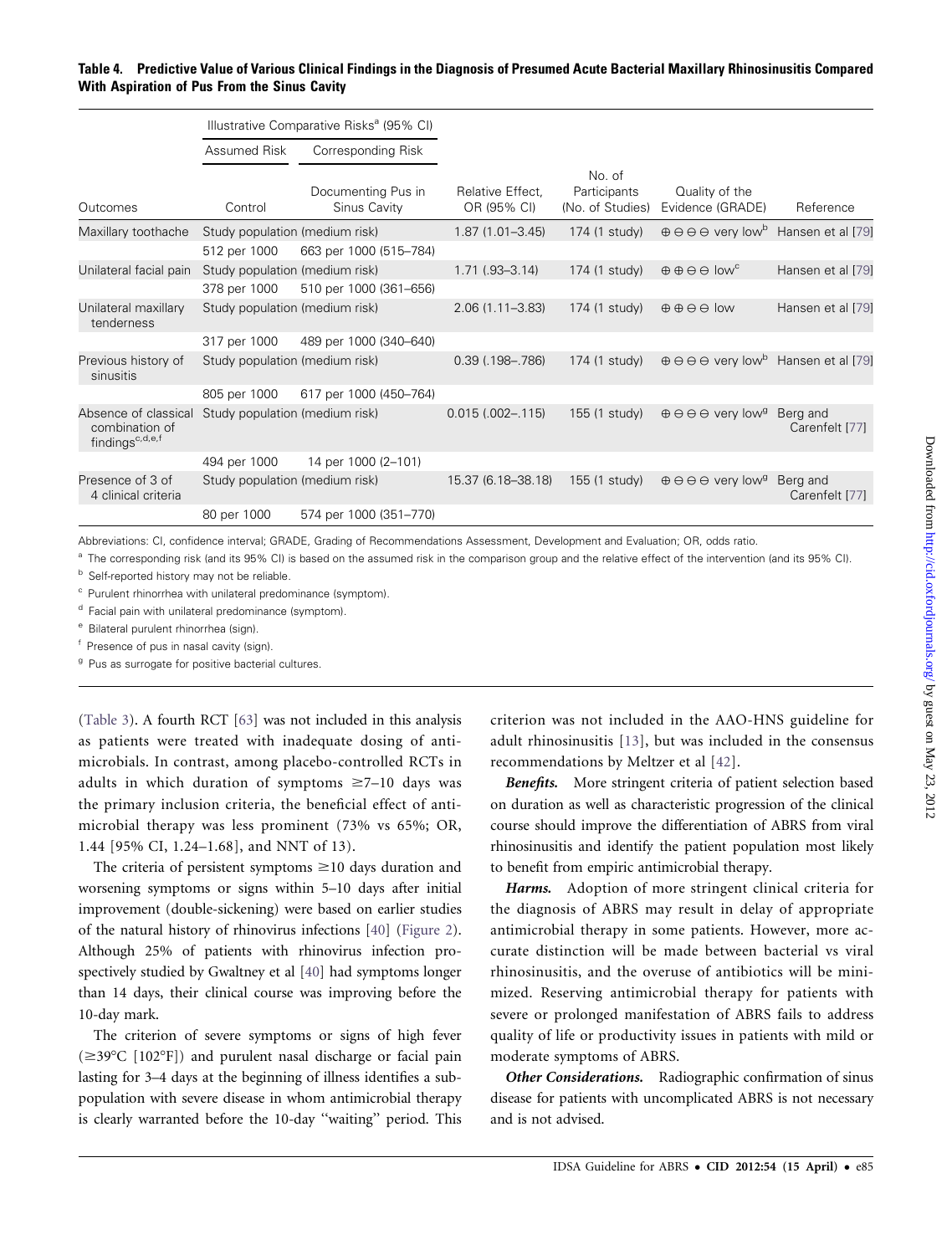#### <span id="page-14-0"></span>Table 5. Predictive Value of Various Clinical Findings in the Diagnosis of Acute Bacterial Rhinosinusitis Compared With Positive Culture by Sinus Puncture

|                                                | Illustrative Comparative Risks <sup>a</sup> (95% CI) |                                         |                                 |                                            |                                                                              |                   |
|------------------------------------------------|------------------------------------------------------|-----------------------------------------|---------------------------------|--------------------------------------------|------------------------------------------------------------------------------|-------------------|
|                                                | Assumed Risk                                         | Corresponding Risk                      |                                 |                                            |                                                                              |                   |
| Outcomes                                       | Control                                              | Positive Culture From<br>Sinus Puncture | Relative Effect.<br>OR (95% CI) | No. of<br>Participants<br>(No. of Studies) | Quality of the<br>Evidence (GRADE)                                           | Reference         |
| Self-reported history<br>of previous sinusitis | Study population (medium-risk)                       |                                         | $0.40$ $(.18 - .90)$            | 127 (1 study)                              | $\oplus$ $\oplus$ $\oplus$ $\ominus$ moderate <sup>b</sup> Hansen et al [78] |                   |
|                                                | 805 per 1000                                         | 623 per 1000 (426-788)                  |                                 |                                            |                                                                              |                   |
| History of maxillary<br>toothache              | Study population (medium-risk)                       |                                         | $2.86(1.27 - 6.41)$             | 127 (1 study)                              | $\oplus$ $\oplus$ $\ominus$ $\ominus$ low                                    | Hansen et al [78] |
|                                                | 512 per 1000                                         | 750 per 1000 (571-871)                  |                                 |                                            |                                                                              |                   |
| Temperature $>38^{\circ}$ C                    | Study population (medium-risk)                       |                                         | 4.63 (1.83–11.70)               | 127 (1 study)                              | $\oplus$ $\oplus$ $\ominus$ $\ominus$ low                                    | Hansen et al [78] |
|                                                | 110 per 1000                                         | 364 per 1000 (184–591)                  |                                 |                                            |                                                                              |                   |

Abbreviations: CI, confidence interval; GRADE, Grading of Recommendations Assessment, Development and Evaluation; OR, odds ratio.

a The corresponding risk (and its 95% CI) is based on the assumed risk in the comparison group and the relative effect of the intervention (and its 95% CI).

b Self-reported history may not be reliable.

Conclusions and Research Needs. The clinical differentiation of bacterial from viral acute rhinosinusitis remains problematic without direct sinus aspiration and culture. Additional RCTs of antibiotic vs placebo in adult patients meeting stringent clinical criteria as outlined above are urgently needed. Such studies should incorporate both pre- and posttherapy sinus cultures to provide critical information regarding the natural history of sinus infection and efficacy of antimicrobial therapy. The use of endoscopic middle meatus cultures in lieu of sinus aspiration should be further evaluated for this purpose.

## II. When Should Empiric Antimicrobial Therapy Be Initiated in Patients With Signs and Symptoms Suggestive of ABRS? Recommendation

2. It is recommended that empiric antimicrobial therapy be initiated as soon as the clinical diagnosis of ABRS is established as defined in recommendation 1 (strong, moderate).

#### Evidence Summary

Because adoption of more stringent clinical criteria based on characteristic onset and clinical presentations is more likely to identify patients with bacterial rather than acute viral rhinosinusitis, withholding or delaying empiric antimicrobial therapy is not recommended. Prompt initiation of antimicrobial therapy as soon as the clinical diagnosis of ABRS is established as defined in recommendation 1 should shorten the duration of illness, provide earlier symptomatic relief, restore quality of life, and prevent recurrence or suppurative complications. This recommendation contravenes a popular management strategy of ''watchful waiting'' in which antibiotic therapy is withheld unless patients fail to respond to symptomatic management [[13,](#page-35-0) [82](#page-37-0)]. The proponents of this approach cite the

findings of RCTs in which approximately 70% of patients in the placebo arm improved spontaneously by 7–12 days [\[25](#page-35-0)], and that a strategy of delaying antimicrobial prescriptions for patients with mild upper respiratory tract infections is an effective means of reducing antibiotic usage [[83\]](#page-37-0). However, as discussed earlier in this review, the high spontaneous resolution rate in these placebo-controlled RCTs is most certainly due to less stringent patient selection and the inclusion of patients who had viral rather than true ABRS. In contrast, when more stringent inclusion criteria such as those outlined in recommendation 1 were employed, Wald et al [\[61](#page-36-0)] reported a considerably lower spontaneous improvement rate of only 32% at 14 days in children receiving placebo, compared with 64% in those treated with amoxicillin-clavulanate, giving an NNT of 3 (95% CI, 1.7-16.7;  $P < .05$ ). This RCT is notable not only for its stringent inclusion/exclusion criteria for initiating antimicrobial therapy, but also for its adoption of a clinical severity score for monitoring patient progress. Thus, a watchful waiting strategy is only reasonable if one is uncertain about the diagnosis of ABRS owing to mild symptoms but cannot be recommended when more stringent clinical criteria for the diagnosis of ABRS are applied.

Benefits. Prompt antimicrobial therapy for patients more likely to have acute bacterial rather than viral rhinosinusitis should shorten the duration of illness, provide earlier symptom relief, restore quality of life, and prevent recurrent infection or suppurative complications.

Harms. Prompt antimicrobial therapy may result in overuse of antibiotics, enhanced cost, and risk of adverse effects in those patients who do have true bacterial infection but mild disease. However, the patient selection criteria specified in recommendation 1 make this possibility less likely.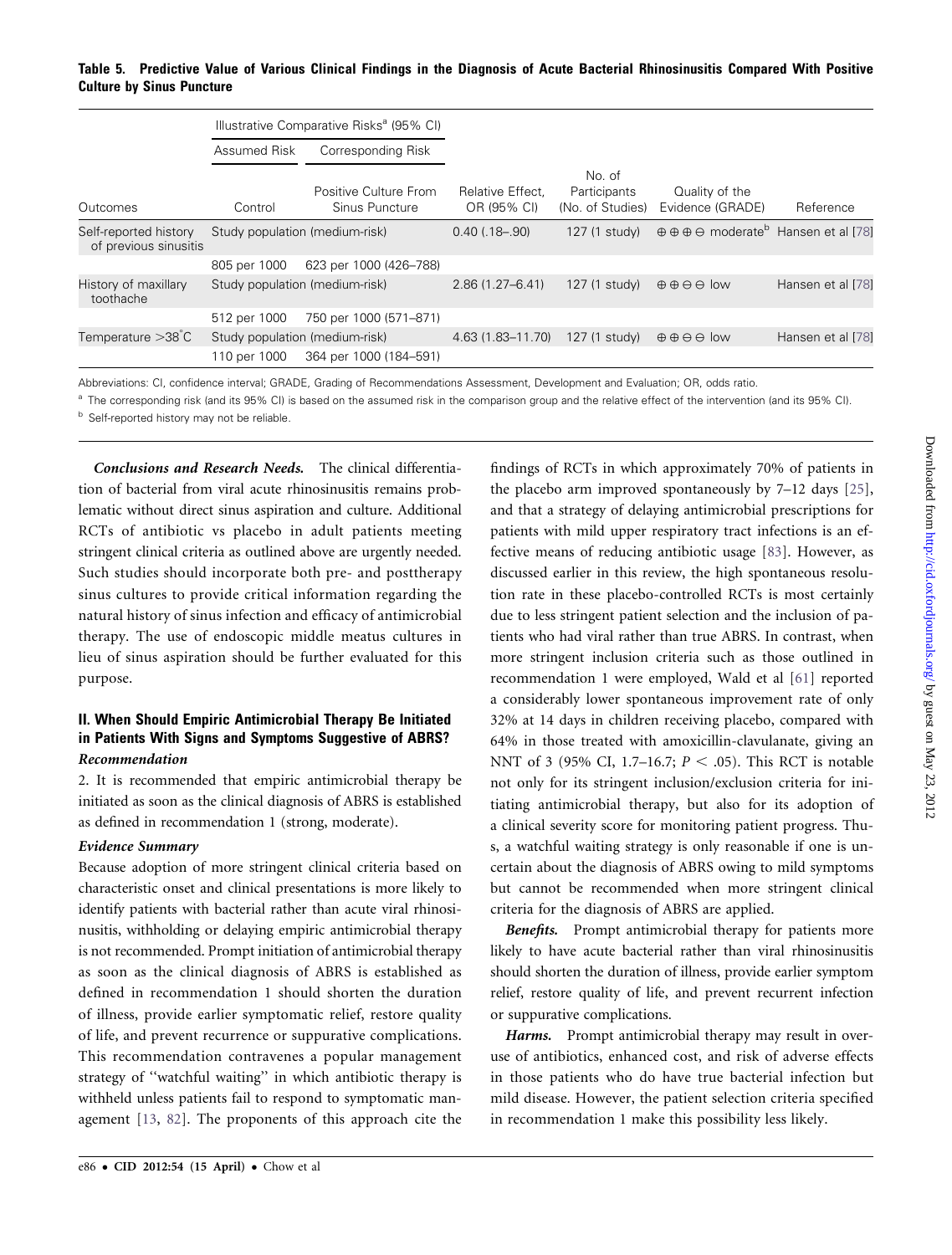<span id="page-15-0"></span>Table 6. Prevalence (Mean Percentage of Positive Specimens) of Various Respiratory Pathogens From Sinus Aspirates in Patients With Acute Bacterial Rhinosinusitis

|                                                                               |                            | Publications<br>Before 2000  | Publications<br>in 2010    |                              |  |  |
|-------------------------------------------------------------------------------|----------------------------|------------------------------|----------------------------|------------------------------|--|--|
| Microbial Agent                                                               | Adults <sup>a</sup><br>(%) | Children <sup>b</sup><br>(%) | Adults <sup>c</sup><br>(%) | Children <sup>d</sup><br>(%) |  |  |
| Streptococcus pneumoniae                                                      | $30 - 43$                  | 44                           | 38                         | $21 - 33$                    |  |  |
| Haemophilus influenzae                                                        | $31 - 35$                  | 30                           | 36                         | $31 - 32$                    |  |  |
| Moraxella catarrhalis                                                         | $2 - 10$                   | 30                           | 16                         | $8 - 11$                     |  |  |
| Streptococcus pyogenes                                                        | $2 - 7$                    | 2                            | 4                          |                              |  |  |
| Staphylococcus aureus                                                         | $2 - 3$                    | .                            | 13                         | 1                            |  |  |
| Gram-negative bacilli<br><i>lincludes</i><br>Enterobacteriaceae spp)          | $0 - 24$                   | 2                            | .                          |                              |  |  |
| Anaerobes (Bacteroides,<br>Fusobacterium,<br>Peptostreptococcus) <sup>e</sup> | $0 - 12$                   | $\mathcal{P}$                |                            |                              |  |  |
| Respiratory viruses                                                           | $3 - 15$                   |                              |                            |                              |  |  |
| No growth                                                                     | $40 - 50$                  | 30                           | 36                         | 29                           |  |  |

<sup>a</sup> Data compiled from [\[87](#page-37-0)-[89](#page-37-0)].

b Data compiled from [[81](#page-37-0), [90](#page-37-0)].

<sup>c</sup> Data from [\[45\]](#page-36-0).

<sup>d</sup> Data extrapolated from middle ear fluid of children with acute otitis media [[86,](#page-37-0) [91](#page-37-0)].

<sup>e</sup> Primarily in odontogenic infections [[92\]](#page-37-0).

Other Considerations. Some patients with mild but persistent symptoms may be observed without antibiotic treatment for 3 days (because 84% of clinical failures occurred within 72 hours in children receiving placebo) [[61](#page-36-0)]. Such patients require close observation; antimicrobial therapy should be initiated promptly after 3 days if there is still no improvement.

Conclusions and Research Needs. More placebo-controlled RCTs that incorporate both pre- and posttherapy sinus cultures and a clinical severity scoring system are urgently needed to provide critical information regarding the natural history of ABRS as well as the timeliness and efficacy of antimicrobial therapy.

# III. Should Amoxicillin Versus Amoxicillin-Clavulanate Be Used for Initial Empiric Antimicrobial Therapy of ABRS in Children?

#### Recommendation

3. Amoxicillin-clavulanate rather than amoxicillin alone is recommended as empiric antimicrobial therapy for ABRS in children (strong, moderate).

#### Evidence Summary

The recommendation that amoxicillin-clavulanate rather than amoxicillin alone be considered as first-line therapy for ABRS is based on 2 observations: (1) the increasing prevalence of H. influenzae among other upper respiratory tract infections of children, particularly AOM, since the introduction of

conjugated pneumococcal vaccines [\[84](#page-37-0)]; and (2) the high prevalence of b-lactamase–producing respiratory pathogens in ABRS (particularly H. influenzae and Moraxella catarrhalis) among recent respiratory tract isolates [[85](#page-37-0)]. Although earlier studies that compared amoxicillin to amoxicillin-clavulanate did not find a superior outcome with amoxicillin-clavulanate [[62,](#page-36-0) [64\]](#page-36-0), these studies were performed in an era when both the prevalence of H. influenzae (33%) and the proportion of  $\beta$ -lactamase–producing H. influenzae (18%) were relatively low [\[30\]](#page-35-0). In contrast, both the prevalence of H. influenzae (40%– 45%) and proportion of  $\beta$ -lactamase–producing H. influenzae (37%–50%) (extrapolated from middle ear fluid cultures of children with AOM) have markedly increased among other upper respiratory tract infections since the widespread use of conjugated pneumococcal vaccines [[86](#page-37-0)].

The microbiology of acute sinusitis in children obtained by sinus puncture is summarized in Table 6. The data were analyzed according to reports published prior to 2000 and more recently in 2010. The microbiology of ABRS in children was last studied in detail in 1984 [\[81\]](#page-37-0), and no current data are available. Thus, more recent data were extrapolated from middle ear fluid cultures of children with acute AOM in the post–pneumococcal vaccine era [[84](#page-37-0), [86,](#page-37-0) [91](#page-37-0)]. Whereas S. pneumoniae was more common than H. influenzae prior to 2000, the prevalence of H. influenzae has clearly increased while that of S. pneumoniae has decreased in the post–pneumococcal vaccine era, such that currently they are approximately equal [[86](#page-37-0)]. Ampicillin resistance among H. influenzae due to  $\beta$ -lactamase production is highly prevalent worldwide [\[85](#page-37-0)]. In the United States during 2005– 2007, 27%–43% of H. influenzae clinical isolates were resistant to amoxicillin but susceptible to amoxicillin-clavulanate [\[93](#page-37-0)–[95\]](#page-37-0) [\(Table 7](#page-16-0)). Furthermore, treatment failure from amoxicillin associated with the isolation of  $\beta$ -lactamase–producing H. influenzae has been well documented in children with ABRS [\[81,](#page-37-0) [96](#page-37-0)]. Accordingly, the addition of clavulanate would improve the coverage of many  $\beta$ -lactamase–producing respiratory pathogens in children with ABRS, estimated to be approximately 25% of all patients with ABRS, including approximately 25%–35% of H. influenzae and 90% of M. catarrhalis infections [[94](#page-37-0)].

Benefits. The addition of clavulanate to amoxicillin substantially improves the coverage for both ampicillin-resistant H. influenzae and M. catarrhalis in ABRS.

Harms. The combination of clavulanate with amoxicillin for empiric therapy of ABRS adds to the cost, increased likelihood of adverse effects due to diarrhea, and rare instances of hypersensitivity reaction due to clavulanate.

Other Considerations. In children with vomiting that precludes administration of oral antibiotics, a single dose of ceftriaxone (50 mg/kg/day) may be given intravenously or intramuscularly. Therapy with an oral antibiotic may be initiated 24 hours later, provided the vomiting has resolved.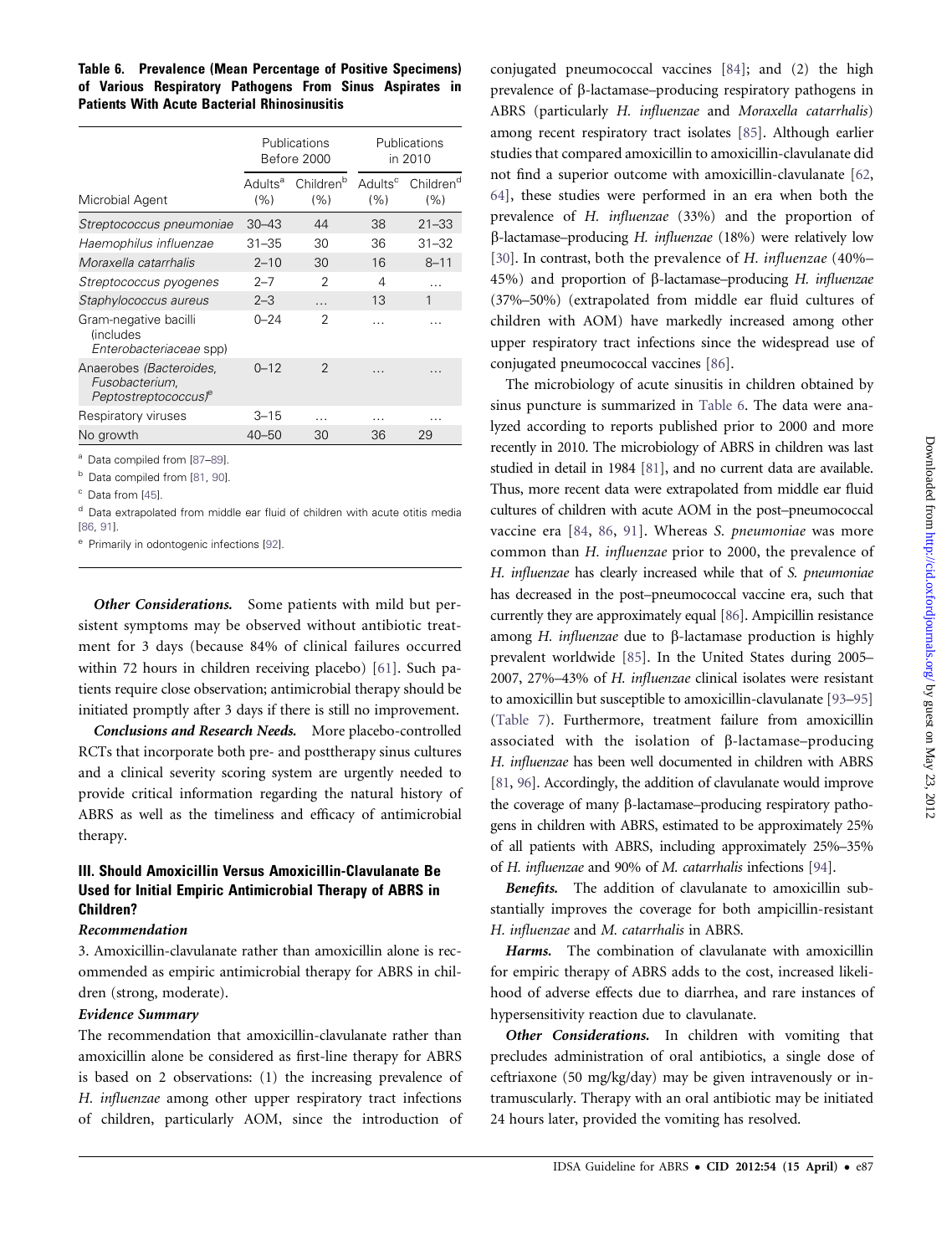|                          |                      | Susceptible Breakpoint<br>$(\mu g/mL)$ |                   | Harrison et al (2005-2007) [94]  |                                                    |                                   | Critchley et al (2005-2006) [93]  |                                   | Sahm et al (2005) [95]            |
|--------------------------|----------------------|----------------------------------------|-------------------|----------------------------------|----------------------------------------------------|-----------------------------------|-----------------------------------|-----------------------------------|-----------------------------------|
| Antimicrobial            | CLSI                 | PK/PD                                  | MIC <sub>90</sub> |                                  | (µg/mL) CLSI (% Susceptible) PK/PD (% Susceptible) | MIC <sub>90</sub><br>$(\mu g/mL)$ | CLSI (% Susceptible)              | MIC <sub>90</sub><br>$(\mu g/mL)$ | CLSI (% Susceptible)              |
| Haemophilus influenzae   | $n = 143 (42\% BLP)$ |                                        |                   | $n = 987(27\% \text{ BLP})$      | $n = 907 (28\% BLP)$                               |                                   |                                   |                                   |                                   |
| Amox, standard           | $\leq$ 2             | $≤0.5$                                 | 16                | 58                               | 55                                                 |                                   |                                   |                                   |                                   |
| Amox, high               | $\leq 4$             | $\leq 4$                               | 16                | 58                               | 58                                                 |                                   |                                   |                                   |                                   |
| Amox-clav, standard      | $\leq$ 2/1           | ≤0.5/0.25                              | $\mathbf{1}$      | 100                              | 92                                                 | $\mathbf{1}$                      | 100                               | $\overline{2}$                    | 100                               |
| Amox-clav, high          | $\leq 4/2$           | $\leq 4/2$                             | $\overline{1}$    | 100                              | 100                                                |                                   |                                   |                                   |                                   |
| Cefaclor                 | $\leq 8$             | $\leq 0.5$                             | 16                | 83                               | $\overline{4}$                                     |                                   |                                   |                                   |                                   |
| Cefprozil                | $\leq 8$             | $\leq$ 1                               | 16                | 83                               | 29                                                 |                                   |                                   |                                   |                                   |
| Cefuroxime axetil        | $\leq 4$             | $\leq$ 1                               | 2                 | 99                               | 88                                                 | 2                                 | 98                                | 2                                 | 100                               |
| Cefdinir                 | $\leq$ 1             | $≤0.25$                                | 0.5               | 100                              | 84                                                 | $\mathbf{1}$                      | 95                                |                                   |                                   |
| Cefixime                 | <b>NA</b>            | $\leq$ 1                               | 0.06              | 100                              | 100                                                |                                   |                                   |                                   |                                   |
| Ceftriaxone              | $\leq$ 2             | $\leq$ 2                               | 0.06              | 100                              | 100                                                |                                   |                                   |                                   |                                   |
| Azithromycin             | $\leq 4$             | $\leq 0.12$                            | 8                 | 87                               | $\overline{0}$                                     | 2                                 | 99                                | 2                                 | 100                               |
| Levofloxacin             | $\leq$ 2             | $\leq$ 2                               | <b>NA</b>         | <b>NA</b>                        | <b>NA</b>                                          | ≤0.06                             | 100                               | 0.03                              | 100                               |
| TMP/SMX                  | $≤0.5$               | $≤0.5$                                 | 8                 | 73                               | 73                                                 | 8                                 | 65                                | >4                                | 74                                |
| Streptococcus pneumoniae |                      |                                        |                   | n = 208 (41% PS, 29% PI, 30% PR) |                                                    |                                   | n = 1543 (62% PS, 22% PI, 16% PR) |                                   | n = 4958 (65% PS, 17% PI, 17% PR) |
| Amox, standard           | <b>NA</b>            | $\leq 0.5$                             | 2                 | <b>NA</b>                        | 74                                                 | 2                                 | 92                                | 2                                 | 92                                |
| Amox, high               | $\leq$ 2             | $\leq$ 2                               | 2                 | 89                               | 89                                                 | <b>NA</b>                         | <b>NA</b>                         | <b>NA</b>                         | <b>NA</b>                         |
| Cefaclor                 | $\leq$ 1             | $≤0.5$                                 | 16                | 47                               | 29                                                 | <b>NA</b>                         | <b>NA</b>                         | <b>NA</b>                         | <b>NA</b>                         |
| Cefprozil                | $\leq$ 2             | $\leq$ 1                               | 16                | 71                               | 67                                                 | <b>NA</b>                         | <b>NA</b>                         | <b>NA</b>                         | <b>NA</b>                         |
| Cefuroxime axetil        | $\leq$ 1             | $\leq$ 1                               | 8                 | 69                               | 69                                                 | 8                                 | 78                                | $\overline{4}$                    | 80                                |
| Cefdinir                 | $\leq 0.5$           | $≤0.25$                                | 16                | 59                               | 59                                                 | 8                                 | 77                                | <b>NA</b>                         | <b>NA</b>                         |
| Cefixime                 | <b>NA</b>            | $\leq$ 1                               | 16                | <b>NA</b>                        | 58                                                 | <b>NA</b>                         | <b>NA</b>                         | <b>NA</b>                         | <b>NA</b>                         |
| Ceftriaxone              | $\leq$ 1             | $\leq$ 2                               | 2                 | 89                               | 95                                                 | <b>NA</b>                         | <b>NA</b>                         | $\overline{1}$                    | 97                                |
| Azithromycin             | $\leq 0.5$           | $\leq 0.12$                            | 16                | 63                               | 57                                                 | 8                                 | 66                                | >256                              | 71                                |
| Levofloxacin             | ${\leq}2$            | $\leq$ 2                               | <b>NA</b>         | <b>NA</b>                        | <b>NA</b>                                          | $\mathbf{1}$                      | 99                                | $\overline{1}$                    | 99                                |
| TMP/SMX                  | $≤0.5$               | $≤0.5$                                 | 16                | 51                               | 51                                                 | 8                                 | 69                                | $\overline{4}$                    | 73                                |
| Doxycycline              | $\leq$ 2             | $\leq$ 2                               | <b>NA</b>         | <b>NA</b>                        | <b>NA</b>                                          | <b>NA</b>                         | <b>NA</b>                         | >8                                | 85                                |
| Clindamycin              | $≤0.25$              | $≤0.25$                                | 16                | 85                               | 85                                                 | <b>NA</b>                         | <b>NA</b>                         | 0.06                              | 88                                |
| Moraxella catarrhalis    |                      |                                        |                   | $n = 62 (95\% BLP)$              |                                                    |                                   | $n = 486 (92\% BLP)$              |                                   | $n = 782 (94\% BLP)^a$            |
| Amox, standard           | <b>NA</b>            | $≤0.5$                                 | $\geq 16$         | 5                                | 5                                                  | <b>NA</b>                         | <b>NA</b>                         | <b>NA</b>                         | <b>NA</b>                         |
| Amox, high               | <b>NA</b>            | $\leq$ 2                               | $\geq 16$         | 5                                | 11                                                 | <b>NA</b>                         | <b>NA</b>                         | <b>NA</b>                         | <b>NA</b>                         |
| Amox-clav, standard      | <b>NA</b>            | ≤0.5/0.25                              | $\overline{1}$    | <b>NA</b>                        | 89                                                 | 0.25                              | <b>NA</b>                         | 0.25                              | 100                               |
| Amox-clav, high          | $\leq 4/2$           | $\leq$ 2/1                             | $\mathbf{1}$      | <b>NA</b>                        | 100                                                | <b>NA</b>                         | <b>NA</b>                         | <b>NA</b>                         | <b>NA</b>                         |

# <span id="page-16-0"></span>Table 7. Antimicrobial Susceptibility of Invasive Community-Acquired Respiratory Pathogens in the United States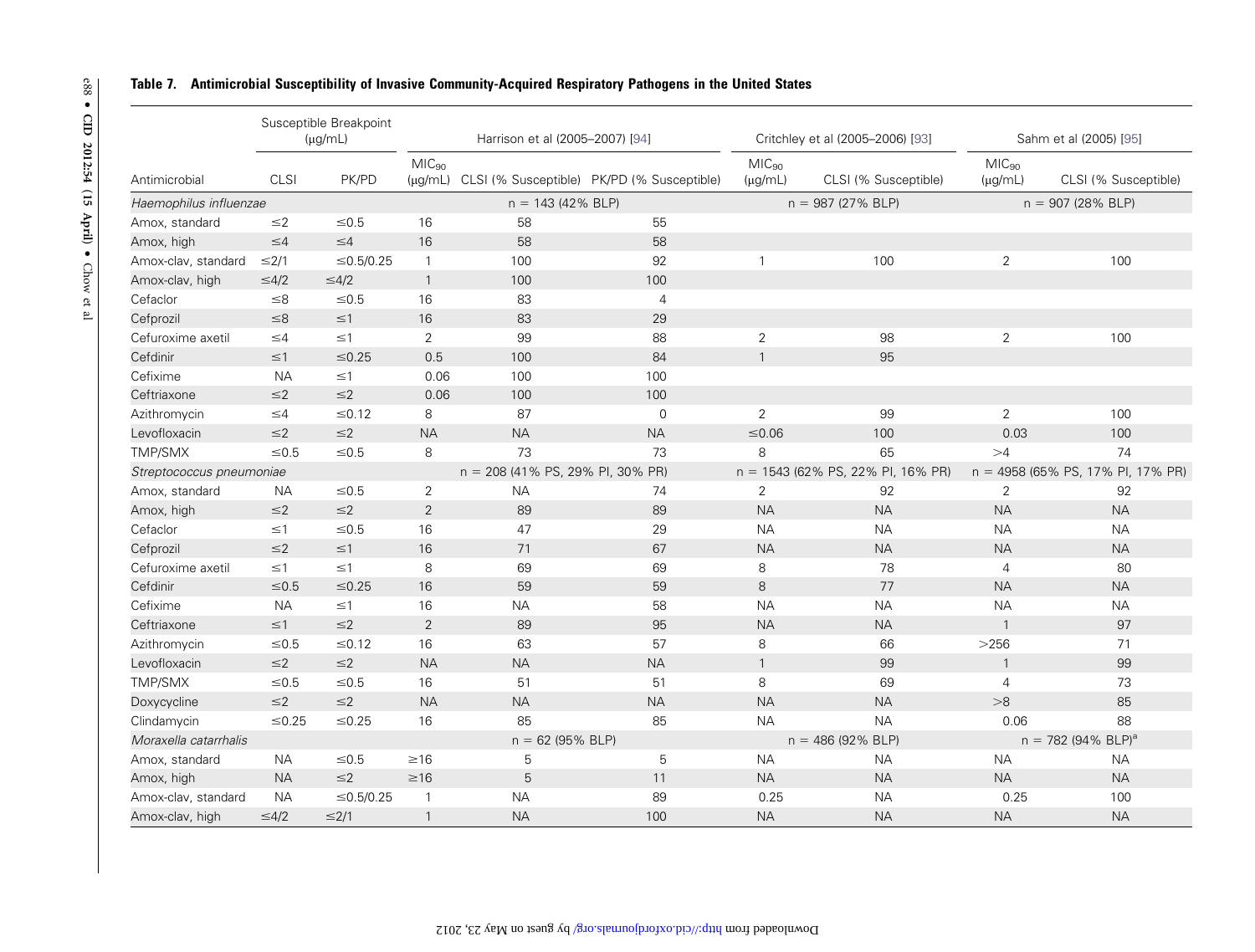| г |
|---|
| г |
| r |
| г |
|   |

|                                                                                                                                                      |                          | Susceptible Breakpoint<br>(Lud/brt) |                          | Harrison et al (2005-2007) [94] |                                       |                     | Critchley et al (2005-2006) [93]                                                                                                                                                                                                                                                            |                             | Sahm et al (2005) [95] |
|------------------------------------------------------------------------------------------------------------------------------------------------------|--------------------------|-------------------------------------|--------------------------|---------------------------------|---------------------------------------|---------------------|---------------------------------------------------------------------------------------------------------------------------------------------------------------------------------------------------------------------------------------------------------------------------------------------|-----------------------------|------------------------|
| Antimicrobial                                                                                                                                        | CLSI                     | <b>PK/PD</b>                        | (µg/mL) CLSI<br>S<br>⊠IM |                                 | (% Susceptible) PK/PD (% Susceptible) | (Lught)<br>®<br>⊠I⊠ | CLSI (% Susceptible)                                                                                                                                                                                                                                                                        | ug/mL)<br>MIC <sub>90</sub> | CLSI (% Susceptible)   |
| Cefaclor                                                                                                                                             | 8<br>Vl                  | 9.0≥                                | $^\infty$                | 95                              |                                       | $\frac{1}{2}$       | $\frac{1}{2}$                                                                                                                                                                                                                                                                               | $\frac{1}{2}$               | ≸                      |
| Cefprozil                                                                                                                                            | $\frac{1}{2}$            | $\overline{V}$                      |                          | ≸                               | 37                                    | $\frac{1}{2}$       | $\frac{4}{2}$                                                                                                                                                                                                                                                                               | $\frac{1}{2}$               | $\frac{1}{2}$          |
| Cefuroxime axetil                                                                                                                                    | $\frac{4}{3}$            |                                     |                          | 88                              | 57                                    | $\mathbf{\Omega}$   | $\frac{1}{2}$                                                                                                                                                                                                                                                                               |                             | 99                     |
| Cefdinir                                                                                                                                             | $\leq$                   | $\leq 0.25$                         |                          | $\frac{4}{2}$                   | $\overline{8}$                        | G.G                 | $\frac{4}{2}$                                                                                                                                                                                                                                                                               | $\frac{1}{2}$               | $\frac{1}{2}$          |
| Cefixime                                                                                                                                             | $\frac{1}{2}$            | VI                                  | 0.25                     | ≸                               | 8                                     | $\frac{4}{2}$       | $\frac{1}{2}$                                                                                                                                                                                                                                                                               | ≸                           | ≸                      |
| Ceftriaxone                                                                                                                                          | $\frac{2}{3}$            |                                     |                          | 97                              | 97                                    | $\frac{4}{2}$       | $\frac{1}{2}$                                                                                                                                                                                                                                                                               | $\frac{1}{2}$               | $\frac{1}{2}$          |
| Azithromycin                                                                                                                                         | 2                        | $\leq 0.12$                         | 0.06                     | $\frac{8}{1}$                   | 88                                    | $\leq 0.12$         | $\frac{1}{2}$                                                                                                                                                                                                                                                                               | 0.03                        | $\frac{8}{1}$          |
| Levotloxacin                                                                                                                                         | $\widetilde{\mathbb{Y}}$ | 2<br>2                              | $\frac{1}{2}$            | $\frac{1}{2}$                   | $\frac{1}{2}$                         | $\leq 0.06$         | $\frac{1}{2}$                                                                                                                                                                                                                                                                               | 0.06                        | $\frac{8}{1}$          |
| <b>MP/SMX</b>                                                                                                                                        | $\frac{5}{20}$           | i<br>Si D                           | ≸                        | ≸                               | $\frac{1}{2}$                         | ς<br>Ο              | $\frac{1}{2}$                                                                                                                                                                                                                                                                               | 0.25                        | 99                     |
| tested; NA, not available; PD/PK, pharmacodynamic/pharmacokinetic; PI,<br>Abbreviations: Amox, amoxicillin; amox-clav, amoxicillin-clavulanate; BLP, |                          |                                     |                          |                                 |                                       |                     | B-lactamase positive; CLSI, Clinical Laboratory Standards Institute; MIC <sub>90</sub> , minimum inhibitory concentration for 90% of isolates; N, no. of isolates<br>penicillin-intermediate; PR, penicillin-resistant; PS, penicillin-susceptible; TMP/SMX, trimethoprim-sulfamethoxazole. |                             |                        |

<sup>a</sup> Data for 2004 were shown because data for 2005 were unavailable Data for 2004 were shown because data for 2005 were unavailable.

Conclusions and Research Needs. Continued surveillance of antimicrobial susceptibility profiles of all respiratory pathogens (both regional and national) should be performed at regular intervals to guide initial empiric antimicrobial therapy.

## IV. Should Amoxicillin Versus Amoxicillin-Clavulanate Be Used for Initial Empiric Antimicrobial Therapy of ABRS in Adults?

# Recommendation

4. Amoxicillin-clavulanate rather than amoxicillin alone is recommended as empiric antimicrobial therapy for ABRS in adults (weak, low).

# Evidence Summary

National surveillance data in the United States indicate that during 2005–2007, the prevalence rate of b-lactamase–producing H. influenzae was 27%–43% [\[93](#page-37-0) –[95\]](#page-37-0) [\(Table 7\)](#page-16-0). The rate of amoxicillin resistance varied from region to region, ranging from 35% in the Southeast to 25% in the Southwest, but there was little or no regional difference in the susceptibility to amoxicillin-clavulanate. As with children, posttreatment sinus cultures are rarely performed in adults in North America, and there are no reports of positive sinus cultures for  $\beta$ -lactamaseproducing H. influenzae following amoxicillin therapy in adults with ABRS. However, in one Scandinavian study, a high percentage (49%) of patients with antimicrobial treatment failure had positive cultures for β-lactamase–producing H. influenzae by sinus puncture [\[77](#page-37-0)]. Most of these patients (66%) had received phenoxymethyl penicillin and none had received either amoxicillin or ampicillin. Thus, the recommendation of choosing amoxicillin-clavulanate over amoxicillin as first-line therapy for ABRS in adults is relatively weak. Furthermore, although M. catarrhalis is almost uniformly resistant to amoxicillin but susceptible to amoxicillin-clavulanate, it is a less frequent cause of ABRS in adults compared with children. Nevertheless, in a recent study in adults that examined the microbiology of ABRS by sinus puncture [[45](#page-36-0)], H. influenzae was isolated in 36% of patients with positive bacterial cultures consistent with ABRS, compared with 38% for S. pneumoniae and 16% for M. catarrhalis ([Table 6](#page-15-0)). Unfortunately, the rate of  $\beta$ -lactamase– producing H. influenzae was not reported in this study. Interestingly, similar to the case with AOM in children, the introduction of conjugated pneumococcal vaccines also had a significant impact on the frequency of recovery of both H. influenzae and S. pneumoniae in adults with maxillary sinusitis. Brook et al [\[97\]](#page-37-0) obtained middle meatus cultures from 156 adults with ABRS between 1997 and 2000 (prevaccination) and 229 patients between 2001 and 2005 (postvaccination). The recovery of S. pneumoniae was significantly reduced (46% prevaccination vs 35% postvaccination;  $P < .05$ ), whereas that of H. influenzae was significantly increased (36% prevaccination vs 43% postvaccination;  $P < .05$ ). In the same study,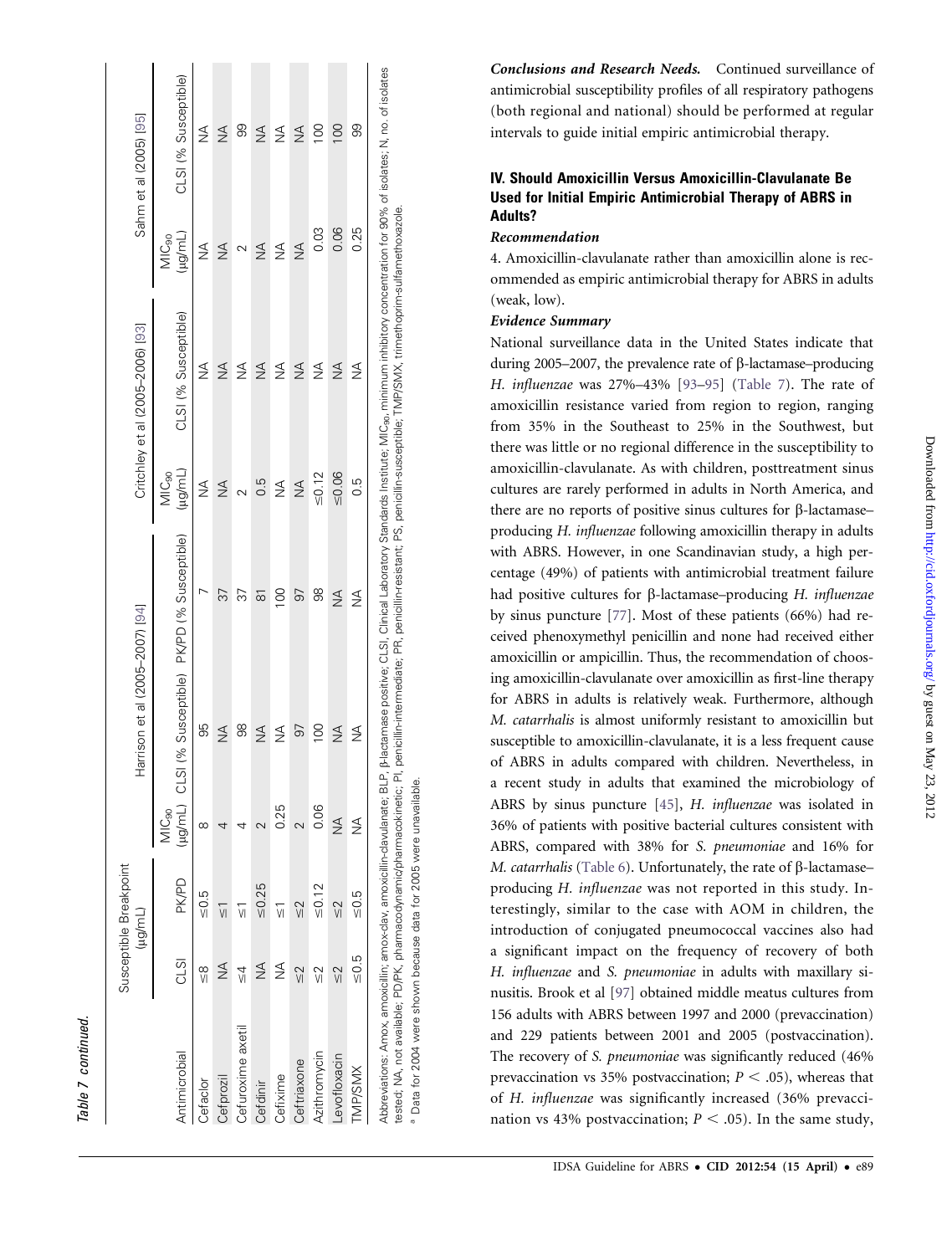the proportion of  $\beta$ -lactamase–producing H. influenzae also increased slightly (from 33% to 39%), although this difference was not statistically significant.

Thus, the recommendation of amoxicillin-clavulanate in adult patients with ABRS is primarily based on in vitro susceptibility data and the current prevalence rates of  $\beta$ -lactamase production among H. influenzae.

Benefits. The addition of clavulanate to amoxicillin will improve the coverage of both ampicillin-resistant H. influenzae and M. catarrhalis in adults with ABRS.

Harms. The addition of clavulanate to amoxicillin adds to the cost of antibiotics, a potential increased risk of diarrhea, and rare instances of hypersensitivity reaction due to clavulanate.

#### Other Considerations. None.

Conclusions and Research Needs. Standard-dose amoxicillinclavulanate is recommended as first-line therapy for ABRS in both children and adults. However, this regimen is inadequate for PNS S. pneumoniae, in which the mechanism for ampicillin resistance is due to a mutation in penicillin binding protein 3 (PBP3) that cannot be overcome by the addition of a  $\beta$ -lactamase inhibitor. In addition, there are increasing reports of b-lactamase–positive, amoxicillin-clavulanate– resistant strains of H. influenzae isolated from various parts of the world [[85,](#page-37-0) [98\]](#page-37-0). The prevalence of these isolates in the United States is currently unknown. Continued surveillance of antimicrobial susceptibility profiles of all respiratory pathogens should be performed both nationally and regionally.

# V. When Is High-Dose Amoxicillin-Clavulanate Recommended During Initial Empiric Antimicrobial Therapy for ABRS in Children or Adults?

## Recommendation

5. High-dose (2 g orally twice daily or 90 mg/kg/day orally twice daily) amoxicillin-clavulanate is recommended for children and adults with ABRS from geographic regions with high endemic rates ( $\geq$ 10%) of invasive PNS S. pneumoniae, those with severe infection (eg, evidence of systemic toxicity with fever of 39°C [102°F] or higher, and threat of suppurative complications), attendance at daycare, age  $\leq$  2 or  $\geq$  65 years, recent hospitalization, antibiotic use within the past month, or who are immunocompromised (weak, moderate).

## Evidence Summary

High-dose amoxicillin is preferred over standard-dose amoxicillin primarily to cover PNS S. pneumoniae and the less common occurrence of ampicillin-resistant non-b-lactamase– producing H. influenzae [[94\]](#page-37-0). Increased resistance among PNS S. pneumoniae is due to alterations in PBP3 and not b-lactamase production. The frequency of PNS S. pneumoniae is highly variable depending on the geographic region, being highest in the Southeast ( $\sim$ 25%) and lowest in the Northwest treatment of penicillin-intermediate (minimum inhibitory concentration [MIC]  $\leq$ 1 µg/mL; treatable with high-dose amoxicillin) and penicillin-resistant S. pneumoniae (MIC  $\geq$ 2 µg/mL; untreatable with high-dose amoxicillin), the Centers for Disease Control and Prevention showed in a 10-state surveillance study in 2006–2007 that 15% and 10% of all invasive S. pneumoniae isolates were penicillinintermediate and penicillin-resistant, respectively, whereas 75% were susceptible [[68](#page-36-0)]. Higher susceptibility profiles for S. pneumoniae were reported by Harrison et al (89% susceptible) [\[94\]](#page-37-0), Critchley et al (92% susceptible) [\[93\]](#page-37-0), and Sahm et al (92% susceptible) [[95](#page-37-0)] ([Table 7](#page-16-0)). In addition, introduction of the 13-valent pneumococcal conjugated vaccine (PCV13) in 2010 may further decrease the prevalence of invasive pneumococcal infections including those caused by some PNS S. pneumoniae isolates [\[99](#page-37-0)]. This would suggest that unless the endemic rate of PNS S. pneumoniae is unusually high  $(\geq 10\%)$ , standard-dose amoxicillin-clavulanate should suffice as first-line therapy for nonmeningeal pneumococcal infections including ABRS.

 $(\sim 9\%)$  [[93](#page-37-0)]. Using pre-2008 CLSI breakpoints for oral

There are no clinical data in the literature that compared the efficacy of high-dose vs standard-dose amoxicillin, either with or without clavulanate, in the treatment of children or adults with ABRS. However, there is indirect evidence to support high-dose amoxicillin-clavulanate as initial empiric therapy of ABRS among patients with increased risk factors for PNS S. pneumoniae (such as those with prior hospitalization or recent antimicrobial use, attendance at daycare, age  $\leq$  or .65 years), and those who are severely ill and may have a poor outcome from treatment failure [\[100,](#page-37-0) [101\]](#page-37-0).

There are also theoretical advantages of high-dose amoxicillin in the empiric treatment of ABRS. Fallon et al [[102\]](#page-37-0) utilized Monte Carlo simulations to predict steady-state bactericidal time–concentration profiles of various oral  $\beta$ -lactam regimens to achieve pharmacodynamic exposure against various pathogens causing AOM and ABRS. Against S. pneumoniae, high-dose amoxicillin (90 mg/kg/day) achieved the greatest cumulative fraction of response, followed by standard-dose amoxicillin-clavulanate and amoxicillin regimens. Amoxicillinclavulanate also achieved the highest cumulative fraction of response against H. influenzae isolates. Apart from PNS S. pneumoniae, the emergence of  $\beta$ -lactamase–negative ampicillin-resistant H. influenzae (due to PBP3 mutation) may also favor the use of high-dose amoxicillin during initial empiric treatment of ABRS [[85\]](#page-37-0). Clinicians should be alert to the possibility of such isolates, although reports in the United States are limited.

The main disadvantages of high-dose amoxicillin-clavulanate are the added cost and potential for more adverse effects. Thus, despite the theoretical advantages of high-dose vs standard-dose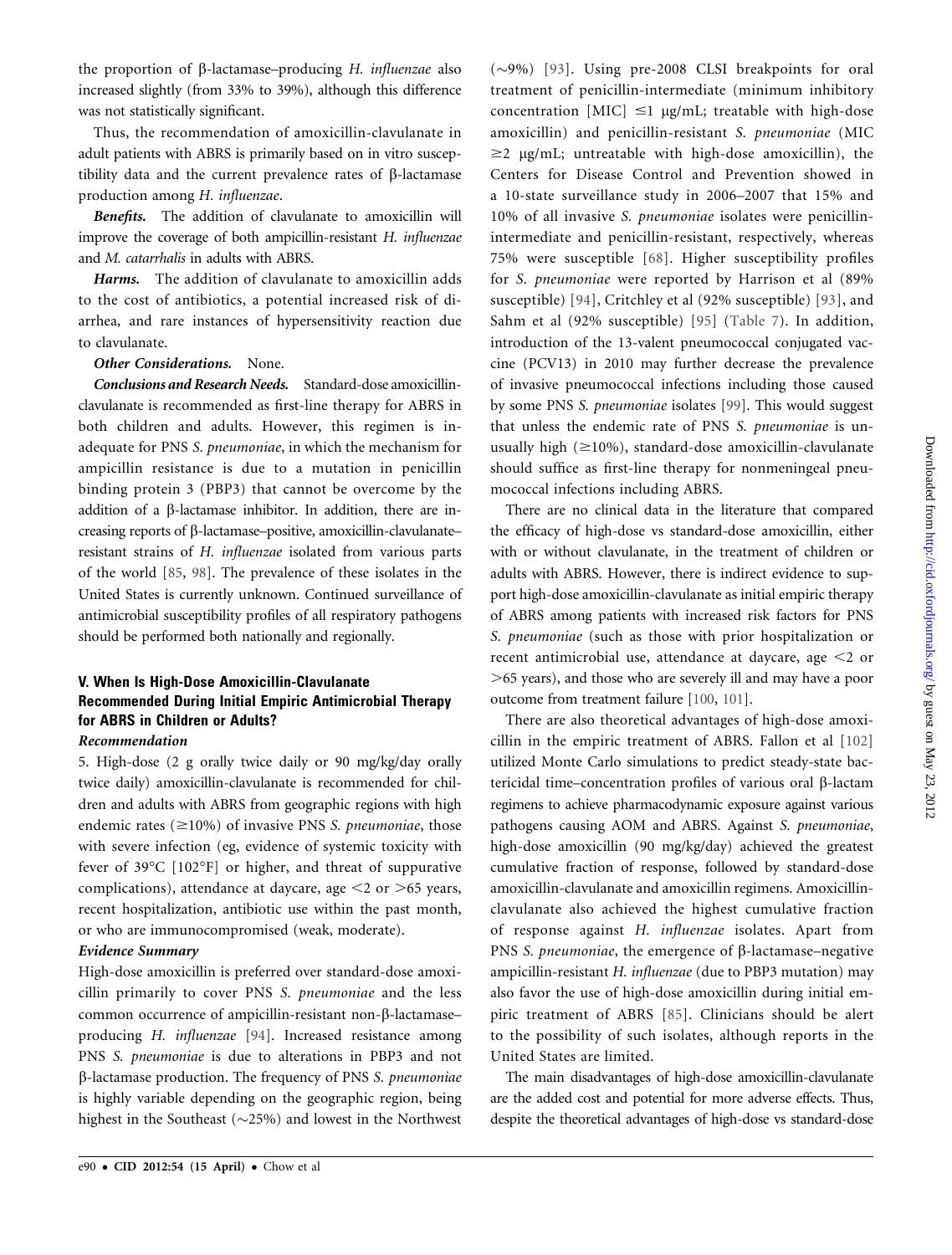<span id="page-19-0"></span>

|                                                                             |              | Illustrative Comparative<br>Risks <sup>a</sup> (95% CI) |             |                                                         |                                                                                            |                                 |
|-----------------------------------------------------------------------------|--------------|---------------------------------------------------------|-------------|---------------------------------------------------------|--------------------------------------------------------------------------------------------|---------------------------------|
|                                                                             | Assumed Risk | Corresponding Risk                                      |             |                                                         |                                                                                            |                                 |
| Outcomes                                                                    | B-Lactam     | FΟ                                                      | OR (95% CI) | Relative Effect, No of Participants<br>(No. of Studies) | Quality of the<br>Evidence (GRADE)                                                         | Reference                       |
| Clinical response Study population (low-risk)<br>follow-up:<br>$10-31$ days |              |                                                         |             |                                                         | 1.09 (.85–1.39) 2133 (5 studies) $\oplus \oplus \oplus \oplus$ moderate <sup>b,c,d,e</sup> | Karageorgopoulos<br>et al [115] |
|                                                                             |              | 861 per 1000 871 per 1000 (840–896)                     |             |                                                         |                                                                                            |                                 |

Patient or population: patients with acute sinusitis. Settings: initial therapy. Intervention: FQ. Comparison: B-lactam.

Abbreviations: CI, confidence interval; FQ, fluoroquinolone, GRADE, Grading of Recommendations Assessment, Development and Evaluation; OR, odds ratio.

<sup>a</sup> The corresponding risk (and its 95% CI) is based on the assumed risk in the comparison group and the relative effect of the intervention (and its 95% CI).

b Only 5 of 11 studies included; only those comparing respiratory fluoroquinolones are included.

<sup>c</sup> Most enrolled on clinical diagnosis and may have included viral etiology.

<sup>d</sup> Three of 5 randomized, but not blinded.

<sup>e</sup> Difference in timing of endpoints (10–31 days).

amoxicillin-clavulanate, until clear evidence of high failure rates  $(\geq 10\%)$  from standard-dose amoxicillin-clavulanate emerges, the panel consensus is to reserve high-dose amoxicillinclavulanate for patients from geographic regions with high endemic rates of PNS S. pneumoniae  $(\geq 10\%$ , using 2008 CLSI revised breakpoints), those seriously ill with evidence of systemic toxicity (eg, fever of 39°C [102°F] or higher) and threat of suppurative complications, those who are immunocompromised, and those with risk factors for acquiring PNS S. pneumoniae as outlined above.

Benefits. Until a clear need for high-dose amoxicillinclavulanate is demonstrated by unacceptably high failure rates from standard-dose amoxicillin-clavulanate, delaying the use of high-dose amoxicillin-clavulanate as empiric therapy for all patients with presumed ABRS may be more cost-effective and result in fewer adverse effects and less antibiotic selection pressure for resistance.

Harms. Standard-dose amoxicillin-clavulanate is inadequate for the treatment of ABRS caused by PNS S. pneumoniae and the rare occurrence of ampicillin-resistant  $\beta$ -lactamase–negative H. influenzae.

Other Considerations. It should be noted that the prevalence of resistant or intermediate S. pneumoniae in a given community may vary not only geographically but also temporally. This is evidenced by the shift in S. pneumoniae susceptibility profiles in some communities following the introduction of the 7-valent pneumococcal conjugate vaccine (PCV7), which resulted in the subsequent emergence of highly virulent and resistant nonvaccine serotypes of S. pneumoniae such as serotypes 14 and 19A [[86,](#page-37-0) [103](#page-37-0)]. In 2010, PCV13 replaced the PCV7 for all children [[104\]](#page-37-0). PCV13 contains 6 additional pneumococcal serotype antigens including serotype 19A and is expected to dramatically reduce PNS S. pneumoniae disease. Protection against serotype 19A disease has been documented in a PCV13 vaccine effectiveness study [\[99\]](#page-37-0). Thus, decisions regarding appropriate dosing regimens should be guided by antimicrobial susceptibility profiles of prevalent pathogens through diligent surveillance by local or national reporting agencies.

Conclusions and Research Needs. More studies are needed to directly compare the cost-effectiveness of high-dose vs standard-dose amoxicillin-clavulanate as initial empiric antimicrobial therapy of presumed ABRS in both adults and children.

# VI. Should a Respiratory Fluoroquinolone vs a  $\beta$ -Lactam Agent Be Used as First-line Agents for the Initial Empiric Antimicrobial Therapy of ABRS?

# Recommendation

6. A  $\beta$ -lactam agent (amoxicillin-clavulanate) rather than a respiratory fluoroquinolone is recommended for initial empiric antimicrobial therapy of ABRS (weak, moderate).

#### Evidence Summary

The respiratory fluoroquinolones (both levofloxacin and moxifloxacin) have remained highly active against all common respiratory pathogens, including PNS S. pneumoniae and b-lactamase–producing H. influenzae or M. catarrhalis [[105,](#page-37-0) [106](#page-37-0)]. Nevertheless, respiratory fluoroquinolones were not superior to  $\beta$ -lactam antibiotics in 8 RCTs of the treatment of ABRS [[107](#page-37-0)–[114\]](#page-37-0). A meta-analysis of these trials confirmed that initial treatment with the newer fluoroquinolones conferred no benefit over  $\beta$ -lactam antibiotics [[115](#page-37-0)]. The comparator agents in these trials were amoxicillin-clavulanate in 5, cefuroxime in 2, and cefdinir in 1. Specifically, in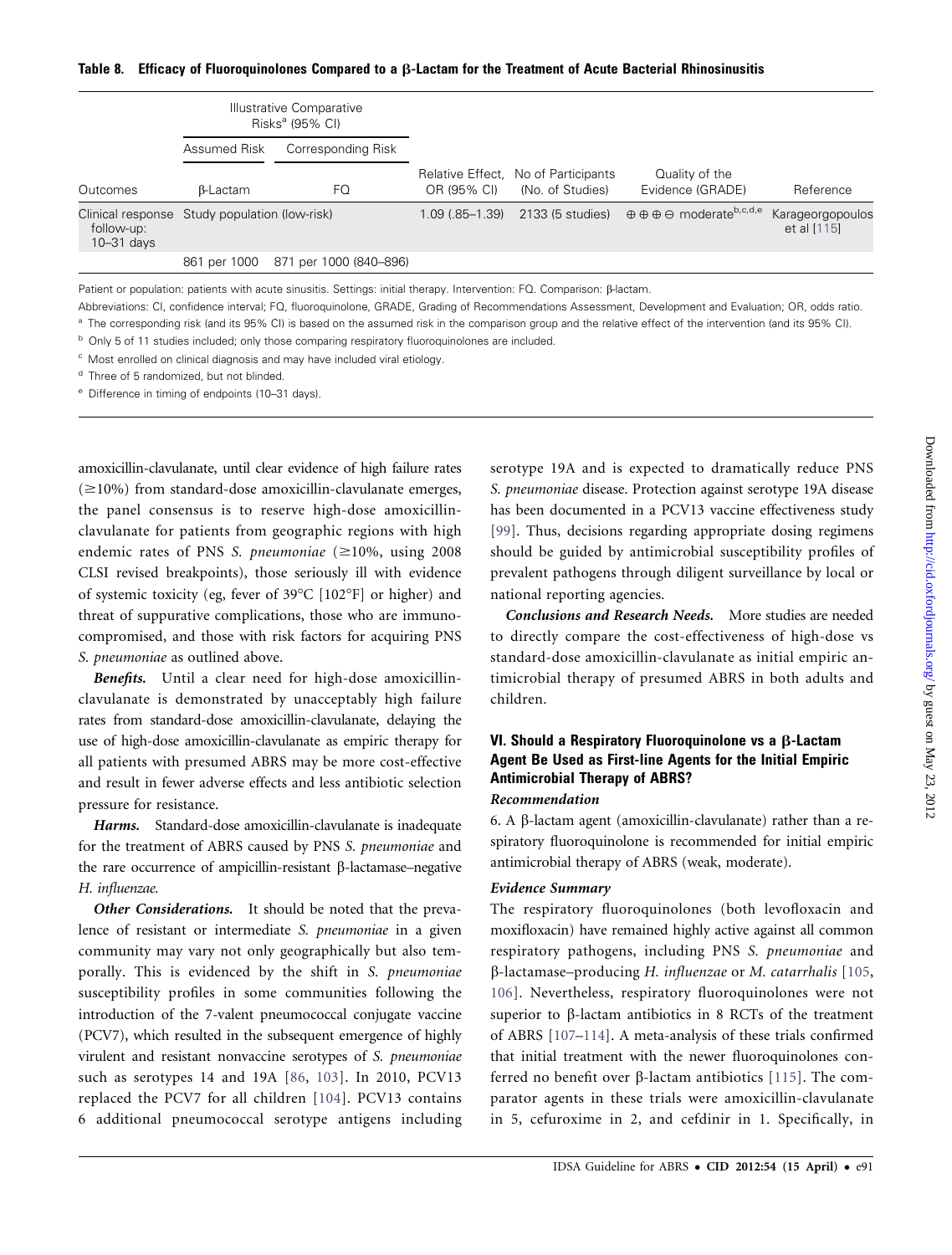a subset analysis of 5 studies that evaluated the efficacy of the respiratory fluoroquinolones (moxifloxacin, levofloxacin, or gatifloxacin) there was no difference in clinical outcomes compared with amoxicillin-clavulanate or cefuroxime. Clinical success was observed in 87% (924 of 1062) of patients treated with the fluoroquinolones compared with 86% (922 of 1071) treated with a  $\beta$ -lactam ([Table 8](#page-19-0)). Adverse events occurred more frequently with the fluoroquinolones than with  $\beta$ -lactam antibiotics in 2 doubleblind RCTs.

A limitation of these RCTs is that none evaluated highdose amoxicillin-clavulanate as a comparator; accordingly, it is not possible to directly assess any difference between a respiratory fluoroquinolone and the currently recommended first-line agents for patients with severe infection or those at risk for PNS S. pneumoniae infection. It is also possible that high-dose amoxicillin-clavulanate may result in more adverse effects compared with a fluoroquinolone. The one RCT in which the microbiological data were most complete (all patients had cultures by maxillary sinus puncture or endoscopy of the middle meatus within 24 hours before the initiation of treatment) found that only 51% (292 of 576) had a pathogen identified [\[107\]](#page-37-0). In this study, the combined clinical and microbiological outcomes at 14–21 days of therapy were 86% (83 of 96) and 88% (85 of 97) for moxifloxacin and amoxicillin-clavulanate, respectively. It is likely that each of the study arms included patients with a viral rather than bacterial infection. However, even among patients with positive cultures by sinus puncture, a recent placebo-controlled RCT reported that the clinical response rate to moxifloxacin was not significantly different from placebo (78% vs 67%) [\[45\]](#page-36-0). Thus, the role of respiratory fluoroquinolones for the empiric treatment of moderate to severe infection in ABRS remains to be determined. At present, respiratory fluoroquinolones should be reserved for those who have failed to respond to first-line agents, those with a history of penicillin allergy, and as secondline therapy for patients at risk for PNS S. pneumoniae infection. This recommendation places a relatively high value on limiting the development of antibiotic resistance and resource use.

Benefits. Therapy with a  $\beta$ -lactam provided comparable efficacy in the clinical resolution of symptoms compared with fluoroquinolones without added cost or adverse effects.

Harms. Fluoroquinolones are associated with a variety of adverse effects including central nervous system events (seizures, headaches, dizziness, sleep disorders), peripheral neuropathy, photosensitivity with skin rash, disorders of glucose homeostasis (hypoglycemia and hyperglycemia), prolongation of QT interval, hepatic dysfunction, and skeletomuscular complaints. Risk of Achilles tendon rupture

is particularly high in the adult population (estimated prevalence rate, 15–20 per 100 000), particularly among those with advancing age and antecedent steroid therapy.

Other Considerations. Limiting the overuse of fluoroquinolones may slow the development of resistance against this class of antimicrobial agents.

Conclusions and Research Needs. The role of the respiratory fluoroquinolones in the initial empiric treatment of ABRS in an era of increasing antimicrobial resistance remains uncertain. Appropriately powered RCTs that directly compare the efficacy, adverse effects, and cost-benefit of the respiratory fluoroquinolones vs high-dose amoxicillinclavulanate are warranted.

## VII. Besides a Respiratory Fluoroquinolone, Should a Macrolide, TMP/SMX, Doxycycline, or a Second- or Third-Generation Oral Cephalosporin Be Used as Second-line Therapy for ABRS in Children or Adults? Recommendations

7. Macrolides (clarithromycin and azithromycin) are not recommended for empiric therapy due to high rates of resistance among S. pneumoniae  $(\sim 30\%)$  (strong, moderate).

8. TMP/SMX is not recommended for empiric therapy due to high rates of resistance among both S. pneumoniae and H. influenzae  $(\sim 30\% - 40\%)$  (strong, moderate).

9. Doxycycline may be used as an alternative regimen to amoxicillin-clavulanate for initial empiric antimicrobial therapy of ABRS in adults because it remains highly active against respiratory pathogens and has excellent PK/PD properties (weak, low).

10. Second- and third-generation oral cephalosporins are no longer recommended for empiric monotherapy of ABRS owing to variable rates of resistance among S. pneumoniae. Combination therapy with a third-generation oral cephalosporin (cefixime or cefpodoxime) plus clindamycin may be used as second-line therapy for children with non–type I penicillin allergy or those from geographic regions with high endemic rates of PNS S. pneumoniae (weak, moderate).

#### Evidence Summary

Because RCTs have not found significant differences in response rates to various antimicrobial regimens for ABRS [[24,](#page-35-0) [44\]](#page-36-0), selection of alternative antimicrobial agents is primarily based on known prevalence of respiratory pathogens in the community, antimicrobial spectrum (including PNS S. pneumoniae and b-lactamase–producing H. influenzae and M. catarrhalis), cost, dosing convenience and tolerance or adverse effects. TMP/SMX, doxycycline, macrolides, secondor third-generation cephalosporins, and fluoroquinolones have all been recommended as alternatives to amoxicillin or amoxicillin-clavulanate in the past [\[116\]](#page-38-0). However, surveillance of recent respiratory isolates in the United States indicates a variable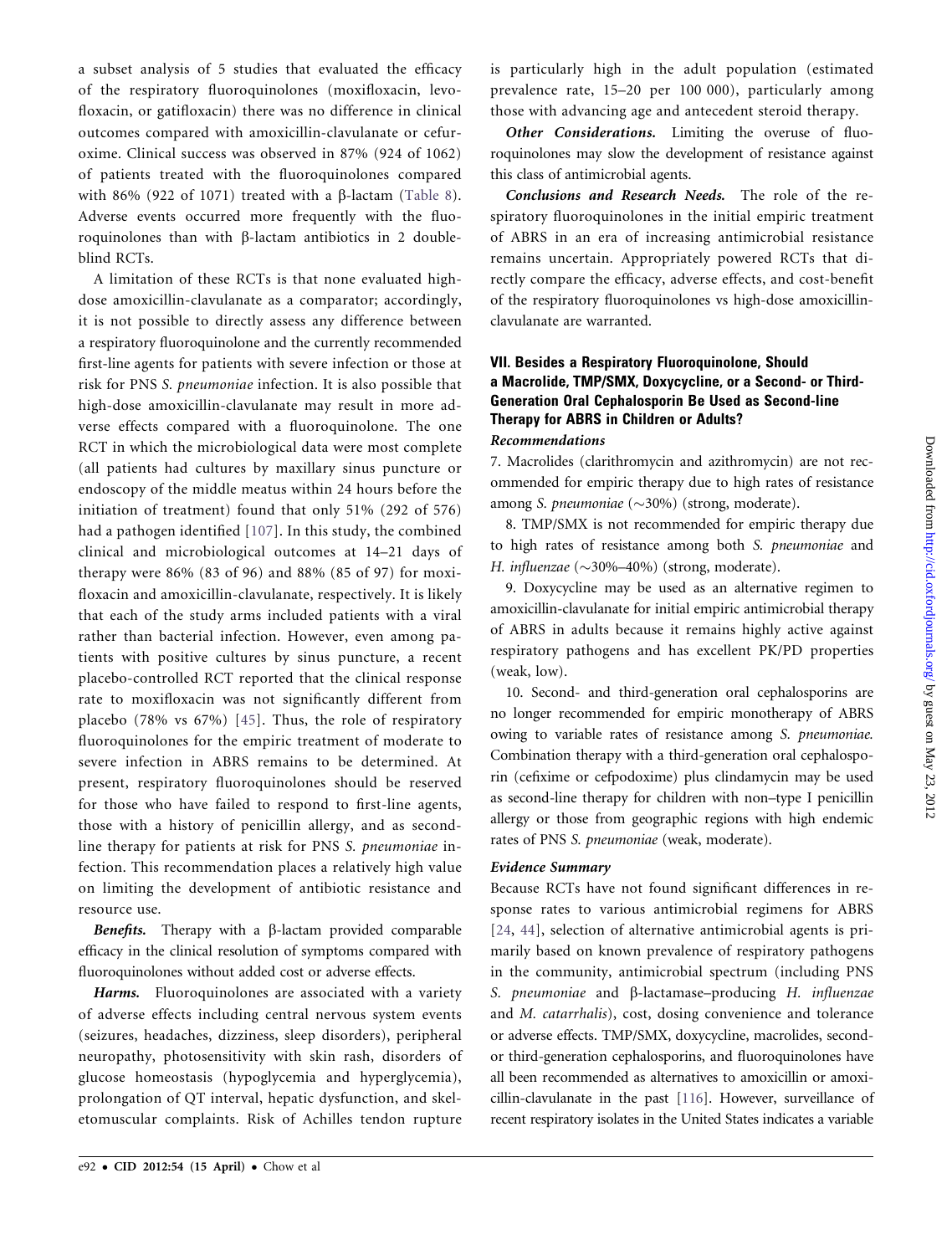but significant increase in penicillin-intermediate and macrolide or TMP/SMX-resistant *S. pneumoniae* and β-lactamaseproducing H. influenzae [[93–95\]](#page-37-0) ([Table 7](#page-16-0)). Cross-resistant and multidrug-resistant S. pneumoniae is also increasing (regional prevalence rates, 9%–25% in the United States during 2005–2006) [[93\]](#page-37-0). Accordingly, antimicrobial agents previously recommended as an alternative to amoxicillin or amoxicillinclavulanate, such as macrolides, TMP-SMX, or second- or third-generation oral cephalosporins, can no longer be recommended because of increasing resistance among S. pneumoniae and/or H. influenzae.

Macrolides. The prevalence of macrolide-resistant S. pneumoniae in the United States has escalated dramatically since the 1990s [\[117](#page-38-0)]. Surveillance data from the TRUST (Tracking Resistance in the United States Today) and PROTEKT (Prospective Resistant Organism Tracking and Epidemiology of the Ketolide Telithromycin) studies reveal that whereas only 5% of S. pneumoniae clinical isolates in the United States were resistant to macrolides in 1993,  $>30\%$  had become resistant by 2006 [\[117\]](#page-38-0). During 2005–2007, 43% of invasive S. pneumoniae isolates were macrolide-resistant [\(Table 7](#page-16-0)). Importantly, the more prevalent low-level resistant genotypes caused by efflux mutations (mefA or mefE) were being gradually replaced by highly resistant methylation mutations (ermB), such that by 2006, ermB-mediated resistance (including resistance due to ermB and mefA combinations) accounted for 42% of all macrolide-resistant S. pneumoniae [[118\]](#page-38-0). Macrolide resistance among S. pneumoniae is strongly correlated to prior antibiotic use, particularly macrolides, b-lactams, and TMP-SMX, and multidrug resistance or crossresistance to these antibiotics is common [\[117](#page-38-0)]. The prevalence of macrolide resistance is highest among isolates from children  $<$ 2 years of age ( $>$ 50% during 2000–2006) [\[118](#page-38-0)]. In contrast to low-level resistance mediated by mefA, high-level resistance mediated by ermB cannot be overcome during therapy with macrolides despite their excellent PK/PD properties. Although the association between in vitro resistance and adverse clinical outcome in acute rhinosinusitis remains generally unproven (owing to lack of microbiological documentation), treatment failure associated with ermB-mediated resistance in bacteremic pneumococcal disease has been well documented [\[119](#page-38-0)]. In light of these findings, macrolides are no longer recommended for empiric antimicrobial therapy of S. pneumoniae infections [[82](#page-37-0), [93](#page-37-0)]. Although telithromycin remains highly active against all respiratory isolates including penicillin-resistant S. pneumoniae [[93\]](#page-37-0), it is no longer approved for the treatment of ABRS due to rare but severe instances of hepatotoxcity [[120](#page-38-0)].

Trimethoprim/Sulfamethoxazole. TMP/SMX is also no longer recommended for empiric treatment of ABRS due to high rates of resistance among both S. pneumoniae and

H. influenzae. Harrison et al [\[94](#page-37-0)] evaluated the susceptibility to common pediatric antibiotics among S. pneumoniae, nontypeable H. influenzae, and M. catarrhalis isolated from 2005 through 2007. TMP/SMX resistance rates according to CLSI breakpoints were 50% for S. pneumoniae (75% for serotype 19A), 27% for H. influenzae, and 2% for M. catarrhalis (73% according to PK/PD breakpoints). Resistance to TMP/SMX among S. pneumoniae isolates is due to mutations in the dihydrofolate reductase gene [\[121\]](#page-38-0), and is strongly associated with prior exposure to TMP/SMX, macrolides, or penicillin [[117](#page-38-0)]. Not surprisingly, TMP/SMX resistance rates are significantly higher  $(>80%)$  among macrolide- or penicillinresistant S. pneumoniae [\[122\]](#page-38-0). Similarly, among H. influenzae isolates collected during 2001–2005 in the TRUST program, resistance rates to TMP/SMX was 25% [\[95](#page-37-0)]. Resistance is twice as common among b-lactamase–producing H. influenzae as among its non-b-lactamase–producing counterparts (32% vs 16%, respectively) [[123](#page-38-0)]. Additionally, TMP/SMX has been associated with rare but severe adverse reactions from toxic epidermal necrolysis [[124\]](#page-38-0).

Doxycycline. Doxycycline has remained active against all common respiratory pathogens, although there are few published reports for recent isolates in the United States [[125](#page-38-0), [126](#page-38-0)]. Data from national surveys in Canada reveal that doxycycline is highly active against all recent respiratory pathogens (93.2% of S. pneumoniae, 98.1% of H. influenzae, and 99.7% of M. catarrhalis) (G. G. Zhanel, University of Manitoba, Winnipeg; written communication, August 2010) [\[127](#page-38-0), [128](#page-38-0)]. Similarly, in England, Wales, and Northern Ireland, recent invasive isolates of both S. pneumoniae and H. influenzae have remained highly susceptible to doxycycline (91% and 99%, respectively) [[129](#page-38-0)]. However, the rate of cross-resistance to doxycycline among PNS S.pneumoniae in North America is unknown but is expected to be higher in these isolates compared with penicillinsusceptible strains. In one Swedish study, the rate of doxycycline resistance was 24% among PNS S. pneumoniae compared with 2% among penicillin-susceptible isolates collected during 2001–2004 [[130\]](#page-38-0). The PK/PD properties of doxycycline are favorable and similar to those of the respiratory fluoroquinolones [[125](#page-38-0)]. A recent prospective double-blind trial of doxycycline vs levofloxacin in the treatment of hospitalized patients with community-acquired pneumonia demonstrated similar clinical response rates and length of stay but at a significantly lower cost for doxycycline [\[126\]](#page-38-0). These data support the recommendation of doxycycline for the outpatient treatment of community-acquired pneumonia in the 2007 IDSA guideline [\[131](#page-38-0)]. There are only 5 RCTs of doxycycline for ABRS in the English literature since 1980, including 2 placebocontrolled trials [\[46,](#page-36-0) [132\]](#page-38-0) and 3 comparative trials with brodimoprim, spiramycin, and loracarbef, respectively [\[133–135](#page-38-0)]. The clinical success rates were 80% for doxycycline and 67%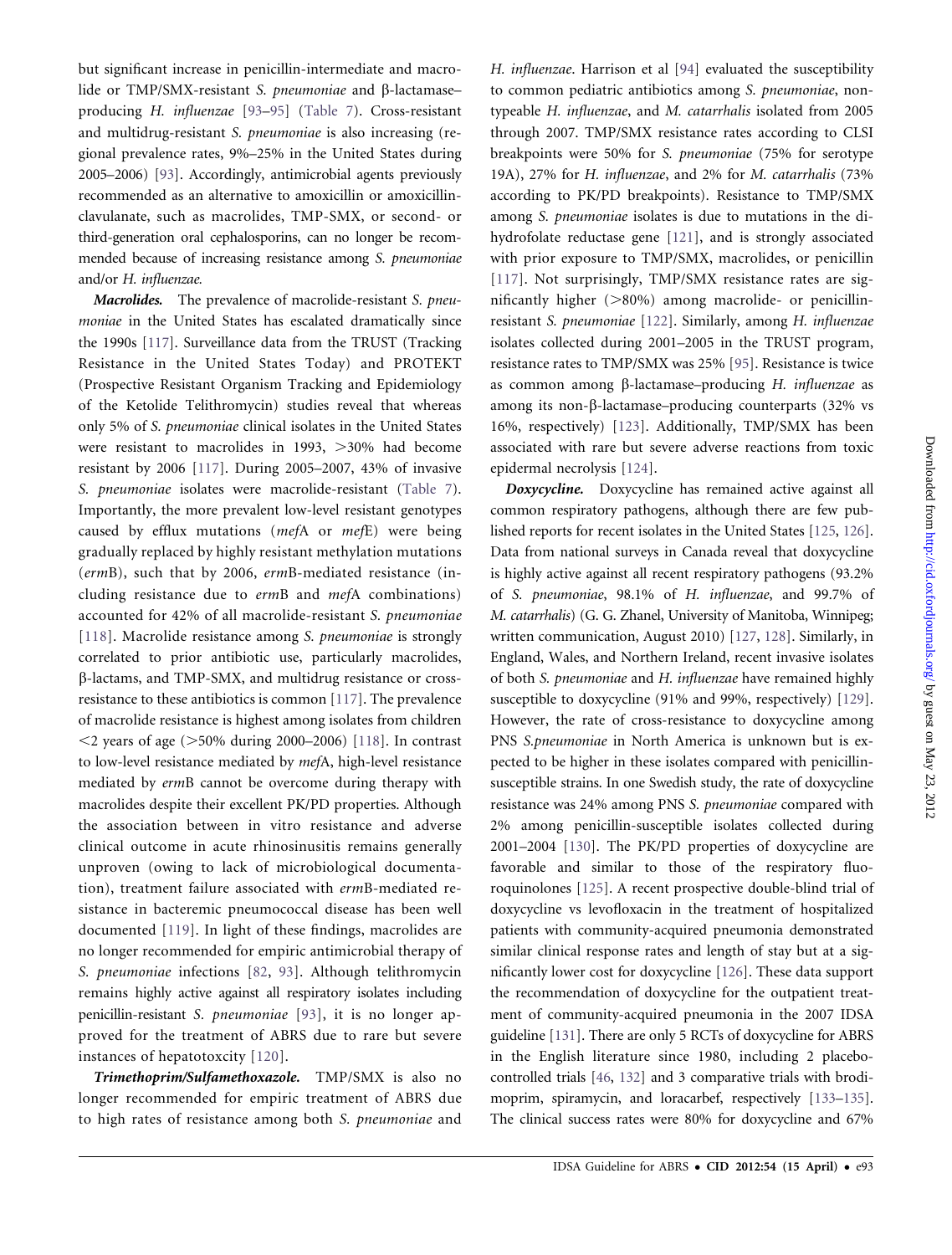<span id="page-22-0"></span>

|  | Table 9. Antimicrobial Regimens for Acute Bacterial Rhinosinusitis in Children |  |  |  |  |  |  |  |  |
|--|--------------------------------------------------------------------------------|--|--|--|--|--|--|--|--|
|--|--------------------------------------------------------------------------------|--|--|--|--|--|--|--|--|

| Indication                                                  | First-line (Daily Dose)                                    | Second-line (Daily Dose)                                                                                                       |
|-------------------------------------------------------------|------------------------------------------------------------|--------------------------------------------------------------------------------------------------------------------------------|
| Initial empirical therapy                                   | $\bullet$ Amoxicillin-clavulanate<br>(45 mg/kg/day PO bid) | • Amoxicillin-clavulanate (90 mg/kg/day PO bid)                                                                                |
| $\beta$ -lactam allergy                                     |                                                            |                                                                                                                                |
| Type I hypersensitivity                                     |                                                            | • Levofloxacin (10-20 mg/kg/day PO every 12-24 h)                                                                              |
| Non-type I hypersensitivity                                 |                                                            | • Clindamycin <sup>a</sup> (30–40 mg/kg/day PO tid) plus cefixime<br>(8 mg/kg/day PO bid) or cefpodoxime (10 mg/kg/day PO bid) |
| Risk for antibiotic resistance or<br>failed initial therapy |                                                            | • Amoxicillin-clavulanate (90 mg/kg/day PO bid)                                                                                |
|                                                             |                                                            | • Clindamycin <sup>a</sup> (30–40 mg/kg/day PO tid) plus cefixime<br>(8 mg/kg/day PO bid) or cefpodoxime (10 mg/kg/day PO bid) |
|                                                             |                                                            | • Levofloxacin (10-20 mg/kg/day PO every 12-24 h)                                                                              |
| Severe infection requiring hospitalization                  |                                                            | • Ampicillin/sulbactam (200–400 mg/kg/day IV every 6 h)                                                                        |
|                                                             |                                                            | • Ceftriaxone (50 mg/kg/day IV every 12 h)                                                                                     |
|                                                             |                                                            | • Cefotaxime (100–200 mg/kg/day IV every 6 h)                                                                                  |
|                                                             |                                                            | • Levofloxacin (10-20 mg/kg/day IV every 12-24 h)                                                                              |

Abbreviations: bid, twice daily; IV, intravenously; PO, orally; qd, daily; tid, 3 times a day.

<sup>a</sup> Resistance to clindamycin (~31%) is found frequently among Streptococcus pneumoniae serotype 19A isolates in different regions of the United States [\[94\]](#page-37-0).

for placebo in one study [\[47](#page-36-0)], and 85% for both groups in the second study [[46](#page-36-0)]. Of the 3 comparative trials, only the Scandinavian study enrolled sufficient patients [\[135](#page-38-0)]. In this double-blind, randomized study, 662 patients were enrolled and both pre- and posttreatment sinus punctures were performed. However, only 50% yielded positive pretreatment cultures and were evaluable for bacteriological eradication. In the intent-to-treat analysis, the clinical success rate was 91% in both groups (300 of 330 for doxycycline vs 303 of 332 for loracarbef). In the evaluable patients, the clinical success rate was 93% (153 of 164) in the doxycycline group vs 98% (165 of 168) in the loracarbef group ( $P = .05$  with Yates's correction) within 3 days posttreatment, and 92% for both groups at follow-up 1–2 weeks posttreatment (121 of 131 for doxcycline vs 129 of 140 for loracarbef). The microbiological eradication rate posttreatment was 81% (133 of 164) for doxycycline and 80% (135 of 168) for loracarbef. Microbiological failure due to presence of the same pathogen in the posttreatment cultures occurred in 27 (16%) of doxycycline-treated patients and 21 (13%) of loracarbeftreated patients. A different organism was isolated from posttreatment cultures in 4 (2.4%) of doxcycline vs 12 (7.1%) of loracarbef patients. The significance of these posttreatment cultures is difficult to interpret since they do not always correlate with the clinical response. Nevertheless, the available clinical as well as microbiological and PK/PD data do support the use of doxycycline as an alternative to amoxicillin-clavulanate for empiric antimicrobial therapy of ABRS in adults at low risk for acquisition of PNS S. pneumoniae.

and third-generation oral cephalosporins (such as cefaclor, cefprozil, cefuroxime axetil, cefpodoxime, cefdinir, and cefixime) are highly variable particularly against penicillinintermediate and resistant S. pneumoniae. Among these oral cephalosporins, cefpodoxime, cefuroxime axetil, and cefdinir are moderately active against penicillin-intermediate S. pneumoniae  $(<50\%$  susceptible) followed by cefixime, whereas cefaclor and cefprozil are inactive [\[95,](#page-37-0) [136,](#page-38-0) [137](#page-38-0)]. Oral cephalosporins including cefpodoxime and cefdinir are inactive against penicillin-resistant S. pneumoniae [[136,](#page-38-0) [138\]](#page-38-0). Intravenous ceftriaxone and cefotaxime remain active against nearly all S. pneumoniae, including penicillin-resistant strains, and are preferred as second-line empiric therapy (in place of high-dose amoxicillin-clavulanate) for hospitalized patients with severe infections. Cefpodoxime is the most active oral cephalosporin against both H. influenzae and M. catar $rhalis$  (both  $\beta$ -lactamase positive and negative), followed by cefixime, cefuroxime, and cefdinir [\[138,](#page-38-0) [139](#page-38-0)]. Cefaclor and cefprozil are least active [\(Table 7](#page-16-0)). Based on these in vitro data, it is clear that considerable variability exists in the activity of second- and third-generation oral cephalosporins, particularly against S. pneumoniae and H. influenzae. For this reason, these agents are no longer recommended as monotherapy for the initial empiric treatment of ABRS in children or adults. If an oral cephalosporin is to be used, a thirdgeneration cephalosporin (eg, cefixime or cefpodoxime) in combination with clindamycin is recommended for patients with ABRS from geographic regions with high endemic rates of PNS S. pneumoniae  $(\geq 10\%$  using 2008 CLSI revised breakpoints). However, clindamycin resistance is reported

Oral Cephalosporins. The in vitro activity of second-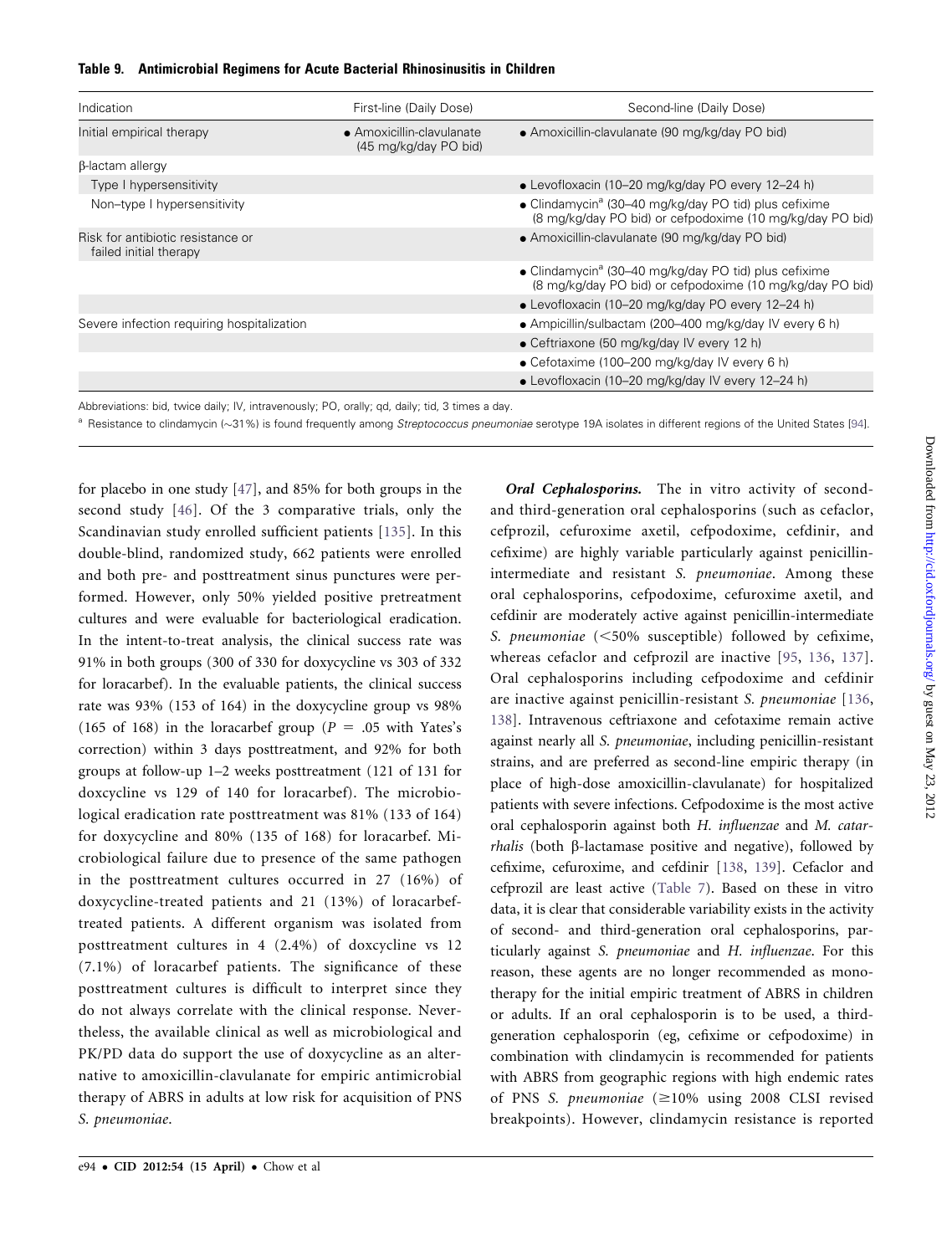<span id="page-23-0"></span>

| Indication                                                  | First-line (Daily Dose)                                                                  | Second-line (Daily Dose)                          |
|-------------------------------------------------------------|------------------------------------------------------------------------------------------|---------------------------------------------------|
| Initial empirical therapy                                   | • Amoxicillin-clavulanate (500 mg/125 mg PO tid,<br>or 875 mg/125 mg PO bid)             | • Amoxicillin-clavulanate (2000 mg/125 mg PO bid) |
|                                                             |                                                                                          | • Doxycycline (100 mg PO bid or 200 mg PO gd)     |
| β-lactam allergy                                            |                                                                                          | • Doxycycline (100 mg PO bid or 200 mg PO gd)     |
|                                                             |                                                                                          | • Levofloxacin (500 mg PO qd)                     |
|                                                             |                                                                                          | • Moxifloxacin (400 mg PO qd)                     |
| Risk for antibiotic resistance or<br>failed initial therapy |                                                                                          | • Amoxicillin-clavulanate (2000 mg/125 mg PO bid) |
|                                                             |                                                                                          | • Levofloxacin (500 mg PO qd)                     |
|                                                             |                                                                                          | • Moxifloxacin (400 mg PO qd)                     |
| Severe infection requiring<br>hospitalization               |                                                                                          | • Ampicillin-sulbactam (1.5–3 g IV every 6 h)     |
|                                                             |                                                                                          | • Levofloxacin (500 mg PO or IV gd)               |
|                                                             |                                                                                          | • Moxifloxacin (400 mg PO or IV gd)               |
|                                                             |                                                                                          | • Ceftriaxone (1-2 g IV every 12-24 h)            |
|                                                             |                                                                                          | • Cefotaxime (2 g IV every 4–6 h)                 |
|                                                             | Abbrovistions: bid twice daily: IV introvenausly: PO erally: ad daily: tid 2 times a day |                                                   |

previations: bid, twice daily; IV, intravenously; PO, orally; qd, daily; tid, 3 times a day

frequently among S. pneumoniae serotype 19A isolates  $(\sim 31\%)$ [[94](#page-37-0)]. In such instances, a fluoroquinolone (levofloxacin or moxifloxacin) is recommended as an alternative. The recommended first-line and second-line regimens for empiric antimicrobial therapy of ABRS in children and adults are summarized in Tables 9 and [10](#page-22-0), respectively.

Benefits. The respiratory fluoroquinolones are active against both  $\beta$ -lactamase–positive and –negative respiratory pathogens common in ABRS and can be administered with once- or twice-daily dosing regimens and improved compliance. Doxycycline appears more cost-effective than the respiratory fluoroquinolones. Third-generation oral cephalosporins (eg, cefixime or cefpodoxime) are well tolerated with minimal adverse effects. However, their coverage for S. pneumoniae is variable.

Harms. The respiratory fluoroquinolones are more costly than doxycycline, and escalating resistance with increased usage is a concern. Similar to other fluoroquinolones, moxifloxacin has been associated with severe hepatotoxicity [[140,](#page-38-0) [141\]](#page-38-0). Doxycycline is not recommended for children  $\leq$ 8 years of age due to staining of teeth. Oral third-generation cephalosporins are relatively costly and may cause diarrhea or hypersensitivity reactions. Clindamycin is an important cause of Clostridium difficile–associated enterocolitis, and clindamycin resistance is common among S. pneumoniae serotype 19A isolates  $(\sim 31\%)$ .

Other Considerations. The introduction and large-scale implementation of PCV7 has led to the emergence of more virulent and resistant nonvaccine serotypes such as serotype

19A [[86](#page-37-0), [103](#page-37-0)]. The introduction of PCV13, which contains 6 additional serotype antigens including serotype 19A, is anticipated to decrease both overall and resistant invasive pneumococcal disease [[99\]](#page-37-0). However, ongoing surveillance is required to detect the possibility of other emerging nonvaccine serotypes of PNS S. pneumoniae.

Conclusions and Research Needs. Doxycycline should be included in national and regional surveillance studies of respiratory pathogens, and more RCTs with this antimicrobial agent in the empiric treatment of adults with ABRS are warranted. Among the third-generation oral cephalosporins, cefditoren appears to have the best intrinsic activity against all common respiratory pathogens including PNS S. pneumoniae [\[137,](#page-38-0) [142\]](#page-38-0). More RCTs with this agent for the treatment of ABRS are warranted in both adults and children.

# VIII. Which Antimicrobial Regimens Are Recommended for the Empiric Treatment of ABRS in Adults and Children With a History of Penicillin Allergy?

# Recommendations

11. Either doxycycline (not suitable for children) or a respiratory fluoroquinolone (levofloxacin or moxifloxacin) is recommended as an alternative agent for empiric antimicrobial therapy in adults who are allergic to penicillin (strong, moderate).

12. Levofloxacin is recommended for children with a history of type I hypersensitivity to penicillin; combination therapy with clindamycin plus a third-generation oral cephalosporin (cefixime or cefpodoxime) is recommended in children with a history of non–type I hypersensitivity to penicillin (weak, low).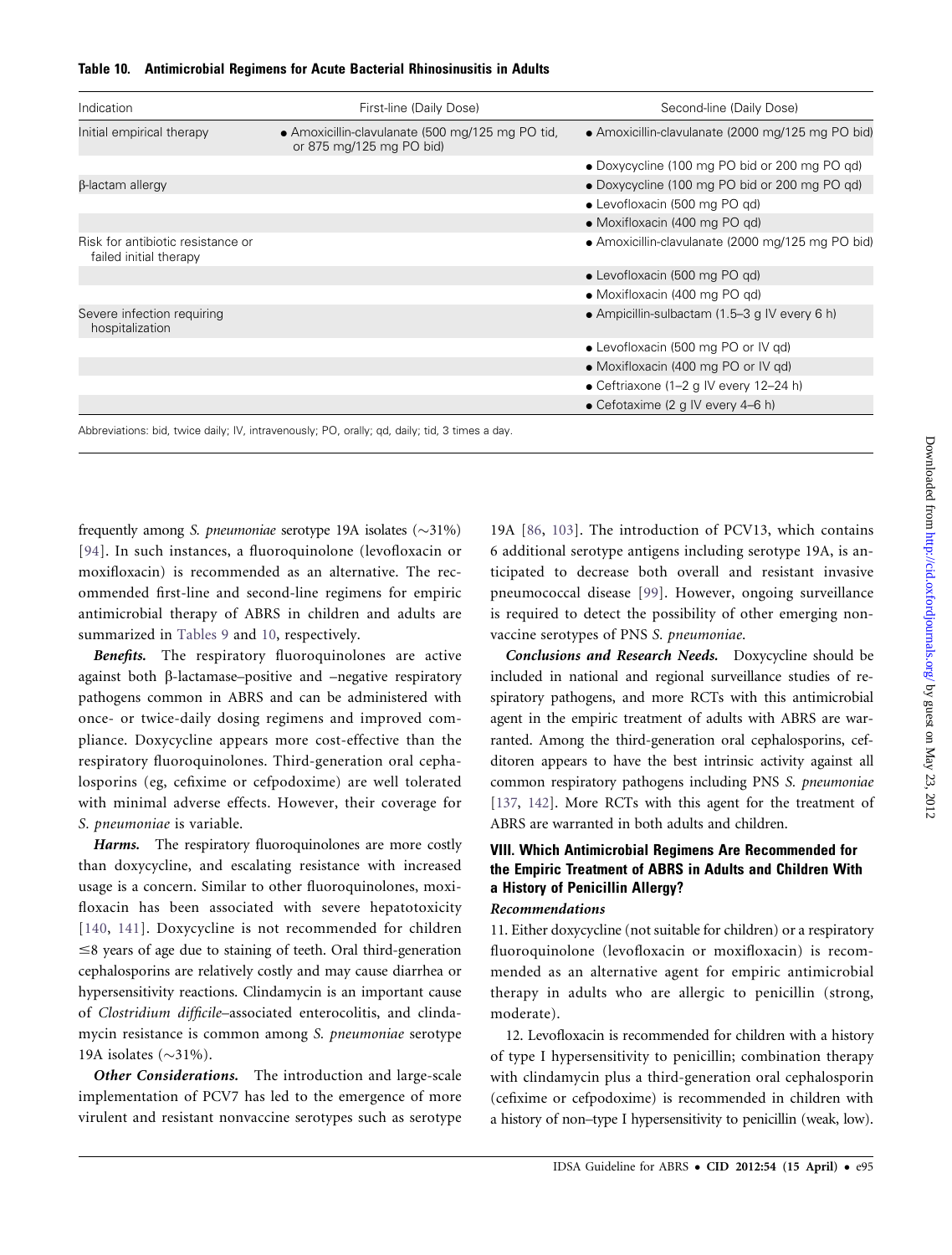#### Evidence Summary

In patients with a questionable history of penicillin allergy, skin testing is strongly recommended to confirm or exclude an immediate hypersensitivity response. If an immunoglobulin E–mediated immediate-type hypersensitivity response is documented, a respiratory fluoroquinolone (levofloxacin, moxifloxacin) or doxycycline is recommended for adults. Macrolides and TMP/SMX, previously preferred for empiric treatment of ABRS in patients allergic to penicillin, can no longer be recommended because of increasing resistance among both S. pneumoniae and H. influenzae. The respiratory fluoroquinolones remain highly active against all common pathogens in ABRS and their ability to rapidly eradicate bacteria from the maxillary sinuses is well established [[143,](#page-38-0) [144](#page-38-0)]. Doxycycline is also highly active against all common pathogens in ABRS and its PK/PD properties are similar to the respiratory fluoroquinolones.

For children with a history of immediate-type hypersensitivity response, levofloxacin is recommended as an alternative to amoxicillin-clavulanate, because experience with moxifloxacin in children is relatively scant and doxycycline is not recommended due to staining of teeth. Although use of levofloxacin in children is currently approved by the US Food and Drug Administration (FDA) only for patients following inhalational exposure to anthrax [[145](#page-38-0)], its safety profile in children has been studied extensively [[146–149](#page-38-0)]. The safety and tolerability of levofloxacin in children was assessed prospectively among 2523 children who participated in several randomized but nonblinded efficacy trials in the Pediatric Levaquin Program [\[149](#page-38-0)]. Levofloxacin was well tolerated during and for 12 months following therapy as evidenced by a similar incidence and character of adverse events in children receiving levofloxacin compared with those who received nonfluoroquinolone antibiotics. However, the incidence of musculoskeletal events (tendonopathy, arthritis, or arthralgia) involving weight-bearing joints was greater in levofloxacin-treated children at 2 months (1.9% vs 0.79%;  $P = .025$ ) and at 12 months (2.9% vs 1.6%;  $P = .047$ ) [[150](#page-38-0)]. Similarly, the safety profile of ciprofloxacin in children was assessed prospectively among 684 children enrolled in several randomized double-blind efficacy trials. Although the difference was not statistically significant, the rate of arthropathy at 6 weeks among 335 children who received ciprofloxacin was higher than among 349 children who received a nonfluoroquinolone comparator both at 6 weeks (9.3% vs 6.0%. respectively [95% CI,  $-.8$  to 7.2]) and 1 year of follow-up (13.7% vs 9.5%, respectively [95% CI,  $-.6$  to 9.1]) [[150](#page-38-0)]. Achilles tendon rupture, a known complication associated with the use of fluoroquinolone antibiotics in adults, is extremely rare in the pediatric population. The American Association of Pediatrics recently issued a policy statement

concerning the use of fluoroquinolones in several pediatric infections, including conjunctivitis, respiratory tract infections, and gastrointestinal and urinary tract infections [[150\]](#page-38-0). It was concluded that use of a fluoroquinolone in a child or adolescent may be justified in situations where there is no safe and effective alternative. In light of these findings, the recommendation that levofloxacin be used as an alternative to amoxicillin-clavulanate in children with immediate-type hypersensitivity reactions to penicillin appears warranted.

For children with a history of non–type I hypersensitivity reaction to penicillin, a third-generation oral cephalosporin (eg, cefixime or cefpodoxime) in combination with clindamycin is recommended. The former is active against most strains of H. influenzae and M. catarrhalis, whereas clindamycin is active against most S. pneumoniae including some penicillinintermediate and resistant strains  $(\sim 85\%$  susceptible to CLSI breakpoints) [\[94](#page-37-0)]. However, clindamycin resistance has been reported frequently among S. pneumoniae serotype 19A isolates  $(\sim$ 31% resistant) [\[94\]](#page-37-0). In such instances, levofloxacin is recommended as an alternative. There is inadequate experience with cefditoren monotherapy for ABRS in children at this time. The recommended regimens for empiric antimicrobial therapy of ABRS in children and adults with a history of penicillin allergy are summarized in [Tables 9](#page-23-0) and [10](#page-22-0), respectively.

Benefits. Doxycycline is a cost-effective alternative to the respiratory fluoroquinolones in adults who cannot tolerate amoxicillin-clavulanate.

Harms. The long-term safety of respiratory fluoroquinolones in children requires further evaluation.

Other Considerations. True type I hypersensitivity to b-lactam antibiotics is relatively uncommon. Every effort should be made to document such reactions with appropriate skin testing.

Conclusions and Research Needs. The increasing prevalence of PNS and cross-resistant S. pneumoniae among respiratory pathogens has complicated the management of penicillin-allergic patients and limited the choice of alternative agents particularly in children. Additional studies of the safety and efficacy of respiratory fluoroquinolones and monotherapy with cefditoren for ABRS in children are warranted.

## IX. Should Coverage for S. aureus (Especially MRSA) Be Provided Routinely During Initial Empiric Therapy of ABRS? Recommendation

13. Although S. aureus (including MRSA) is a potential pathogen in ABRS, based on current data, routine antimicrobial coverage for S. aureus or MRSA during initial empiric therapy of ABRS is not recommended (strong, moderate).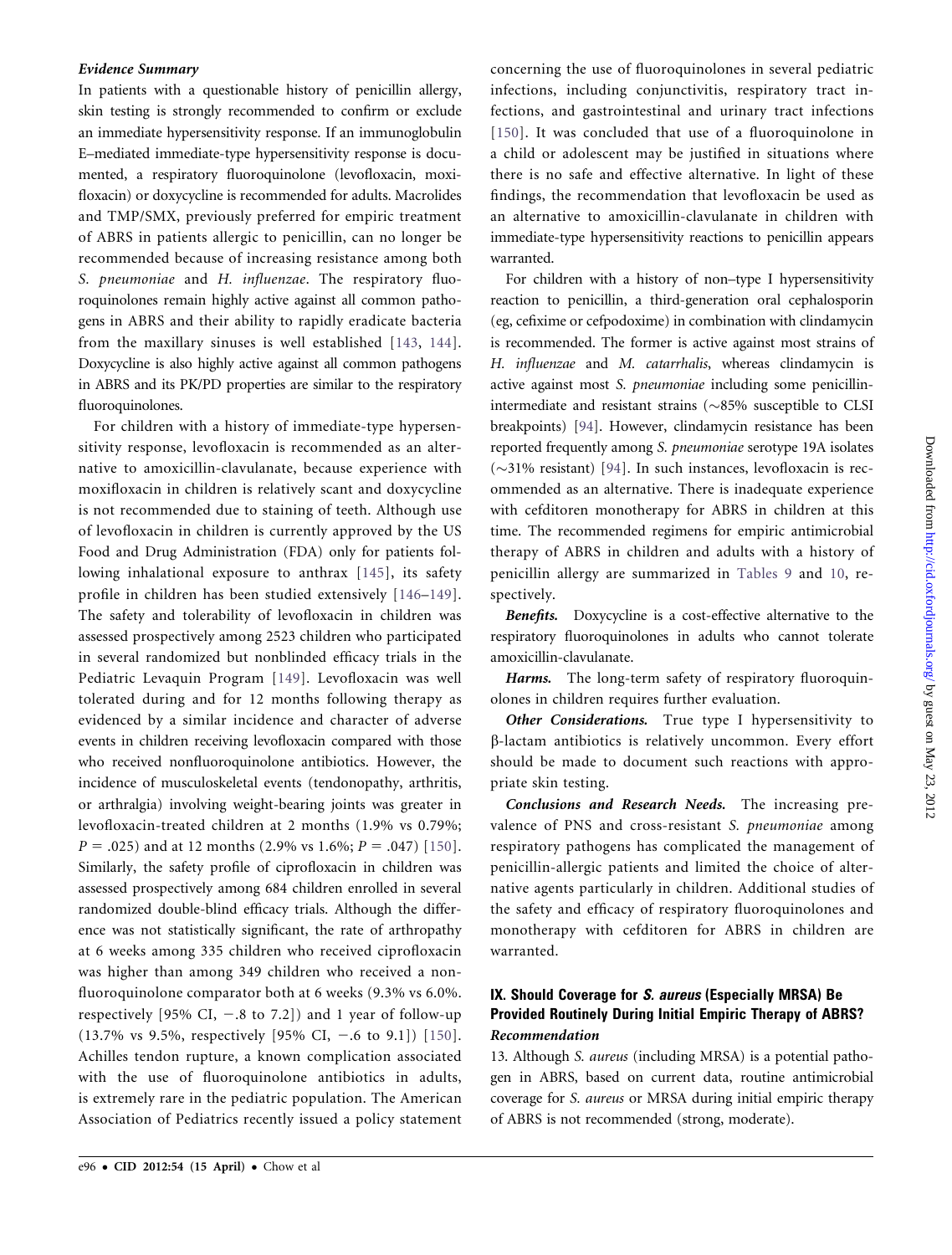#### Evidence Summary

Payne et al [[151](#page-38-0)] performed a meta-analysis on the recovery rates of S. aureus either by sinus puncture or middle meatus cultures in patients enrolled in prospective antimicrobial trials for ABRS. A total of 16 trials involving 4099 study patients reported in the English literature during 1990–2006 were included for analysis. The recovery rate was highly variable, ranging from 0% to 31% (mean, 8.8% [95% CI, 5.1–12.5]; median, 8.0%). Furthermore, these rates were somewhat inflated because they were based on the percentage of patients with positive sinus cultures. When the total numbers of enrolled patients are considered, the recovery rate of S. aureus is much lower, ranging from 0% to 21% (mean, 5.6% [95% CI, 3.1–8.1]; median, 4.6%). Brook et al [[152](#page-38-0)] and Huang and Hung [\[153\]](#page-38-0) also performed prospective studies by sinus puncture or culture of the middle meatus from 845 patients with ABRS during 2000–2006. Recovery rates of S. aureus were 8.5%–8.8% during 2000–2003 and 10.3% during 2004–2006. The corresponding recovery rates for MRSA were 2.5%–2.7% during 2000–2003 and 7.1% during 2004–2006. Previous antimicrobial therapy, recent hospitalization and a history of nasal surgery were the most important risk factors for recovery of MRSA from sinus cultures [\[153](#page-38-0)]. However, because the nose is a well-known reservoir for S. aureus, there remains a concern that at least in some instances the recovery of S. aureus could be due to contamination by the nasal flora during sinus aspiration or acquisition of cultures of the middle meatus. The concordance of results from sinus tap and middle meatus cultures does not eliminate this possibility as inadvertent contamination may occur by either specimen collection technique. In support of this notion, 7 of the 16 patients with MRSA reported by Huang and Hung were also positive for other well-established respiratory pathogens, and all patients recovered despite the fact that 6 of them received inadequate antimicrobial therapy for MRSA. Because both S. aureus (13%–20%) and Staphylococcus epidermidis (36%–50%) may be isolated from endoscopically guided middle meatus cultures in normal subjects [\[154](#page-39-0), [155](#page-39-0)], only heavy growth  $(3 + or >10<sup>4</sup>$  colonyforming units/mL) should be considered potential pathogens rather than commensal flora [[156\]](#page-39-0). In the meta-analysis cited above [[151](#page-38-0)], it is unclear whether quantitative cultures were performed in the various studies included for analysis. Collectively, these data do not refute the contention that S. aureus may be an important causative agent in ABRS, but there is insufficient evidence at the present time to support coverage for this organism during initial empiric therapy of ABRS. However, in severely ill patients with clinical manifestations suggestive of orbital or intracranial extension of infection, and hospitalized patients with nosocomial sinusitis associated with prolonged nasal

intubation, empiric coverage for MRSA while awaiting confirmation from positive cultures of the sinus or middle meatus would appear reasonable.

Benefits. More stringent criteria for establishing a causative role of S. aureus in ABRS will minimize overutilization of antistaphylococcal therapy.

Harms. Obtaining cultures of the middle meatus or sinus aspirates may not be well tolerated in children.

#### Other Considerations. None.

Conclusions and Research Needs. MRSA is an important pathogen both in the community and the healthcare setting. Accurate diagnosis of MRSA rhinosinusitis with microbiological confirmation is critical for appropriate antimicrobial therapy. More studies are needed to document the utility of endoscopically guided cultures of the middle meatus for distinguishing true infection from contamination by commensal flora.

## X. Should Empiric Antimicrobial Therapy for ABRS Be Administered for 5–7 Days Versus 10–14 Days? Recommendations

# 14. The recommended duration of therapy for uncomplicated ABRS in adults is 5–7 days (weak, low-moderate).

15. In children with ABRS, the longer treatment duration of 10–14 days is still recommended (weak, low-moderate).

## Evidence Summary

Existing clinical guidelines for ABRS generally recommend a course of antimicrobial therapy for 10–14 days, primarily on the basis of the duration of therapy in various RCTs [\[25](#page-35-0)]. Some investigators have recommended that antimicrobial therapy be continued for 7 days beyond the resolution of symptoms [[157](#page-39-0)]. Kutluhan and colleagues [[158\]](#page-39-0) prospectively evaluated the duration of antimicrobial therapy and its effect on the nasal smears obtained from 4 patient groups with acute maxillary sinusitis who received antibiotics for 7, 14, 21, or 28 days. In all patients, the microbiology of maxillary sinusitis was confirmed by sinus puncture, and antibiotics were selected based on in vitro susceptibility. These authors concluded that the most appropriate duration of antimicrobial therapy for acute maxillary sinusitis was at least 2 weeks, because a significant difference in the neutrophil counts of nasal smears was observed in the study groups between 7 and 21 days of antimicrobial therapy. However, neutrophil count in nasal smears is a poor criterion of responsiveness to antimicrobial therapy. In other clinical trials, no significant difference in clinical resolution rates was observed among patients receiving 6–10 days vs 3–5 days of various antimicrobial regimens [[159](#page-39-0)– [163\]](#page-39-0). A recent meta-analysis by Falagas et al [\[164](#page-39-0)] examined the efficacy and safety of short vs longer courses of antimicrobial therapy for adults with ABRS enrolled in 12 RCTs. No statistical difference in efficacy was noted between short-course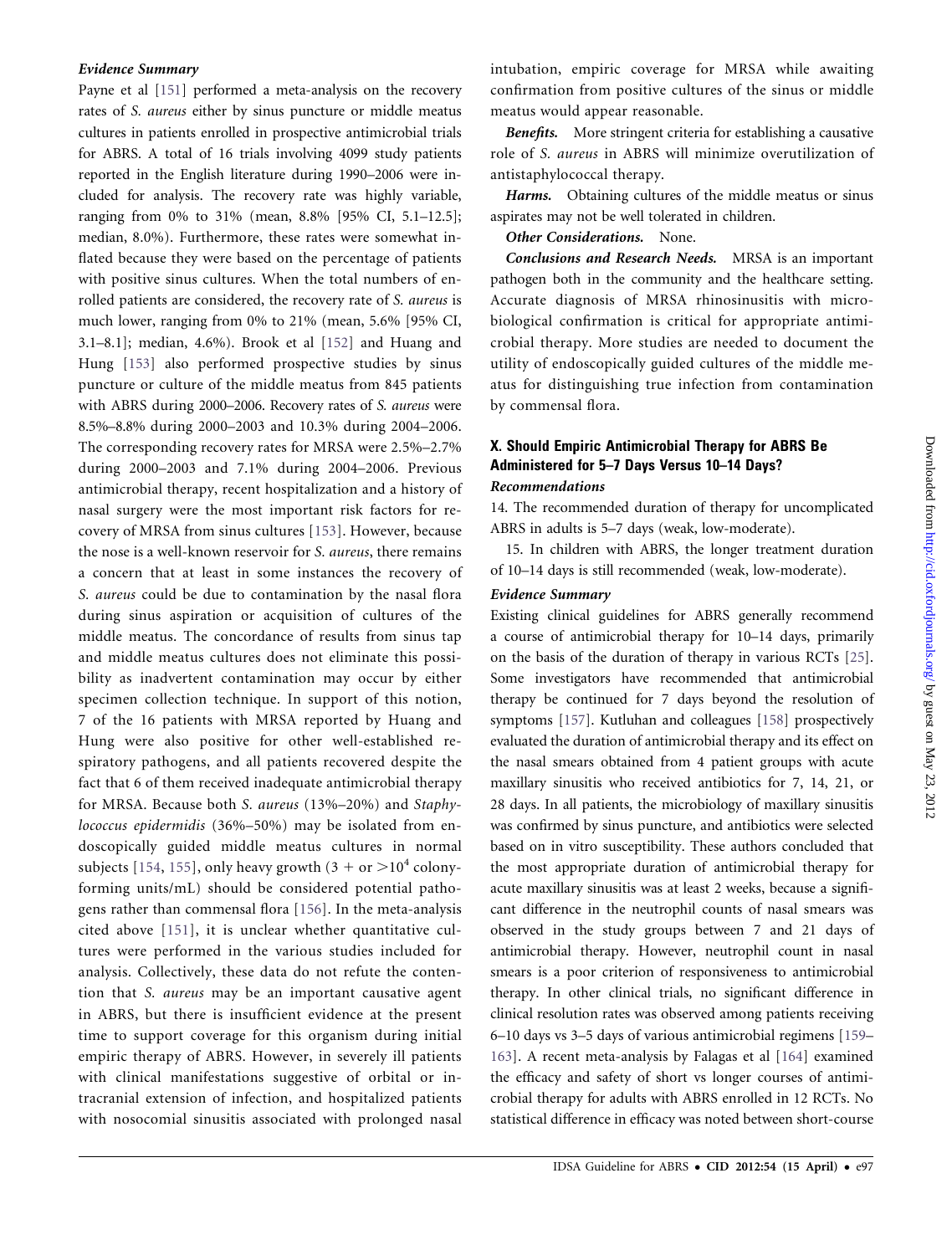#### Table 11. Long Versus Short Courses of Antimicrobial Therapy for Acute Bacterial Rhinosinusitis [\[164](#page-39-0)]

|                                                                             | Illustrative Comparative Risks <sup>a</sup> (95% CI)         |                                                           |                                    |                                            |                                                                 |
|-----------------------------------------------------------------------------|--------------------------------------------------------------|-----------------------------------------------------------|------------------------------------|--------------------------------------------|-----------------------------------------------------------------|
|                                                                             | Assumed Risk                                                 | Corresponding Risk                                        |                                    |                                            |                                                                 |
| Outcomes                                                                    | Long Course<br>$(10-14 \text{ Davis})$<br>Antibiotic Therapy | <b>Short Course</b><br>$(5-7$ Days)<br>Antibiotic Therapy | Relative<br>Effect,<br>OR (95% CI) | No. of<br>Participants<br>(No. of Studies) | Quality of the<br>Evidence<br>(GRADE)                           |
| Clinical success with<br>test-of-cure visit                                 | Study population<br>(medium-risk)                            |                                                           | $0.95(.81 - 1.12)$                 | 4430 (12 studies)                          | $\oplus$ $\oplus$ $\ominus$ $\ominus$ $\text{low}^{\text{b,c}}$ |
| Follow-up: 10-36 days                                                       | 841 per 1000                                                 | 834 per 1000 (811-856)                                    |                                    |                                            |                                                                 |
| Any adverse events                                                          | Study population<br>(medium-risk)                            |                                                           | $0.88$ $(.71 - 1.09)$              | 4172 (10 studies)                          | $\oplus$ $\oplus$ $\ominus$ $\ominus$ low <sup>b,c,d</sup>      |
| Follow-up: 10-36 days                                                       | 258 per 1000                                                 | 234 per 1000 (198-275)                                    |                                    |                                            |                                                                 |
| Any adverse effects                                                         | Study population<br>(medium-risk)                            |                                                           | $0.79(.63-.98)$                    | 2151 (5 studies)                           | $\oplus$ $\oplus$ $\oplus$ moderate <sup>d</sup>                |
| (Only studies comparing<br>5 days vs 10 days of<br>treatment were included) | 232 per 1000                                                 | 193 per 1000 (160-228)                                    |                                    |                                            |                                                                 |
| Follow-up: 10-36 days                                                       |                                                              |                                                           |                                    |                                            |                                                                 |

Abbreviations: CI, confidence interval; GRADE, Grading of Recommendations Assessment, Development and Evaluation; OR, odds ratio.

a The corresponding risk (and its 95% CI) is based on the assumed risk in the comparison group and the relative effect of the intervention (and its 95% CI). **b** Only included the per-protocol patients.

<sup>c</sup> Only 3 studies with a microbiological endpoint, variation in use of concomitant therapy.

<sup>d</sup> Adjunctive therapy was variable throughout studies.

(3–7 days) vs long-course (6–10 days) antibiotic therapy (OR, 0.95 [95% CI, .81–1.12]). In addition, no differences in microbiological efficacy (OR, 1.30 [95% CI, .62–2.74]), relapse rates (OR, 0.95 [CI .63–1.37]) or adverse effects (OR, 0.88 [CI, .71–1.09]) were found. However, if only the studies that compared 5 days (short-course) vs 10 days (long-course) were included (5 RCTs), adverse effects were significantly fewer in the short-course treatment groups (OR, 0.79 [95% CI, .63– .98]). This meta-analysis has a number of limitations. The study population was heterogeneous with respect to the entry criterion of symptom duration (any patient with symptoms ,30 days with positive radiologic findings). There was overlap in the duration of short-course (3–7 days) vs longcourse (6–10 days) treatment groups. Last, the concomitant administration of adjunctive medications may have minimized any real differences between the treatment groups in the various trials (Table 11). A major concern raised from earlier published RCTs is that the favorable outcome of shorter duration of treatment might be attributed to inclusion of patients without microbiological confirmation of ABRS. However, a recent study suggested that even among patients with confirmation of ABRS by sinus puncture, the clinical cure rate of treatment with 5 days of moxifloxacin was not significantly better than placebo (78% vs 67%, respectively) [\[45](#page-36-0)].

The duration of treatment for 5–7 days is chosen somewhat arbitrarily and is intermediate in the range of literature recommendations, which varies from 3–5 days, to 5–7 days, to 6–10 days [[164](#page-39-0)]. This recommendation is considered reasonable since in most patients with confirmation of ABRS by sinus puncture, both symptomatic improvement and bacteriological eradication from the maxillary sinus can be expected within 72 hours after initiation of appropriate antimicrobial therapy (see question XIV following). In any event, duration of antimicrobial therapy beyond 10 days in adult patients with uncomplicated ABRS is likely excessive. Data in pediatric patients, however, are inconclusive because the efficacy of shorter courses of therapy has not been specifically studied in a rigorous randomized fashion [\[165\]](#page-39-0).

Benefits. Short courses of antimicrobial therapy may offer several advantages over longer courses of therapy including improved patient compliance, fewer adverse events, decreased bacterial antibiotic resistance, and lower cost [[159,](#page-39-0) [160](#page-39-0), [166–168\]](#page-39-0).

Harms. Shorter courses of antimicrobial therapy may result in relapse or recurrent infection, particularly among the elderly and those with underlying disease or who are immunocompromised.

## Other Considerations. None.

Conclusions and Research Needs. Most clinical trials of antimicrobial therapy in ABRS have excluded severely ill patients and have focused exclusively on acute maxillary sinusitis with little information on patients with involvement of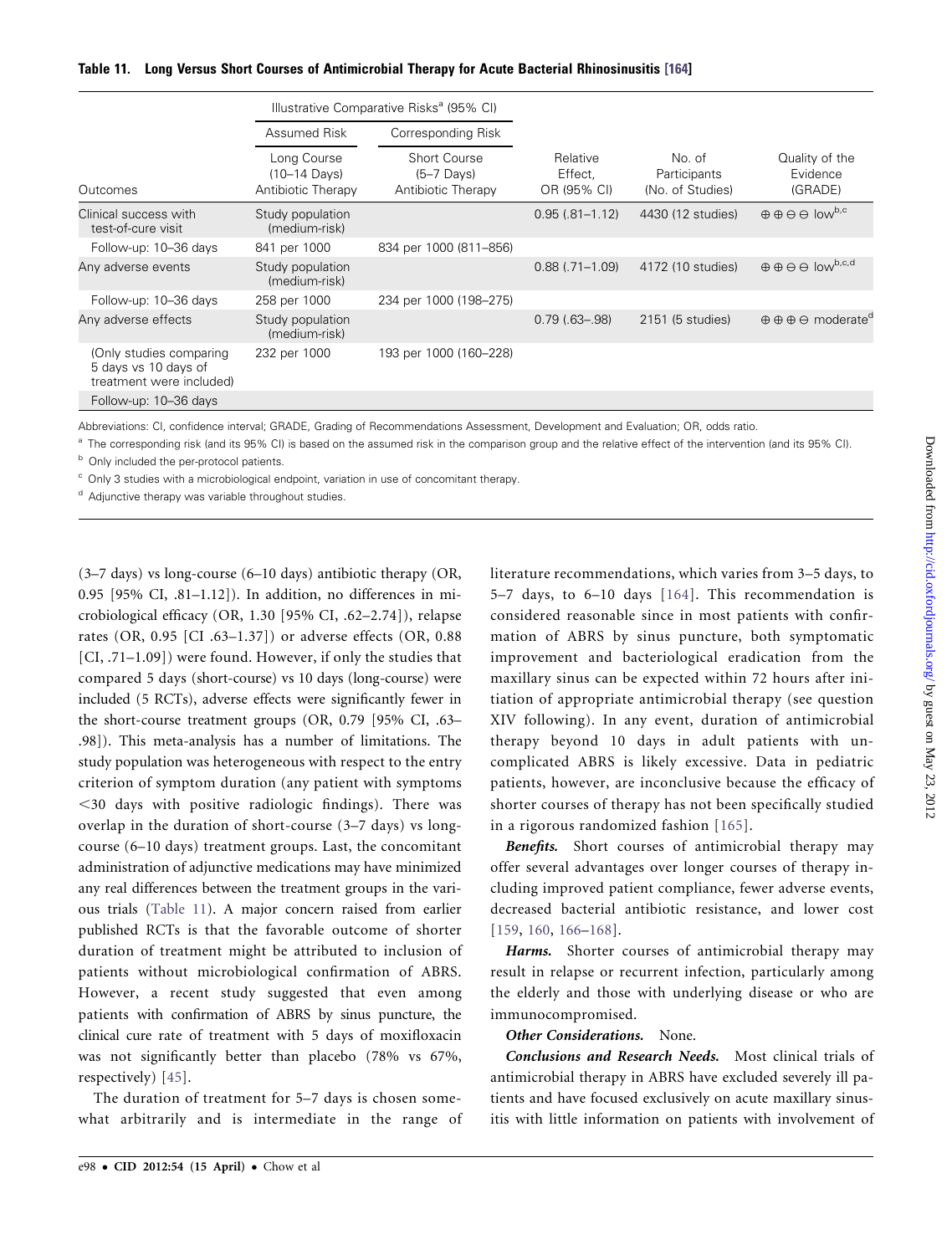|                                                | Illustrative Comparative Risks <sup>a</sup> (95% CI) |                                                                                                                                |                                 |                                            |                                                                                  |                                           |
|------------------------------------------------|------------------------------------------------------|--------------------------------------------------------------------------------------------------------------------------------|---------------------------------|--------------------------------------------|----------------------------------------------------------------------------------|-------------------------------------------|
|                                                | Assumed Risk                                         | Corresponding Risk                                                                                                             |                                 |                                            |                                                                                  |                                           |
| Outcomes                                       | No Irrigation                                        | Nasal Saline Irrigation                                                                                                        | Relative Effect,<br>OR (95% CI) | No. of<br>Participants<br>(No. of Studies) | Quality of the<br>Evidence (GRADE)                                               | Reference                                 |
| Mean nasal symptom<br>score $(0-4)$ at day 3   |                                                      | Mean nasal symptom<br>score in the intervention<br>groups was 0.07 standard<br>deviations lower (0.45<br>lower to 0.31 higher) |                                 | 108 (2 studies)                            | $\oplus$ $\oplus$ $\ominus$ lowb,c,d,e                                           | Adam et al.<br>Bollag et al<br>[170, 171] |
| Mean nasal secretion<br>score (0-4) AT 3 weeks | 2.06                                                 | Mean nasal secretion<br>score in the<br>intervention groups<br>was 0.34 lower<br>(0.49-0.19 lower)                             |                                 | 490 (1 study)                              | $\oplus$ $\oplus$ $\ominus$ $\oplus$ low <sup>c,d</sup>                          | Slapak et al<br>[172]                     |
| Mean nasal patency<br>score (0-4) at 3 weeks   | 1.58                                                 | Mean nasal patency at<br>2nd visit in the<br>intervention groups<br>was 0.33 lower<br>$(0.47 - 0.19$ lower)                    |                                 | 490 (1 study)                              | $\oplus$ $\oplus$ $\ominus$ $\ominus$ $\text{low}^{\scriptscriptstyle \rm c, d}$ | Slapak et al<br>[172]                     |
| Antibiotic usage<br>at 8 weeks                 | 89 per 1000                                          | Study population (medium-risk)<br>41 per 1000 (17-96)                                                                          | $0.44$ (.18-1.09)               | 389 (1 study)                              | $\oplus$ $\oplus$ $\oplus$ $\oplus$ moderate <sup>d</sup> Slapak et al           | [172]                                     |
| Time off work<br>or school<br>at 12 weeks      |                                                      | Study population (medium-risk)<br>248 per 1000 87 per 1000 (50-149)                                                            | $0.29$ $(.16 - .53)$            | 389 (1 study)                              | $\oplus$ $\oplus$ $\oplus$ $\oplus$ moderate <sup>d</sup> Slapak et al           | [172]                                     |

Patient or population: patients with ABRS or common cold in adults and children. Intervention: nasal saline irrigation. Comparison: no irrigation.

Abbreviations: ABRS, acute bacterial rhinosinusitis; CI, confidence interval; GRADE, Grading of Recommendations Assessment, Development and Evaluation; OR, odds ratio.

a The corresponding risk (and its 95% CI) is based on the assumed risk in the comparison group and the relative effect of the intervention (and its 95% CI). <sup>b</sup> Both studies were designed to look at other endpoints, such as nasal saline vs hypertonic saline or medicated nose drops. Nasal saline vs no nasal saline comparison was obtained by comparing the saline intervention to the control group in each study.

<sup>c</sup> Symptom score was very subjective, simply using a 1–4 scale.

<sup>d</sup> Blinding is difficult with irrigation vs no irrigation.

<sup>e</sup> It is not clear how many patients had ABRS; many if not most appear to have had simply a upper respiratory infection.

other sinuses. Further research is needed regarding the optimal duration of antimicrobial treatment in children and adults in whom the likelihood of a viral URI has been minimized by adhering to stringent clinical inclusion criteria.

# XI. Is Saline Irrigation of the Nasal Sinuses of Benefit as Adjunctive Therapy in Patients With ABRS?

#### Recommendation

16. Intranasal saline irrigations with either physiologic or hypertonic saline are recommended as an adjunctive treatment in adults with ABRS (weak, low-moderate).

#### Evidence Summary

There is limited evidence in support of physiologic or hypertonic saline irrigations as adjunctive therapy for patients with ABRS. A recent Cochrane review evaluated the efficacy of saline nasal irrigations in treating acute URIs including acute rhinosinusitis [\[169](#page-39-0)]. Three RCTs (total of 618 participants) were included for analysis and various nasal symptom scores were assessed. Although significant improvements were

observed in some symptom scores (nasal secretion, nasal patency, and overall health status), these changes were relatively minor (Table 12). The authors concluded that the trials were too small and had too high a risk of trial bias to be confident that the benefits were meaningful. Nevertheless, there was a trend toward reduced antibiotic use in one study as well as a significant reduction in time lost from work [\[172](#page-39-0)].

The value of intranasal saline irrigation in young children is less certain. In a small clinical trial, 69 children with acute sinusitis (mean age, 6 years [range, 3–12]) were randomized to receive either saline irrigation or no irrigation [\[173](#page-39-0)]. The Total Nasal Symptom Scores as well as the Pediatric Rhinoconjunctivitis Quality of Life Questionnaire were significantly improved in the saline group. More important, the nasal peak expiratory flow rate was significantly improved in the saline irrigation group compared with no irrigation. However, it is unclear how well the saline irrigation procedure was tolerated particularly among the younger children. Minor discomfort is common during saline irrigation, and installation of nasal drops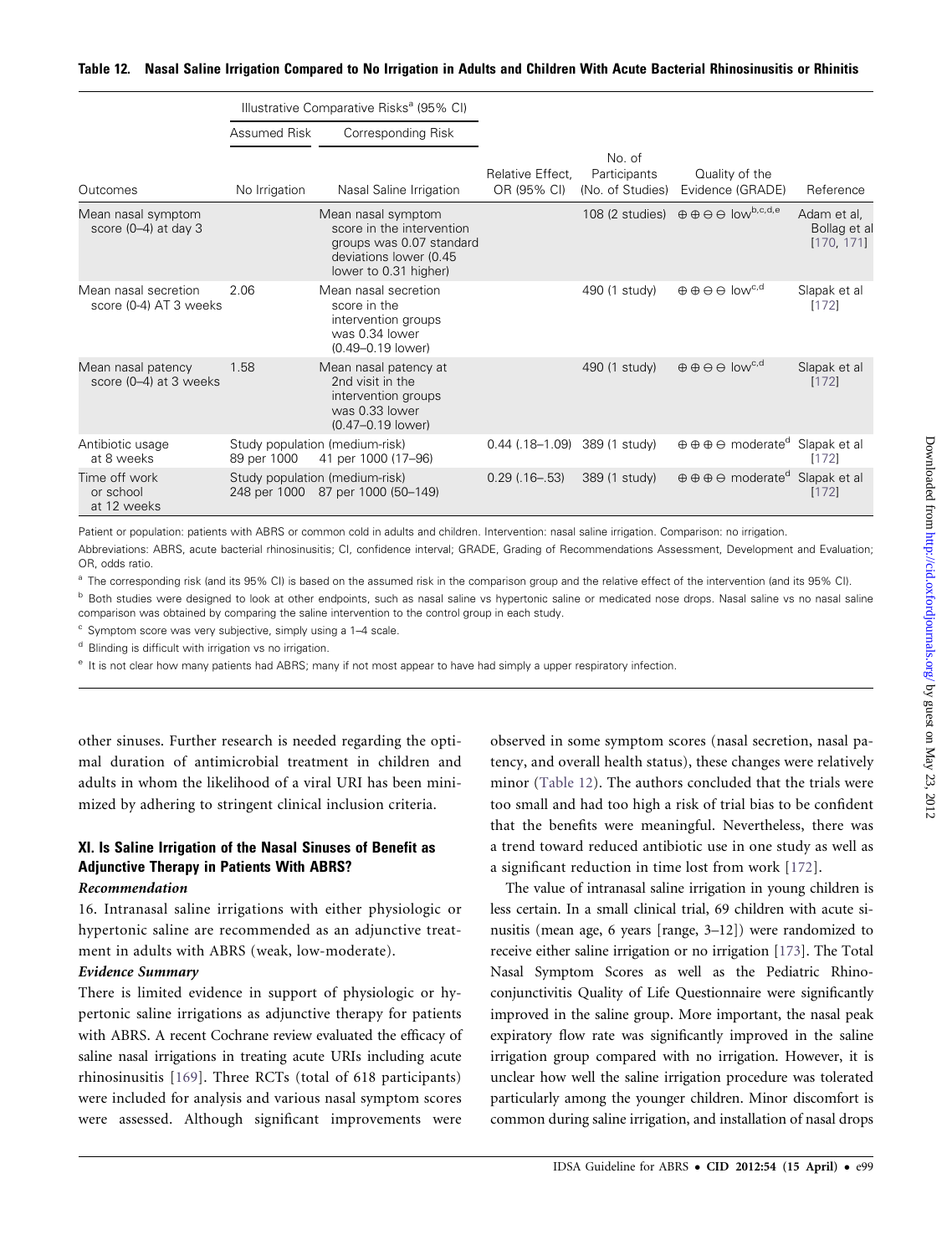is less well tolerated by babies, often making them cry and undoing any potential benefit of symptom relief.

Several other studies evaluated the role of hypertonic vs physiologic saline on nasal airway patency and mucociliary clearance in patients with symptomatic rhinosinusitis [\[174,](#page-39-0) [175](#page-39-0)]. Both saline preparations significantly improved mucociliary clearance compared with pretreatment values; however, only physiologic saline significantly improved nasal airway patency [\[174](#page-39-0)]. In other studies, hypertonic saline was found to significantly improve nasal symptoms as well as global quality of life [\[176](#page-39-0), [177\]](#page-39-0). Finally, hypertonic saline caused increased nasal burning or irritation.

The mechanism by which physiologic or hypertonic saline irrigation improves sinus-specific symptoms is unclear. It has been postulated that saline irrigation improves nasal symptoms by enhancing mucociliary function, decreasing mucosal edema, mechanically clearing inspissated mucus, and decreasing inflammatory mediators [[176\]](#page-39-0).

Benefits. Intranasal saline irrigation may relieve symptoms in both children and adults, and improve diseasespecific quality of life. The recommendation in favor of saline irrigation places a relatively high value on potential benefits of increased comfort and safety of the saline irrigations, and relatively low value on local adverse effects such as irritation and a burning sensation.

Harms. Nasal burning, irritation, and nausea were the most frequently reported adverse effects from intranasal saline irrigation (7%–32% in various studies). In addition, saline irrigants should be prepared from sterile or bottled water in light of recent reports of primary amebic encephalitis from contaminated tapwater used for saline nasal irrigation [[178](#page-39-0), [179\]](#page-39-0). Nasal saline irrigation is less well tolerated in babies and young children and may make them cry, undoing any potential benefit.

Conclusions and Research Needs. Given the small but consistent effect on symptoms and quality of life and relatively mild adverse effects, there is a net clinical benefit of intranasal physiologic or hypertonic saline irrigation as an adjunct to antimicrobial therapy in both adults and children with ABRS. The optimal concentration, volume, frequency, and most appropriate technique for nasal saline irrigation remain to be determined.

## XII. Are Intranasal Corticosteroids Recommended as an Adjunct to Antimicrobial Therapy in Patients With ABRS? Recommendation

17. INCSs are recommended as an adjunct to antibiotics in the empiric treatment of ABRS, primarily in patients with a history of allergic rhinitis (weak, moderate).

## Evidence Summary

INCSs offer modest symptomatic improvement and minimal adverse events with short-term use. Five trials [[48](#page-36-0), [180–183](#page-39-0)]

and a Cochrane review [\[184](#page-39-0)] have documented modest symptomatic improvement with INCSs compared with a placebo, although the relative risk of improvement was only marginal statistically [\(Table 13](#page-29-0)). Combining all study patients, 73% of treated patients improved clinically vs 66% in the placebo group (RR, 1.11 [95% CI, 1.04–1.18]), yielding an NNT of 15. No difference was noted in complications or relapse rate in the 2 studies that recorded these secondary outcomes. This suggests that the beneficial effect of INCSs, although consistently demonstrated in several studies, was relatively small. However, the quality of the evidence in these studies is high, and a dose-response effect was also demonstrated between mometasone 400 µg/day vs 200 lg/day (RR, 1.10 [95% CI, 1.02–1.18] vs RR, 1.04 [95% CI, .98–1.11], respectively). The beneficial effect of INCSs could be attributed to their anti-inflammatory properties, which may reduce mucosal swelling and promote drainage.

In another study, Williamson et al [\[48\]](#page-36-0) randomized 207 adult patients with ABRS to receive either intranasal budesonide (200 µg/nostril) or placebo once daily for 10 days. No significant difference in clinical response rates was observed between the treatment groups (OR, 0.93 [95% CI, .54–1.62]). However, the duration of symptoms in these patients was relatively short prior to enrollment (median, 7 days [range, 4–14 days]), raising the possibility that at least some of the patients did not have bacterial infection. This is supported by the finding that 69% of the patients receiving placebo completely recovered by 10 days ([Table 13\)](#page-29-0).

The recommendation supporting the use of INCSs as adjunctive therapy places a relatively high value on a small additional relief of symptoms, and a relatively low value on avoiding increased resource expenditure.

Benefits. INCSs provide symptomatic relief and antiinflammatory effects in the nasal mucosa, which theoretically decrease mucosal inflammation of the osteomeatal complex and allow the sinuses to drain.

Harms. Short-term risks of INCSs are minimal but may include susceptibility to oral candidiasis. Routine administration of INCSs will clearly increase the cost of treating ABRS. Use of any intranasal medications in children may not be well tolerated.

Other Considerations. The recommendation to prescribe INCSs for ABRS is relatively weak and considered optional since the benefits are only marginal with an NNT of 15. However, in patients with concurrent allergic rhinitis, INCS should be routinely administered.

Conclusions and Research Needs. Clinical trials have documented the relative safety and efficacy of INCSs in providing modest symptom relief in patients with ABRS.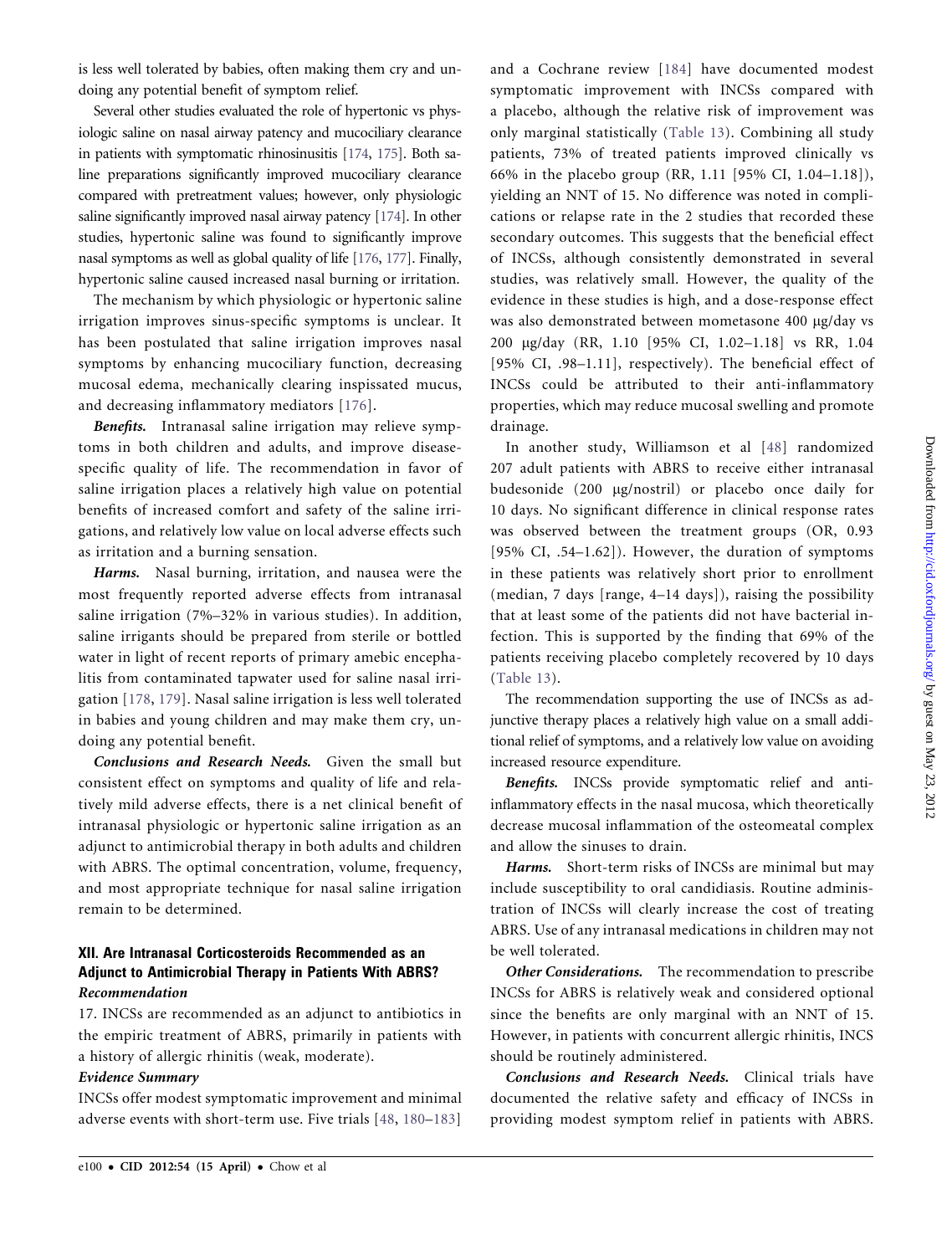<span id="page-29-0"></span>

|                                                                     |                                | <b>Illustrative Comparative</b><br>Risks <sup>a</sup> (95% CI) |                                    |                                            |                                                           |                                             |
|---------------------------------------------------------------------|--------------------------------|----------------------------------------------------------------|------------------------------------|--------------------------------------------|-----------------------------------------------------------|---------------------------------------------|
|                                                                     | Assumed Risk                   | Corresponding Risk                                             |                                    |                                            |                                                           |                                             |
| Outcomes                                                            | Placebo                        | Intranasal<br>Corticosteroids                                  | <b>Relative Effect</b><br>(95% CI) | No. of<br>Participants<br>(No. of Studies) | Quality of the<br>Evidence (GRADE)                        | Reference                                   |
| Symptom<br>resolution or<br>improvement<br>(MFNS<br>$400 \mu g/day$ | Study population (medium-risk) |                                                                | RR, 01.10 (1.02-1.18)              | 1130 (2 studies)                           | $\oplus$ $\oplus$ $\oplus$ high <sup>b,c</sup>            | Meltzer et al,<br>Nayak et al<br>[182, 183] |
| Follow-up:<br>3 weeks                                               | 667 per 1000                   | 734 per 1000 (680-787)                                         |                                    |                                            |                                                           |                                             |
| Symptom<br>resolution or<br>improvement<br>(MFNS<br>$200 \mu g/day$ | Study population (medium-risk) |                                                                | RR, 1.04 (.98-1.11)                | 590 (2 studies)                            | $\oplus$ $\oplus$ $\oplus$ moderate <sup>b,c</sup>        | Dolor et al,<br>Meltzer et al<br>[181, 182] |
| Follow-up:<br>3 weeks                                               | 850 per 1000                   | 884 per 1000 (833-944)                                         |                                    |                                            |                                                           |                                             |
| Relapse rate<br><b>IMFNS</b><br>200, 400 &<br>800 μg/day)           | Study population (medium-risk) |                                                                | RR, 0.71 (.44-1.15)                | 825 (2 studies)                            | $\oplus$ $\oplus$ $\oplus$ moderate                       | Dolor et al,<br>Meltzer et al<br>[181, 182] |
| Follow-up:<br>3 weeks                                               | 100 per 1000                   | 71 per 1000 (44-115)                                           |                                    |                                            |                                                           |                                             |
| Symptoms<br>persisting<br>$>10$ days<br>(BDSN<br>$200 \mu g/day$    | Study population (medium-risk) |                                                                | OR, 0.93 (.54-1.62)                | 207 (1 study)                              | $\oplus$ $\oplus$ $\oplus$ $\oplus$ moderate <sup>d</sup> | Williamson<br>et al [48]                    |
| Follow-up:<br>14 days                                               | 314 per 1000                   | 299 per 1000 (198-426)                                         |                                    |                                            |                                                           |                                             |

Patient or population: patients with adults and children with ABRS. Setting: outpatient clinic. Intervention: intranasal corticosteroids. Comparison: placebo. Abbreviations: ABRS, acute bacterial rhinosinusitis; BDSN, budesonide nasal spray; CI, confidence interval; GRADE, Grading of Recommendations Assessment, Development and Evaluation; MFNS, mometasone furoate nasal spray; OR, odds ratio; RR, relative risk.

a The corresponding risk (and its 95% CI) is based on the assumed risk in the comparison group and the relative effect of the intervention (and its 95% CI).

 $<sup>b</sup>$  Mometazone 400 µg/day vs 200 µg/day for 21 days.</sup>

 $\degree$  A 400-µg dose was superior to 200-µg dose.

<sup>d</sup> Symptom duration was relatively short at enrollment (median, 7 days [range, 4-14 days]).

Further studies in larger populations with these agents are clearly needed.

## XIII. Should Topical or Oral Decongestants or Antihistamines Be Used as Adjunctive Therapy in Patients With ABRS? Recommendation

18. Neither topical nor oral decongestants and/or antihistamines are recommended as adjunctive treatment in patients with ABRS (strong, low-moderate).

# Evidence Summary

Although decongestants and antihistamines are frequently prescribed in patients with ABRS, there is scant evidence to support that they hasten recovery. Although patients may subjectively feel improvement in nasal airway patency,

objective rhinometric findings do not support this impression [[185\]](#page-39-0). There have been several RCTs that assessed the possibility of an additive effect of topical or oral decongestants or antihistamines to antimicrobial therapy in adults with ABRS [[175,](#page-39-0) [186,](#page-39-0) [187\]](#page-39-0). Inanli et al [[175](#page-39-0)] prospectively evaluated the effect of topical decongestants (oxymetazoline) vs hypertonic (3%) or isotonic (0.9%) saline or no topical treatment on mucociliary clearance in patients with ABRS. All patients received 625 mg amoxicillin-clavulanate 3 times daily for 3 weeks. At 20 minutes after application, statistically significant improvements in mucociliary clearance compared with basal levels were only observed in the oxymetazoline and 3% saline treatment groups. At 3 weeks, significant improvement from basal levels was observed in all treatment groups as well as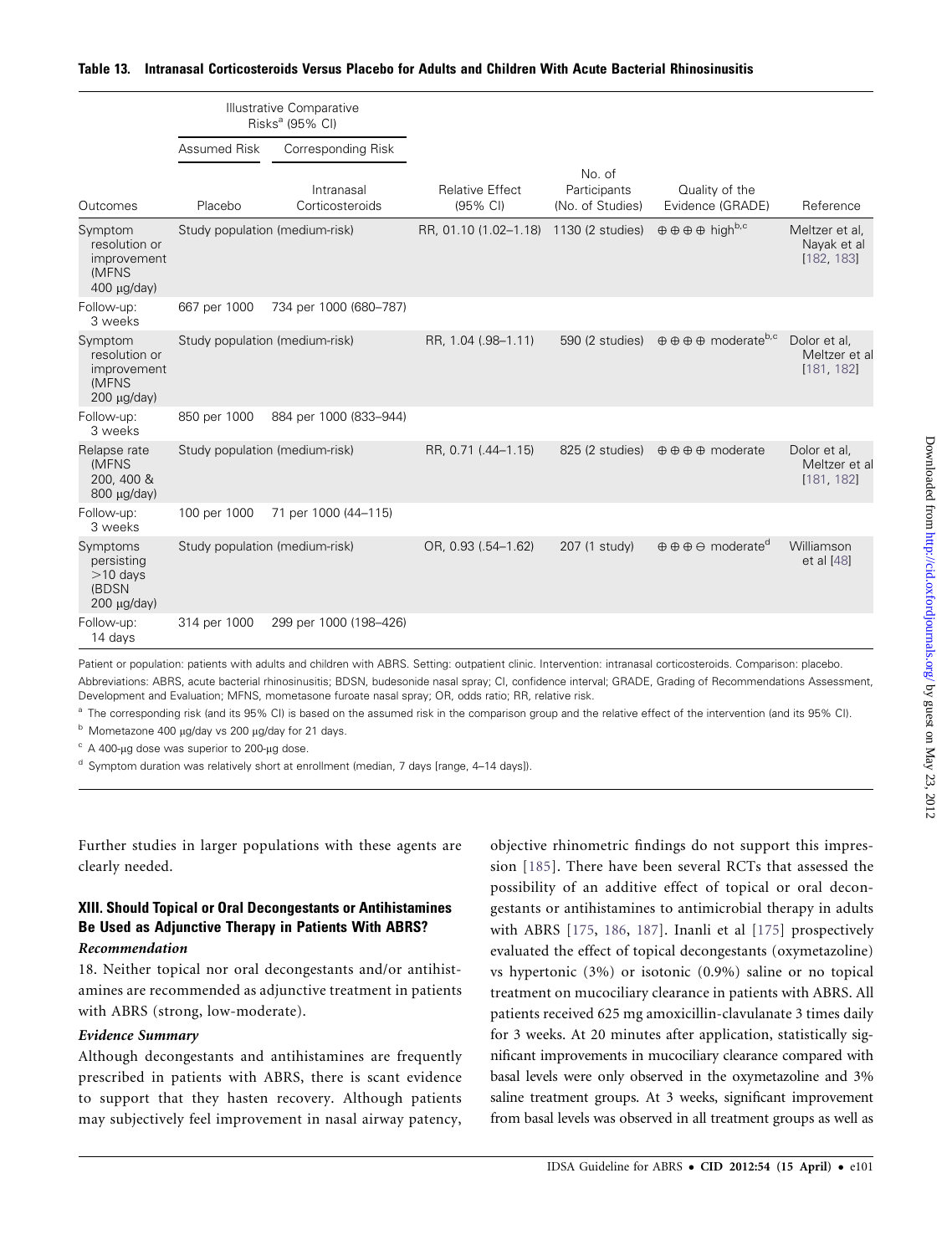the group that received no topical treatment; and there was no significant difference in improvement among these groups, Wiklund et al [\[186\]](#page-39-0) used plain sinus radiography to evaluate the effect of topical oxymetazoline vs placebo, each in combination with oral penicillin in patients with acute maxillary sinusitis. Neither subjective symptom scores nor radiographic findings were significantly different in the treatment groups. On the contrary, topical treatment with decongestants may itself induce inflammation in the nasal cavity. Bende et al [\[188](#page-39-0)] confirmed this experimentally in rabbits with acute bacterial sinusitis. Topical oxymetazoline was instilled in one nasal cavity and placebo in the other. After 48 hours, histological sections of the maxillary sinus mucosa revealed significantly more inflammatory changes in the oxymetazoline-treated side than in the placebo-treated side.

McCormick et al [\[187\]](#page-39-0) evaluated the efficacy of oral antihistamines (brompheniramine and phenylpropanolamine in syrup) in combination with nasal oxymetazoline vs placebo (oral syrup and nasal saline) in the treatment of ABRS in children. All patients received 14 days of oral amoxicillin. Patients were assessed by clinical symptoms and Waters' view plain radiographs for the degree of sinus involvement. The addition of decongestant-antihistamine did not provide added benefit compared with amoxicillin alone in this study. The antihistamine H1 antagonist loratadine does not possess any anticholinergic effects and is nonsedative. Its adjunctive effect to standard treatment with antibiotics and oral steroids was examined in a double-blind, placebo-controlled RCT in 139 adults with acute rhinosinusitis associated with a strong history of allergy [\[189\]](#page-39-0). All patients received amoxicillin-clavulanate (2 g daily) for 14 days and oral prednisone. Loratadine (10 mg daily) or placebo was administered for 28 days. Nasal symptom scores based on self-reporting as well as a rhinologic examination at baseline and 4 weeks were significantly improved in the loratadine compared with the placebo group at the end of 2 and 4 weeks. In particular, the degree of improvement was significantly greater for certain symptoms including sneezing and nasal obstruction. However, this patient population is unique in that all had acute exacerbation of allergic rhinosinusitis, and these findings do not apply to the typical patient with ABRS. Furthermore, it is unclear whether INCSs rather than oral steroids would have been more efficacious and thus minimizes the adjunctive effect of loratadine.

The recommendation against the use of decongestants or antihistamines as adjunctive therapy in ABRS places a relatively high value on avoiding adverse effects from these agents and a relatively low value on the incremental improvement of symptoms. These agents may still provide symptom relief in some patients with acute viral rhinosinusitis when antimicrobial therapy is not indicated.

Benefits. Topical and oral decongestants may provide a subjective impression of improving nasal airway patency.

Harms. Topical decongestants may induce rebound congestion and inflammation, and oral antihistamines may induce drowsiness, xerostomia, and other adverse effects. The FDA has recommended that these drugs in over-the-counter products not be used for infants and children  $\leq$  years of age because serious and potentially life-threatening side effects can occur [\[190\]](#page-39-0). Caution is advised in children aged  $\geq$ 2 years particularly if such over-the-counter medications have multiple active ingredients.

#### Other Considerations. None.

Conclusions and Research Needs. Topical and oral decongestants and antihistamines should be avoided in patients with ABRS. Instead, symptomatic management should focus on hydration, analgesics, antipyretics, saline irrigation, and INCSs.

# RECOMMENDATIONS FOR THE NONRESPONSIVE PATIENT

# XIV. How Long Should Initial Empiric Antimicrobial Therapy in the Absence of Clinical Improvement Be Continued Before Considering Alternative Management Strategies?

## Recommendation

19. An alternative management strategy is recommended if symptoms worsen after 48–72 hours of initial empiric antimicrobial therapy, or fail to improve despite 3–5 days of initial empiric antimicrobial therapy (strong, moderate). Evidence Summary

In general, patients with ABRS should begin to respond clinically by 3–5 days following initiation of effective antimicrobial therapy [[61](#page-36-0)]. For example, in the placebocontrolled prospective study of empiric antimicrobial therapy for ABRS by Wald et al [\[64](#page-36-0)], 45% of patients on antibiotics vs 11% of children on placebo were cured on the third day of treatment (complete resolution of respiratory symptoms) and many others were improved by 3 days. Conversely, in Wald et al's recent prospective study that compared high-dose amoxicillin-clavulanate to placebo, 19 of 23 children who failed therapy (including 19 in the placebo group and 4 in the antibiotic group) either worsened or failed to improve clinically within 72 hours [\[61\]](#page-36-0). Bacteriological eradication studies also indicate that most causative organisms are eliminated from the maxillary sinuses by 3 days following appropriate antimicrobial therapy. Ambrose and his colleagues [[144,](#page-38-0) [191,](#page-39-0) [192\]](#page-39-0) devised an innovative technique to determine the time course for bacteriological eradication and pharmacodynamic endpoints in the antimicrobial treatment of ABRS, by inserting an indwelling catheter into the maxillary sinus. This allowed serial sinus aspirate sampling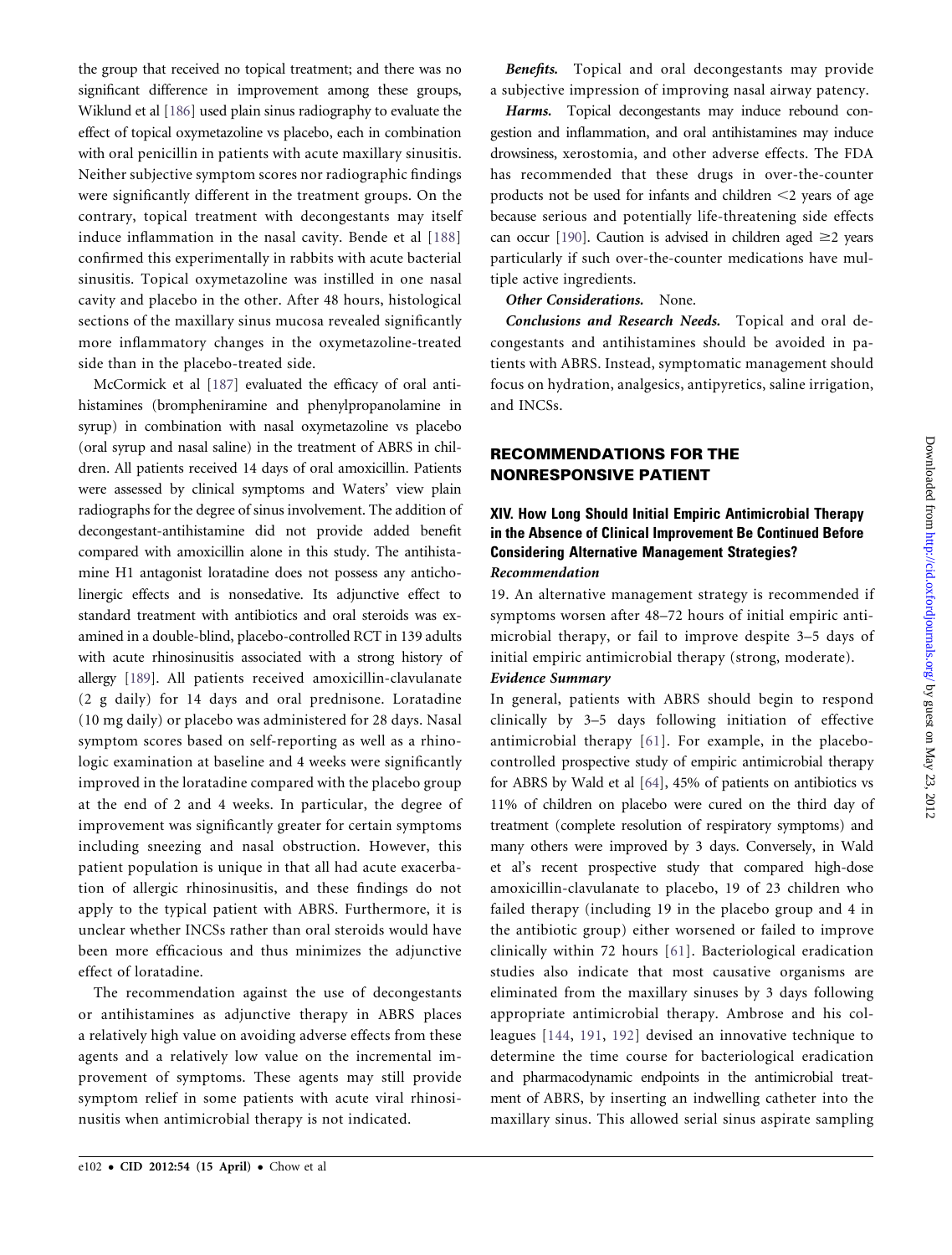for Gram stain, culture, and drug level measurements. Patients were treated with either gatifloxacin or levofloxacin. Among 8 patients with positive cultures (5 with S. pneumoniae, 2 with H. influenzae, and 1 with both H. influenzae and M. catarrhalis), 7 (87.5%) were sterile by 3 days following initiation of therapy. Similarly, Ariza et al [\[143\]](#page-38-0) obtained cultures of the middle meatus by endoscopy from 42 patients who were receiving treatment with moxifloxacin for microbiologically documented ABRS. After 3 days, 97% of patients had eradication of all baseline bacteria. Figure 4 shows a Kaplan-Meier plot of the proportion of patients with positive cultures for S. pneumoniae, H. influenzae, or M. catarrhalis at each day following initiation of antimicrobial therapy with a respiratory fluoroquinolone (either moxifloxacin, levofloxacin, or gatifloxacin). As can be seen, 96% of patients had negative cultures by day 3. Interestingly, the time to bacterial eradication was longest for S. pneumoniae, followed by H. influenzae and M. catarrhalis. In the studies by Ambrose et al [\[192](#page-39-0)], excellent correlation between time to bacterial eradication and time to clinical resolution was observed. At 3 days following the initiation of therapy, 81% of all signs and symptoms had improved by at least 50%. The median time to clinical resolution of individual signs and symptoms was 1–3 days, and 88% of all signs and symptoms were completely resolved by 5 days. Thus, a bacteriologic as well as clinical response may be expected within 3–5 days in most patients receiving appropriate antimicrobial therapy. If symptoms and signs worsen despite 72 hours of initial empiric antimicrobial therapy, the possible reasons for treatment failure must be considered, including resistant pathogens, structural abnormalities, or a nonbacterial cause. Similarly, if there is no clinical improvement within 3–5 days despite empiric antimicrobial therapy, an alternate management strategy should be considered even though there is no clinical worsening. It should be noted that elderly



**Figure 4.** Time to bacterial eradication from the maxillary sinus in patients with acute bacterial rhinosinusitis (ABRS) following initiation of therapy with respiratory fluoroquinolones ( $N = 50$ ; multiple pathogens were isolated from some patients) [[22,](#page-35-0) [143,](#page-38-0) [192](#page-39-0)].

patients and those with comorbid diseases may require longer time for clinical improvement. Lindbaek [[193](#page-40-0)] conducted a prospective evaluation of factors present at the onset of acute sinusitis that might predict the total duration of illness among adults receiving antimicrobial therapy. As might be expected, age of the patient and the clinical severity of sinusitis at the onset of treatment were independent predictors of illness duration. However, even among elderly and severely ill patients, some improvement should be clinically evident after 3–5 days of appropriate antimicrobial therapy.

Benefits. Careful clinical evaluation of the patient at 3–5 days is critical to assess the response to empiric antimicrobial therapy and to consider alternative management options if treatment failure is suspected.

Harms. Premature discontinuation of first-line antimicrobial therapy in favor of second-line agents with broader antimicrobial coverage may promote overuse of antibiotics and increase costs as well as adverse effects.

Other Considerations. Little information is currently available on bacterial eradication rates in ABRS by antimicrobial classes other than the respiratory fluoroquinolones.

Conclusions and Research Needs. Treatment failure should be considered in all patients who fail to improve at 3–5 days after initiation of antimicrobial therapy. In the final analysis, clinical judgment and close monitoring of the patient are critical in determining whether there is treatment failure or simply a slow clinical response. More studies are needed to examine the bacterial eradication rates associated with different antimicrobial classes by sequential cultures of the middle meatus and correlate them with the clinical response.

# XV. What Is the Recommended Management Strategy in Patients Who Clinically Worsen Despite 72 Hours or Fail to Improve After 3–5 Days of Initial Empiric Antimicrobial Therapy With a First-line Regimen?

# Recommendation

20. An algorithm for managing patients who fail to respond to initial empiric antimicrobial therapy is shown in [Figure 1.](#page-1-0) Patients who clinically worsen despite 72 hours or fail to improve after 3–5 days of empiric antimicrobial therapy with a first-line agent should be evaluated for the possibility of resistant pathogens, a noninfectious etiology, structural abnormality, or other causes for treatment failure (strong, low).

#### Evidence Summary

Patients with presumed ABRS who fail to respond to initial empiric antimicrobial treatment should be investigated for possible causes of failure, including infection with resistant pathogens, inadequate dosing, and noninfectious causes including allergy and structural abnormalities.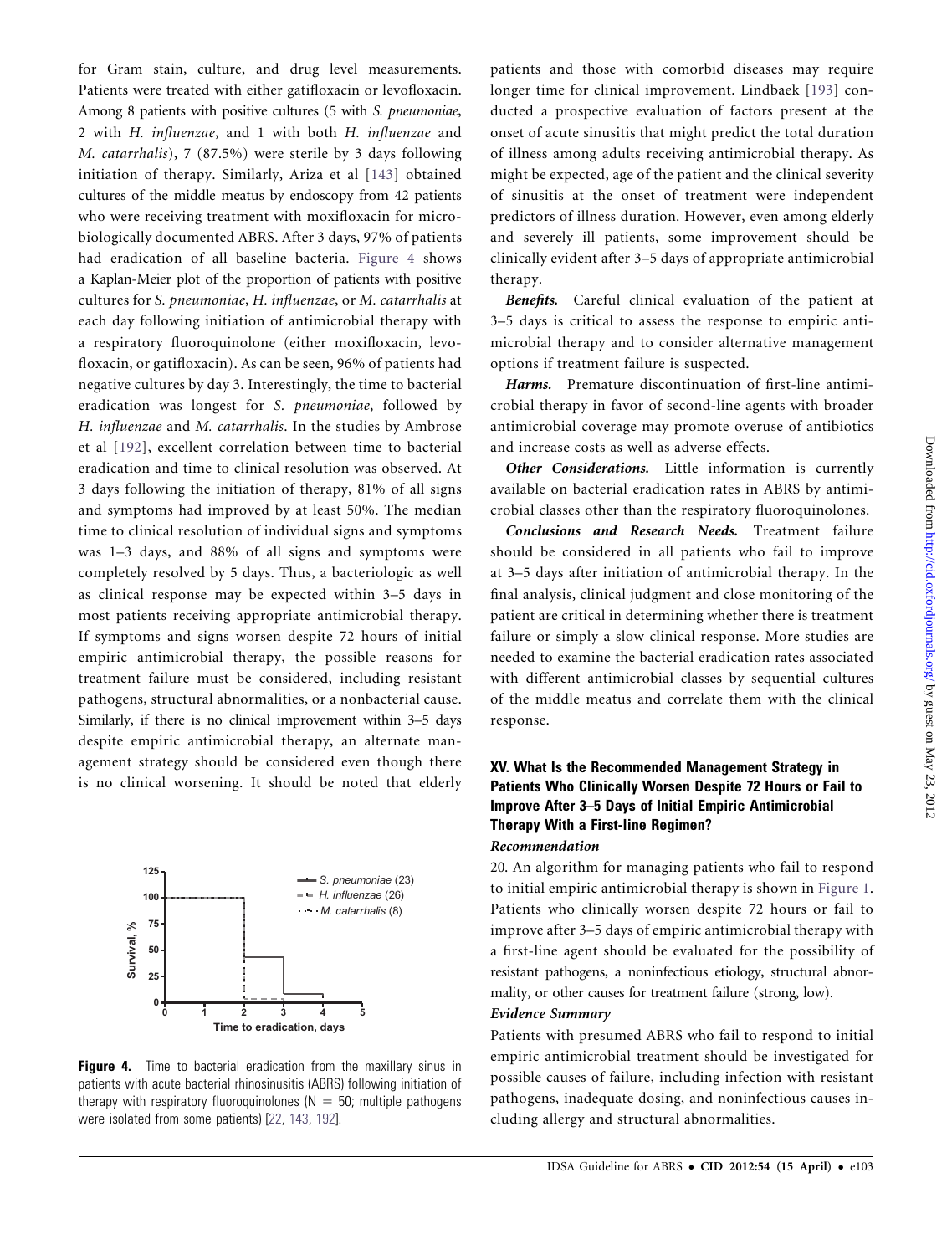There are few RCTs in which the microbiological diagnosis of ABRS is confirmed by sinus puncture at the time of clinical failure or follow-up. A review of available placebo-controlled trials (almost all involving patients with a clinical diagnosis) found only 1 study that provided data on the effect of a specific antimicrobial agent to treat clinical failures [\[61](#page-36-0)]. In this study, 4 children randomized to high-dose amoxicillin-clavulanate and 19 randomized to placebo who experienced treatment failure were provided cefpodoxime. All experienced successful outcomes following treatment with cefpodoxime for 10 days, although the reason for treatment failure with the study antibiotics was unclear, as sinus puncture was not performed in these patients. Brook et al [\[96](#page-37-0)] performed consecutive cultures from maxillary sinus aspirates of 20 children with ABRS who failed initial empiric antimicrobial therapy. Enhanced levels of resistance as demonstrated by an MIC at least 2-fold higher than for the pretreatment isolate was observed in 49% of patients. Thus, both inadequate dosing and bacterial resistance should be considered in all patients who fail to respond to initial empiric antimicrobial therapy. PK/PD principles should be followed to ensure adequate dosing for respiratory tract infections [\[194\]](#page-40-0). In choosing a second-line regimen in a patient who has failed initial antimicrobial therapy, an agent with broader spectrum of activity and in a different antimicrobial class should be considered [[82](#page-37-0), [195](#page-40-0)]. Antimicrobials selected should be active against PNS S. pneumoniae and ampicillin-resistant H. influenzae as well as other b-lactamase–producing respiratory pathogens. The recommended list of second-line antimicrobial agents suitable for children and for adults who experience treatment failure to first-line agents is shown in [Tables 9](#page-23-0) and [10,](#page-22-0) respectively. An algorithm for managing patients who fail to respond to initial empiric antimicrobial therapy is shown in [Figure 1](#page-1-0). If symptoms persist or worsen despite 72 hours of treatment with a second-line regimen, referral to an otolaryngologist, allergist, or infectious disease specialist should be considered. Additional investigations (such as sinus puncture or acquisition of cultures of the middle meatus, and CT or MRI studies) should be initiated.

Benefits. Provide a systematic and algorithm-based approach to antimicrobial therapy of patients failing initial therapy.

Harms. The potential for adding more selection pressure for resistance due to ''antimicrobial surfing'' and adding adverse effects without antimicrobial benefit.

#### **Other Considerations.** None.

Conclusions and Research Needs. RCTs are needed to evaluate and optimize clinical approaches to the management of patients who fail to respond to initial empiric antimicrobial therapy, and to systematically assess all causes of clinical treatment failure.

# XVI. In Managing the Patient With ABRS Who Has Failed to Respond to Empiric Treatment With Both First-line and Second-line Agents, It Is Important to Obtain Cultures to Document Whether There Is Persistent Bacterial Infection and Whether Resistant Pathogens Are Present. In Such Patients, Should Cultures Be Obtained by Sinus Puncture or Endoscopy, or Are Cultures of Nasopharyngeal Swabs Sufficient?

## Recommendations

21. It is recommended that cultures be obtained by direct sinus aspiration rather than by nasopharyngeal swabs in patients with suspected sinus infection who have failed to respond to empiric antimicrobial therapy (strong, moderate).

22. Endoscopically guided cultures of the middle meatus may be considered as an alternative in adults but their reliability in children has not been established (weak, moderate).

23. Nasopharyngeal cultures are unreliable and are not recommended for the microbiologic diagnosis of ABRS (strong, high).

#### Evidence Summary

Benninger et al [[31](#page-35-0)] reviewed the data from 5 studies correlating the microbiology obtained from nasopharyngeal swabs with cultures of sinus aspirates both in healthy adults and patients with acute maxillary sinusitis. In 4 of 5 studies, correlation was poor (42%–65%) [\[28,](#page-35-0) [39,](#page-36-0) [196,](#page-40-0) [197\]](#page-40-0). However, in one study by Jousimies-Somer et al [\[198\]](#page-40-0), presumed respiratory pathogens were rarely isolated from nasopharyngeal swabs obtained from healthy adults compared with patients with acute maxillary sinusitis (0%–4% vs 6%–61%). When the maxillary sinus aspirate culture yielded a presumed sinus pathogen (ie, S. pneumoniae, H. influenzae, or M. catarrhalis), the same bacteria was found in 91% of nasopharyngeal swabs (positive predictive values, 20%–93%; negative predictive values, 84%–100%, depending on the bacterial species). Overall, nasopharyngeal cultures were considered unreliable for establishing the microbiologic diagnosis of ABRS.

In contrast to nasopharyngeal swabs, endoscopically directed cultures of the middle meatus correlated better with cultures from direct sinus puncture. Benninger et al [\[199\]](#page-40-0) performed a meta-analysis involving 126 adult patients from 3 published studies and additional unpublished data. Endoscopically directed cultures of the middle meatus had a sensitivity of 81%, specificity of 91%, positive predictive value of 83%, negative predictive value of 89%, and overall accuracy of 87% (95% CI, 81.3%–92.8%).

The correlation between endoscopically directed cultures of the middle meatus and sinus puncture in pediatric patients with ABRS has not been established. However, even in children without respiratory symptoms, cultures of the middle meatus often show S. pneumoniae and H. influenzae [[200\]](#page-40-0).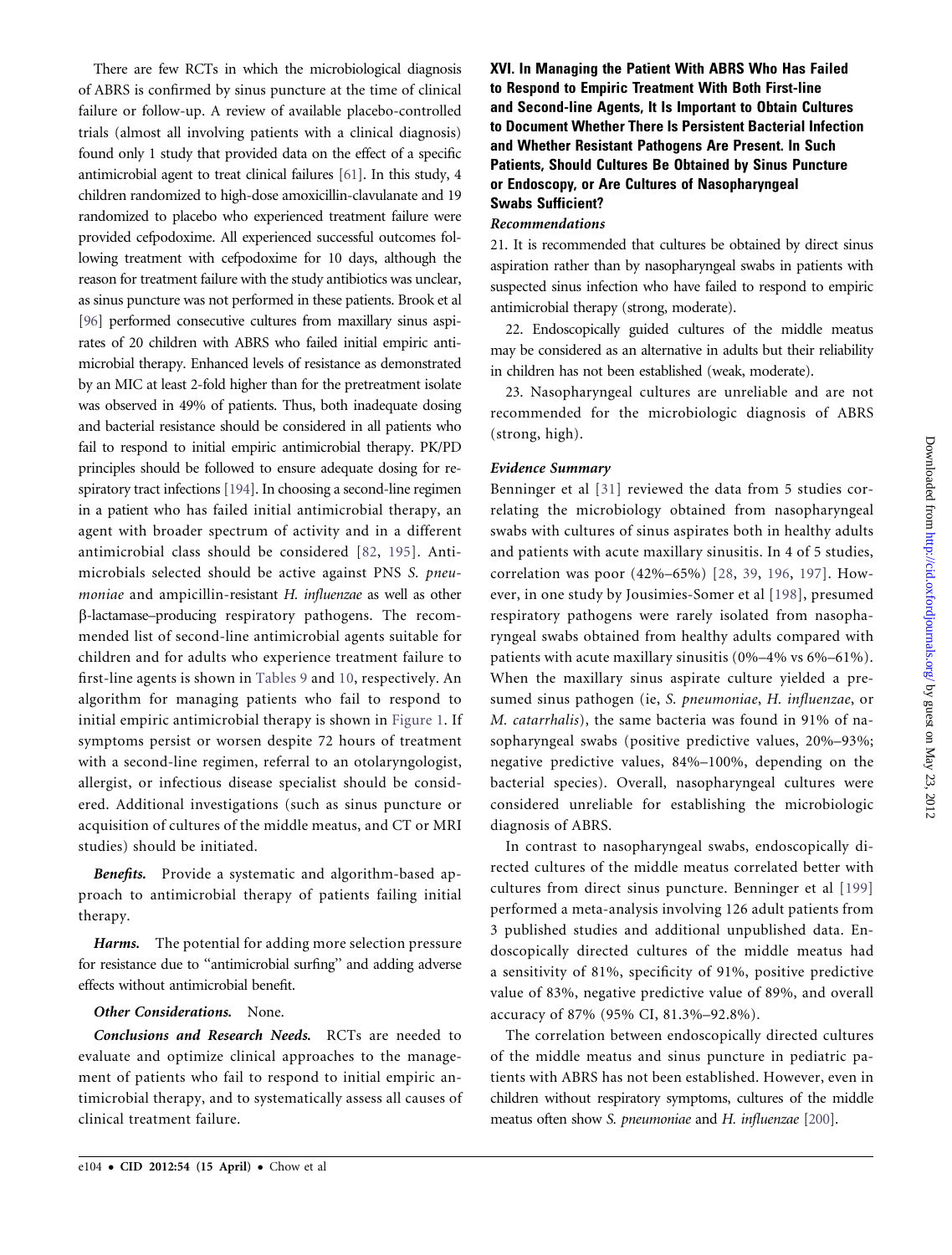Benefits. Sinus culture provides the most accurate information compared with nasopharyngeal swabs or cultures of the middle meatus obtained endoscopically; however, cultures of the middle meatus are easier to obtain and less invasive and hence better tolerated by patients.

Harms. Sinus culture is invasive, time consuming, and not well tolerated by patients.

Other Considerations. Middle meatus cultures may not correlate with an infection of the sphenoidal sinuses but still would be expected to correlate with infection of the ethmoid or frontal sinuses because the latter primarily drain through the middle meatus. In contrast, a maxillary sinus tap would not be expected to identify pathogens from the ethmoid, frontal, or sphenoidal sinuses.

Conclusions and Research Needs. More data are needed to validate the use of cultures of the middle meatus for assessing microbiological eradication rates and efficacy of antimicrobial therapy.

## XVII. Which Imaging Technique Is Most Useful for Patients With Severe ABRS Who Are Suspected to Have Suppurative Complications Such as Orbital or Intracranial Extension of Infection?

#### Recommendation

24. In patients with ABRS suspected to have suppurative complications, obtaining axial and coronal views of contrastenhanced CT rather than MRI is recommended for localization of infection and to guide further treatment (weak, low).

#### Evidence Summary

Most cases of ABRS do not require radiographic evaluation because findings on plain radiographs or CT are nonspecific and do not distinguish bacterial from viral infection. The usefulness of imaging is in determining disease location and the extent of involvement beyond the original source. Occasionally, imaging studies may be useful to support the diagnosis or provide evidence of the degree of mucosal involvement, potentially guiding a more aggressive approach to therapy [[23](#page-35-0)]. In general, more advanced imaging modalities such as CT or MRI should be reserved for recurrent or complicated cases or when suppurative complications are suspected. Suppurative complications of ABRS are rare, estimated to be 3.7%–11% among hospitalized pediatric patients with sinusitis, and are primarily related to orbital cellulitis and intracranial extension of infection [[201\]](#page-40-0). Only approximately 1 of 95 000 hospital admissions in the United States is due to sinusitis-associated brain abscess [[202](#page-40-0)]. Overall, the evidence supporting a superiority of CT vs MRI for the diagnosis of suppurative complications of ABRS is very poor, consisting primarily of case reports and small retrospective observational studies. In general, CT is considered the gold standard for assessing bony and anatomical

changes associated with acute or chronic sinusitis, whereas MRI is useful to further delineate the extent of soft tissue abnormalities and inflammation [[203–205\]](#page-40-0). CT is also necessary for surgical planning and for intraoperative imageguided surgical navigation. Younis et al [\[206\]](#page-40-0) evaluated the diagnostic accuracy of clinical assessment vs CT or MRI in the diagnosis of orbital and intracranial complications arising from sinusitis and confirmed by intraoperative findings. A total of 82 adults and children were studied retrospectively from a single medical center during 1985–1999. Among 43 patients with orbital infections (most had unilateral ethmoid sinusitis complicated by periorbital cellulitis), the diagnostic accuracy was 82% by clinical assessment and 91% by CT imaging. Among 39 patients with intracranial infections (most had sphenoidal sinusitis complicated by meningitis), the diagnostic accuracy was 82% by clinical assessment, 87% by CT, and 97% by MRI. Thus, MRI appears more sensitive than CT for detecting soft tissue involvement in patients with suspected intracranial complications and is not associated with ionizing radiation [\[207](#page-40-0), [208\]](#page-40-0). In a retrospective descriptive study of 12 children with sinogenic intracranial empyema (SIE), Adame et al [[209](#page-40-0)] reported that the diagnosis was missed in 4 patients who underwent nonenhanced CT. Axial imaging alone was unable to demonstrate SIE in 1 child with sphenoidal and ethmoid sinusitis, and coronal images were needed to demonstrate its presence and extent. Using contrast-enhanced CT or MRI, SIE was diagnosed in all 12 children. The American College of Radiology has recently developed appropriateness criteria for imaging examinations for acute rhinosinusitis in both adults [[210](#page-40-0)] and children [[211](#page-40-0)], and stated that MRI and CT are complementary studies for the investigation of suspected orbital and/or intracranial complications of sinusitis. Thus, the recommendation of the IDSA panel in favor of contrastenhanced CT over MRI places greater value on relative availability and speed of diagnosis by CT, and a lack of need for sedation, which is frequently required for MRI studies in infants and children.

Benefits. The availability of CT and MRI has greatly improved the management and outcome of patients with suspected orbital or intracranial complication of ABRS.

Harms. There are definite risks associated with these procedures. CT scanning results in low levels of radiation exposure, which may lead to radiation-induced illnesses if multiple scans are obtained [[212](#page-40-0)]. With either CT or MRI, there is a potential risk of allergic reactions to the contrast material, and appropriate precaution should be undertaken in patients with renal impairment.

#### Other Considerations. None.

Conclusions and Research Needs. Because most of our knowledge in this area is based on retrospective case series or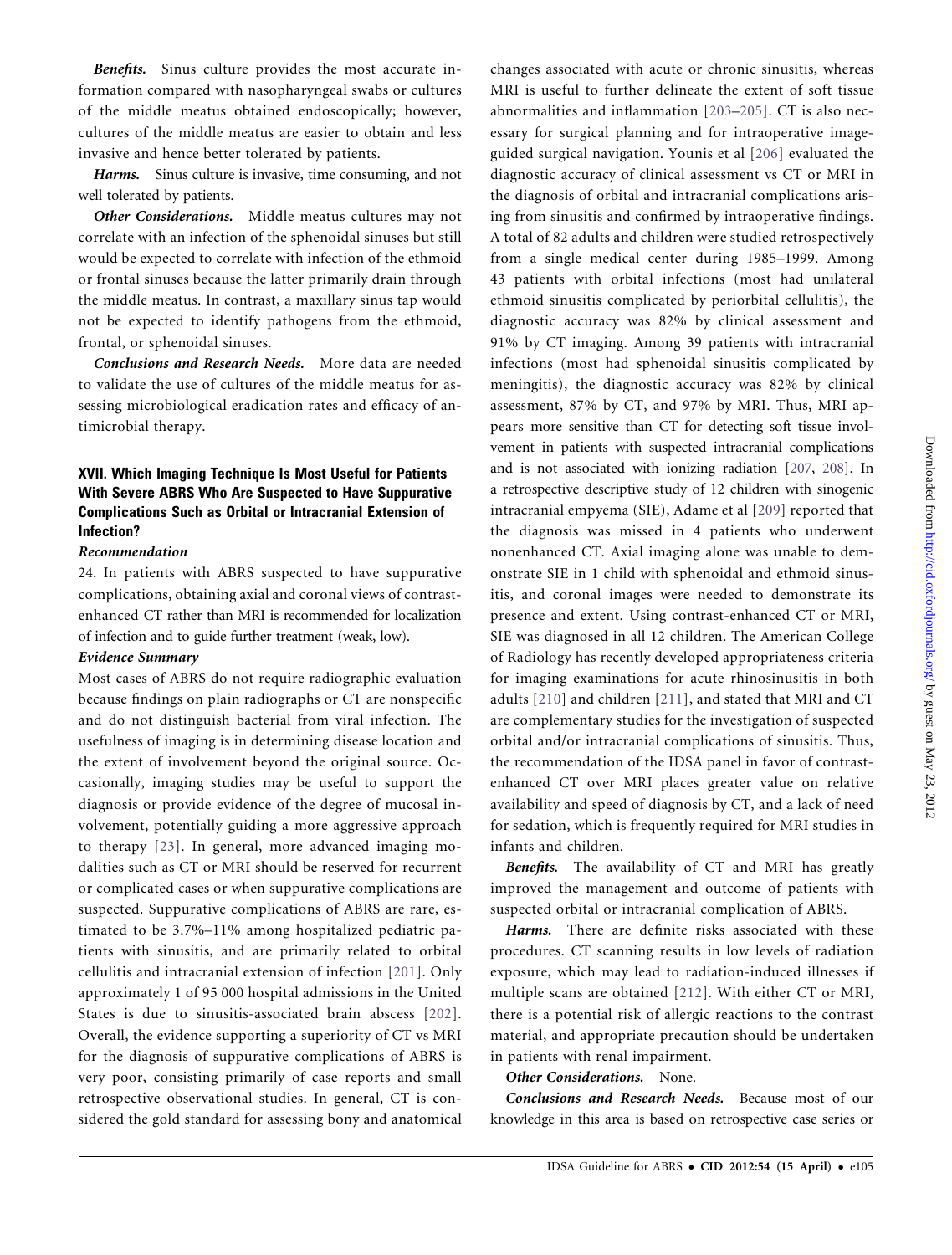#### Table 14. Indications for Referral to a Specialist

- $\bullet$  Severe infection (high persistent fever with temperature  $>$ 39°C [>102°F]; orbital edema; severe headache, visual disturbance, altered mental status, meningeal signs)
- Recalcitrant infection with failure to respond to extended courses of antimicrobial therapy
- $\bullet$  Immunocompromised host
- $\bullet$  Multiple medical problems that might compromise response to treatment (eg, hepatic or renal impairment, hypersensitivity to antimicrobial agents, organ transplant)
- · Unusual or resistant pathogens
- **•** Fungal sinusitis or granulomatous disease
- Nosocomial infection
- Anatomic defects causing obstruction and requiring surgical intervention
- Multiple recurrent episodes of acute bacterial rhinosinusitis (ABRS) (3–4 episodes per year) suggesting chronic sinusitis
- Chronic rhinosinusitis (with or without polyps or asthma) with recurrent ABRS exacerbations
- **Evaluation of immunotherapy for allergic rhinitis**

reports, the overall quality of evidence is weak. As technology continues to evolve, more studies are needed to clarify the indications of these imaging techniques in the management of ABRS.

# XVIII. When Is Referral to a Specialist Indicated in a Patient With Presumed ABRS?

## Recommendation

25. Patients who are seriously ill, immunocompromised, continue to deteriorate clinically despite extended courses of antimicrobial therapy, or have recurrent bouts of acute rhinosinusitis with clearing between episodes should be referred to a specialist (such as an otolaryngologist, infectious disease specialist, or allergist) for consultation. As this is a ''good clinical practice'' statement rather than a recommendation, it is not further graded.

## Evidence Summary

Most patients with ABRS will respond to empiric antimicrobial therapy, usually within 3–5 days after initiation of treatment. However, when such patients fail to respond despite a change in antimicrobial therapy to broaden coverage for presumed bacterial resistance, prompt referral to a specialist such as an otolaryngologist, allergist, or infectious disease specialist should be considered. The choice of the specialist should be based on the indication for referral (see Table 14), and whether the suspected cause of treatment failure is primarily surgical, medical, or of an immunologic/ allergic nature. A confirmation of diagnosis is probably best determined by an otolaryngologist, who may assist in obtaining cultures by sinus puncture or middle meatus endoscopy. Severe infection, particularly in the immunocompromised host, or patients with multiple medical problems that may

complicate appropriate dosing or predispose to unusual microorganisms, should be referred to an infectious disease specialist. Patients with recurrent infection or suspected to have an underlying hypersensitivity or immunologic disorder should be referred to an allergist. Patients with rapid deterioration and manifestations suggestive of orbital or intracranial suppurative complications require urgent consultation and a multidisciplinary approach.

Benefits. Prompt and appropriate referral should hasten the recovery in patients with complicated ABRS.

Harms. Delay in appropriate referral to specialists may prolong illness, result in chronic disease, and occasionally lead to catastrophic consequences if life-threatening complications are not recognized. Unnecessary referral adds to the burden of healthcare costs.

## **Other Considerations.** None.

Conclusions and Research Needs. Timely referral is indicated if chronic or recurrent symptoms severely affect the patient's productivity or quality of life. Early access to critical diagnostic facilities (such as imaging studies, endoscopy, surgical biopsies, and immunologic testing) is needed to improve healthcare and prevent the development of chronic sequelae.

## Performance Measures

The American Medical Association–Physician Consortium for Performance Improvement (AMA-PCPI) has developed performance measures for sinusitis. The measure set, specifications, patient selection criteria, and other information can be found on the AMA-PCPI website [\(http://www.ama-assn.](http://www.ama-assn.org/apps/listserv/x-check/qmeasure.cgi?submit=PCPI) [org/apps/listserv/x-check/qmeasure.cgi?submit](http://www.ama-assn.org/apps/listserv/x-check/qmeasure.cgi?submit=PCPI)=[PCPI\)](http://www.ama-assn.org/apps/listserv/x-check/qmeasure.cgi?submit=PCPI). Examples of suitable performance measures include:

1. Percentage of patients treated for sinusitis who met the criteria for therapy (based on question I.).

2. Percentage of patients treated for sinusitis for which the appropriate antimicrobial is used as listed in [Tables 9](#page-23-0) and [10](#page-22-0).

3. Percentage of patients treated for recommended duration of therapy (based on question X.)

4. Percentage of patients who fail initial therapy and have an appropriate culture obtained (based on question XVI).

## **Notes**

Acknowledgments. The panel thanks Drs Jim Hadley, Ralph Gonzales, and Gregory Moran for their thoughtful reviews of the guideline; Holger J. Schünemann for his continued interest and advice in the development of this guideline; Brad Marple for his early involvement with the guideline; Tamar F. Barlam as liaison of the IDSA Standards and Practice Guidelines Committee; Jennifer Padberg for overall guidance and coordination; and Vita Washington and Genet Demisashi for their capable assistance in all aspects of the development of this guideline.

Disclaimer. Guidelines cannot always account for individual variation among patients. They are not intended to supplant physician judgment with respect to particular patients or special clinical situations. The Infectious Diseases Society of America considers adherence to this guideline to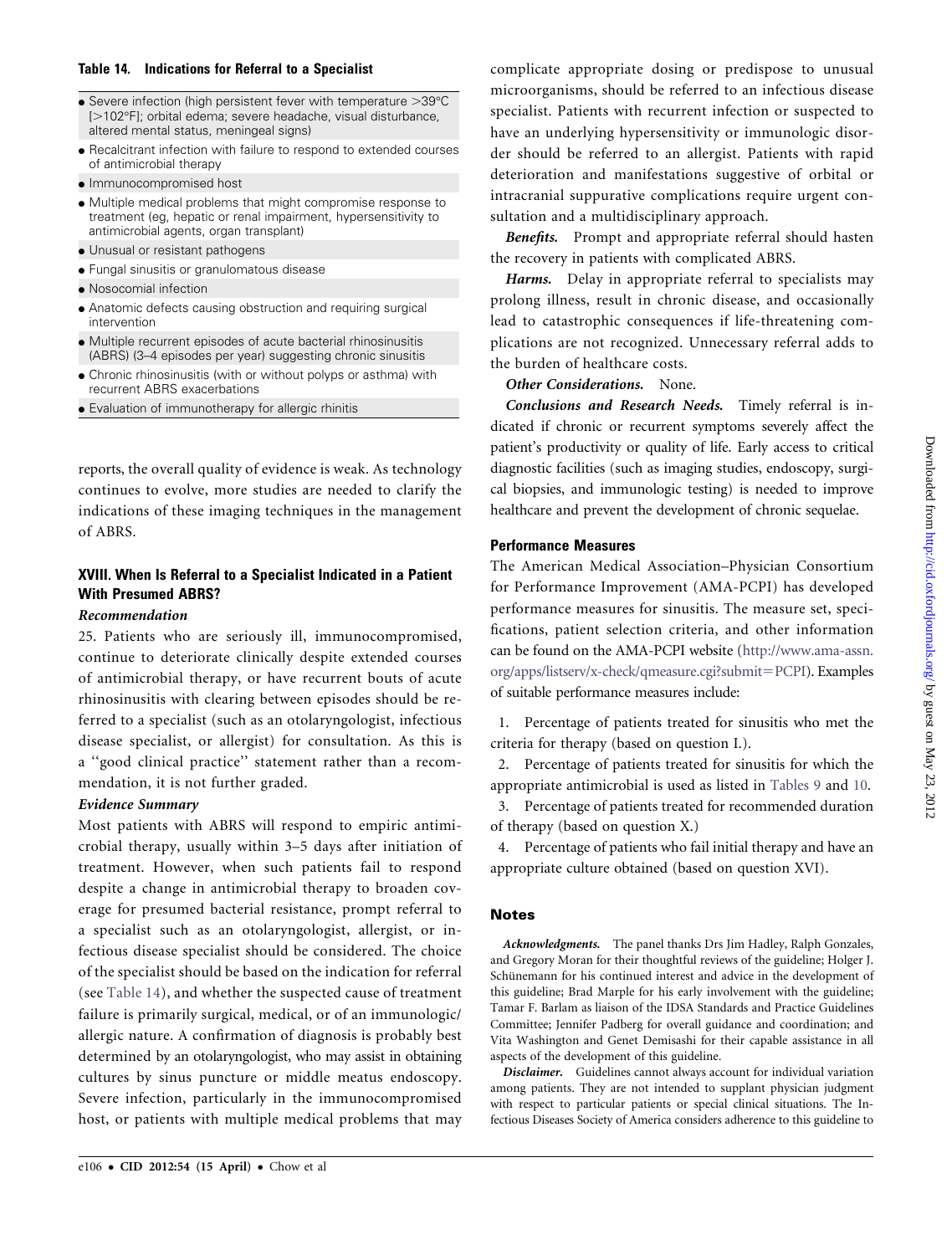<span id="page-35-0"></span>be voluntary, with the ultimate determination regarding their application to be made by the physician in light of each patient's individual circumstances.

Financial support. This work was supported by the Infectious Diseases Society of America.

Potential conflicts of interest. A. W. C. has served as a consultant to Inimex, Migenix, Bayer, Merck, and Wyeth, has provided expert testimony for MEDACorp Clinical Advisors, has received honoraria for Inimex and MEDACorp, has received stocks/bonds from Inimex and Migenix, and has received consulting fees or honoraria from Pfizer, Merck-Frosst Canada, and Core Health. T. M. F. has served as a consultant to Bayer, GlaxoSmithKline, Forest, Nabriva Pharm, Merck, Daichi, Sankyo, Tetraphase, Pfizer, Cubist, and Astellas/Theravance; and has received research grants from Cempra, Pfizer, Boehringer Ingelheim, Gilead, Tibotec, and the Medicines Co. E. J. C. G. has served as a consultant to Theravance, Bayer, Merck, and Optimer; has received honoraria from Bayer, Merck, and Optimer; has served on advisory boards for Merck, Optimer, Bayer, Bio-K+, and Kindred; has served on the speakers' bureaus of Bayer, Merck, Sanofi Pasteur, and Forest Labs; has received research grants from Merck, Schering-Plough Pharm, Optimer Pharm, Theravance, Cubist, Pfizer, Astellas, Cerexa, Impex, Novexel, Novartis, Clinical Microbiology Institute, Genzyme, Nanopacific Holdings, Romark Laboratories GL, Viroxis Corp., Warner Chilcott, Avidbiotics Corp, GLSynthesis, Immunome, and Toltec Pharma LLC; and has received other remuneration from Schering-Plough, Pfizer, Astella/Theravance, Cubist, and Salix. G. A. P. has served as a consultant to Optimer. G. V. has served as a consultant to the National Heart, Lung, and Blood Institute (NHLBI) and Pfizer and has received honoraria from Boston Scientific and the NHLBI. M. S. has served as a consultant to Eli Lilly and Pfizer and has received honoraria from Boston Scientific and the NHLBI. All other authors report no potential conflicts.

All authors have submitted the ICMJE Form for Disclosure of Potential Conflicts of Interest. Conflicts that the editors consider relevant to the content of the manuscript have been disclosed.

#### References

- 1. Guyatt GH, Oxman AD, Kunz R, et al. Going from evidence to recommendations. BMJ 2008; 336:1049–51.
- 2. Guyatt GH, Oxman AD, Vist GE, et al. GRADE: an emerging consensus on rating quality of evidence and strength of recommendations. BMJ 2008; 336:924–6.
- 3. Jaeschke R, Guyatt GH, Dellinger P, et al. Use of GRADE grid to reach decisions on clinical practice guidelines when consensus is elusive. BMJ 2008; 337:a744.
- 4. Guyatt GH, Oxman AD, Kunz R, et al. Incorporating considerations of resources use into grading recommendations. BMJ 2008; 336:1170–3.
- 5. Schunemann HJ, Oxman AD, Brozek J, et al. Grading quality of evidence and strength of recommendations for diagnostic tests and strategies. BMJ 2008; 336:1106–10.
- 6. Guyatt GH, Oxman AD, Kunz R, Vist GE, Falck-Ytter Y, Schunemann HJ. What is ''quality of evidence'' and why is it important to clinicians? BMJ 2008; 336:995–8.
- 7. Meltzer EO, Hamilos DL, Hadley JA, et al. Rhinosinusitis: establishing definitions for clinical research and patient care. J Allergy Clin Immunol 2004; 114:155–212.
- 8. Benninger MS, Ferguson BJ, Hadley JA, et al. Adult chronic rhinosinusitis: definitions, diagnosis, epidemiology, and pathophysiology. Otolaryngol Head Neck Surg 2003; 129:S1–32.
- 9. Pleis JR, Lucas JW, Ward BW. Summary health statistics for U.S. adults: National Health Interview Survey, 2008. Vital Health Stat 10 2009: 1–157.
- 10. Revai K, Dobbs LA, Nair S, Patel JA, Grady JJ, Chonmaitree T. Incidence of acute otitis media and sinusitis complicating upper respiratory tract infection: the effect of age. Pediatrics 2007; 119: e1408–12.
- 11. Fokkens W, Lund V, Mullol J. European position paper on rhinosinusitis and nasal polyps 2007. Rhinol Suppl 2007: 1–136.
- 12. Gwaltney JM Jr, Wiesinger BA, Patrie JT. Acute communityacquired bacterial sinusitis: the value of antimicrobial treatment and the natural history. Clin Infect Dis 2004; 38:227–33.
- 13. Rosenfeld RM, Andes D, Bhattacharyya N, et al. Clinical practice guideline: adult sinusitis. Otolaryngol Head Neck Surg 2007; 137: S1–31.
- 14. Wald ER, Guerra N, Byers C. Upper respiratory tract infections in young children: duration of and frequency of complications. Pediatrics 1991; 87:129–33.
- 15. Anand VK. Epidemiology and economic impact of rhinosinusitis. Ann Otol Rhinol Laryngol Suppl 2004; 193:3–5.
- 16. Ray NF, Baraniuk JN, Thamer M, et al. Healthcare expenditures for sinusitis in 1996: contributions of asthma, rhinitis, and other airway disorders. J Allergy Clin Immunol 1999; 103:408–14.
- 17. Gill JM, Fleischut P, Haas S, Pellini B, Crawford A, Nash DB. Use of antibiotics for adult upper respiratory infections in outpatient settings: a national ambulatory network study. Fam Med 2006; 38:349–54.
- 18. Young J, De Sutter A, Merenstein D, et al. Antibiotics for adults with clinically diagnosed acute rhinosinusitis: a meta-analysis of individual patient data. Lancet 2008; 371:908–14.
- 19. Snow V, Mottur-Pilson C, Gonzales R. Principles of appropriate antibiotic use for treatment of nonspecific upper respiratory tract infections in adults. Ann Intern Med 2001; 134:487–9.
- 20. Hickner JM, Bartlett JG, Besser RE, Gonzales R, Hoffman JR, Sande MA. Principles of appropriate antibiotic use for acute rhinosinusitis in adults: background. Ann Intern Med 2001; 134: 498–505.
- 21. American Academy of Pediatrics Subcommittee on Management of Sinusitis and Committee on Quality Improvement. Clinical practice guideline: management of sinusitis. Pediatrics 2001; 108:798–808.
- 22. Anon JB, Jacobs MR, Poole MD, et al. Antimicrobial treatment guidelines for acute bacterial rhinosinusitis. Otolaryngol Head Neck Surg 2004; 130:1–45.
- 23. Slavin RG, Spector SL, Bernstein IL, et al. The diagnosis and management of sinusitis: a practice parameter update. J Allergy Clin Immunol 2005; 116:S13–47.
- 24. Ip S, Fu L, Balk E, Chew P, Devine D, Lau J. Update on acute bacterial rhinosinusitis. Evid Rep Technol Assess (Summ) 2005: 1–3.
- 25. Rosenfeld RM, Singer M, Jones S. Systematic review of antimicrobial therapy in patients with acute rhinosinusitis. Otolaryngol Head Neck Surg 2007; 137:S32–45.
- 26. Institute for Clinical Systems Improvement. ICSI healthcare guidelines: diagnosis and treatment of respiratory illness in children and adults. 2nd ed. Bloomington, MN: Institute for Clinical Systems Improvement, 2008: 1–72.
- 27. Desrosiers M, Evans GA, Keith PK, et al. Canadian clinical practice guidelines for acute and chronic rhinosinusitis. Allergy Asthma Clin Immunol 2011; 7:2.
- 28. Evans FO Jr, Sydnor JB, Moore WE, et al. Sinusitis of the maxillary antrum. N Engl J Med 1975; 293:735–9.
- 29. Hamory BH, Sande MA, Sydnor A Jr, Seale DL, Gwaltney JM Jr. Etiology and antimicrobial therapy of acute maxillary sinusitis. J Infect Dis 1979; 139:197–202.
- 30. Wald ER, Milmoe GJ, Bowen A, Ledesma-Medina J, Salamon N, Bluestone CD. Acute maxillary sinusitis in children. N Engl J Med 1981; 304:749–54.
- 31. Benninger MS, Appelbaum PC, Denneny JC, Osguthorpe DJ, Stankiewicz JA. Maxillary sinus puncture and culture in the diagnosis of acute rhinosinusitis: the case for pursuing alternative culture methods. Otolaryngol Head Neck Surg 2002; 127:7–12.
- 32. Kovatch AL, Wald ER, Ledesma-Medina J, Chiponis DM, Bedingfield B. Maxillary sinus radiographs in children with nonrespiratory complaints. Pediatrics 1984; 73:306–8.
- 33. Shopfner CE, Rossi JO. Roentgen evaluation of the paranasal sinuses in children. Am J Roentgenol Radium Ther Nucl Med 1973; 118: 176–86.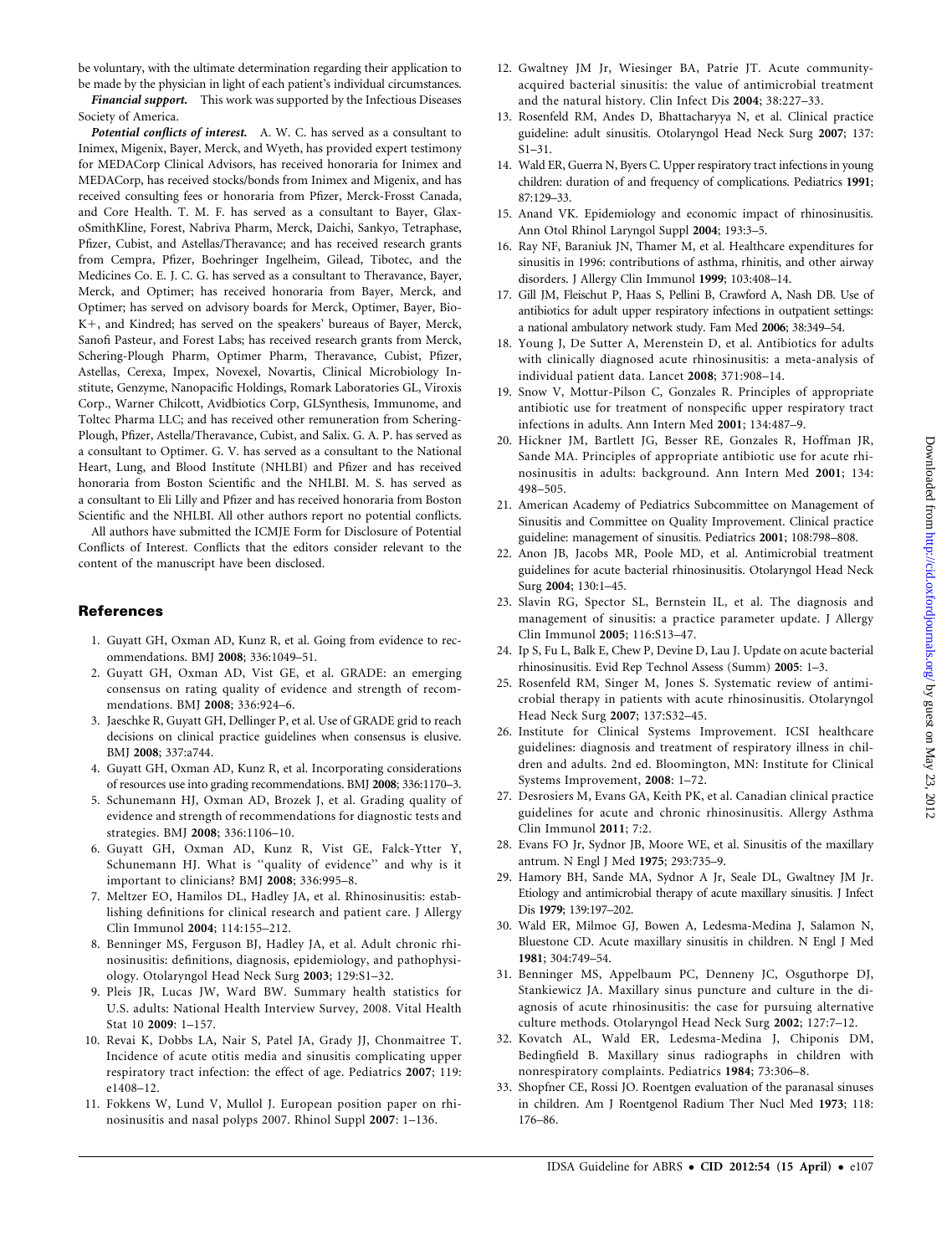- <span id="page-36-0"></span>34. Maresh M, Washburn A. Paranasal sinuses from birth to late adolescence. Clinical and roentgengraphic evidence in infection. Am J Dis Child 1940; 60:841–61.
- 35. Diament MJ, Senac MO Jr, Gilsanz V, Baker S, Gillespie T, Larsson S. Prevalence of incidental paranasal sinuses opacification in pediatric patients: a CT study. J Comput Assist Tomogr 1987; 11: 426–31.
- 36. Gwaltney JM Jr, Phillips CD, Miller RD, Riker DK. Computed tomographic study of the common cold. N Engl J Med 1994; 330:25–30.
- 37. Kristo A, Uhari M, Luotonen J, et al. Paranasal sinus findings in children during respiratory infection evaluated with magnetic resonance imaging. Pediatrics 2003; 111:e586–9.
- 38. Kristo A, Alho OP, Luotonen J, Koivunen P, Tervonen O, Uhari M. Cross-sectional survey of paranasal sinus magnetic resonance imaging findings in schoolchildren. Acta Paediatr 2003; 92:34–6.
- 39. Gwaltney JM Jr, Sydnor A Jr, Sande MA. Etiology and antimicrobial treatment of acute sinusitis. Ann Otol Rhinol Laryngol Suppl 1981; 90:68–71.
- 40. Gwaltney JM Jr, Hendley JO, Simon G, Jordan WS Jr. Rhinovirus infections in an industrial population. II. Characteristics of illness and antibody response. JAMA 1967; 202:494–500.
- 41. Gwaltney JM Jr, Scheld WM, Sande MA, Sydnor A. The microbial etiology and antimicrobial therapy of adults with acute communityacquired sinusitis: a fifteen-year experience at the University of Virginia and review of other selected studies. J Allergy Clin Immunol 1992; 90:457–61; discussion 62.
- 42. Meltzer EO, Hamilos DL, Hadley JA, et al. Rhinosinusitis: developing guidance for clinical trials. Otolaryngol Head Neck Surg 2006; 135:S31–80.
- 43. Falagas ME, Giannopoulou KP, Vardakas KZ, Dimopoulos G, Karageorgopoulos DE. Comparison of antibiotics with placebo for treatment of acute sinusitis: a meta-analysis of randomised controlled trials. Lancet Infect Dis 2008; 8:543–52.
- 44. Ahovuo-Saloranta A, Borisenko OV, Kovanen N, et al. Antibiotics for acute maxillary sinusitis. Cochrane Database Syst Rev 2008 (2):CD000243.
- 45. Hadley JA, Mosges R, Desrosiers M, Haverstock D, van Veenhuyzen D, Herman-Gnjidic Z. Moxifloxacin five-day therapy versus placebo in acute bacterial rhinosinusitis. Laryngoscope 2010; 120:1057–62.
- 46. Stalman W, van Essen GA, van der Graaf Y, de Melker RA. The end of antibiotic treatment in adults with acute sinusitis-like complaints in general practice? A placebo-controlled double-blind randomized doxycycline trial. Br J Gen Pract 1997; 47:794–9.
- 47. Varonen H, Kunnamo I, Savolainen S, et al. Treatment of acute rhinosinusitis diagnosed by clinical criteria or ultrasound in primary care. A placebo-controlled randomised trial. Scand J Prim Health Care 2003; 21:121–6.
- 48. Williamson IG, Rumsby K, Benge S, et al. Antibiotics and topical nasal steroid for treatment of acute maxillary sinusitis: a randomized controlled trial. JAMA 2007; 298:2487–96.
- 49. Bucher HC, Tschudi P, Young J, et al. Effect of amoxicillinclavulanate in clinically diagnosed acute rhinosinusitis: a placebocontrolled, double-blind, randomized trial in general practice. Arch Intern Med 2003; 163:1793–8.
- 50. Hansen JG, Schmidt H, Grinsted P. Randomised, double blind, placebo controlled trial of penicillin V in the treatment of acute maxillary sinusitis in adults in general practice. Scand J Prim Health Care 2000; 18:44–7.
- 51. Haye R, Lingaas E, Hoivik HO, Odegard T. Azithromycin versus placebo in acute infectious rhinitis with clinical symptoms but without radiological signs of maxillary sinusitis. Eur J Clin Microbiol Infect Dis 1998; 17:309–12.
- 52. Lindbaek M, Hjortdahl P. Acute sinusitis and antibiotic treatment. Br J Gen Pract 1998; 48:1341.
- 53. De Sutter AI, De Meyere MJ, Christiaens TC, Van Driel ML, Peersman W, De Maeseneer JM. Does amoxicillin improve outcomes in patients with purulent rhinorrhea? A pragmatic ran-

domized double-blind controlled trial in family practice. J Fam Pract 2002; 51:317–23.

- 54. Gananca M, Trabulsi LR. The therapeutic effects of cyclacillin in acute sinusitis: in vitro and in vivo correlations in a placebocontrolled study. Curr Med Res Opin 1973; 1:362–8.
- 55. Kaiser L, Morabia A, Stalder H, et al. Role of nasopharyngeal culture in antibiotic prescription for patients with common cold or acute sinusitis. Eur J Clin Microbiol Infect Dis 2001; 20:445–51.
- 56. Lindbaek M, Hjortdahl P, Johnsen UL. Randomised, double blind, placebo controlled trial of penicillin V and amoxycillin in treatment of acute sinus infections in adults. BMJ 1996; 313:325–9.
- 57. Merenstein D, Whittaker C, Chadwell T, Wegner B, D'Amico F. Are antibiotics beneficial for patients with sinusitis complaints? A randomized double-blind clinical trial. J Fam Pract 2005; 54:144–51.
- 58. van Buchem FL, Knottnerus JA, Schrijnemaekers VJ, Peeters MF. Primary-care-based randomised placebo-controlled trial of antibiotic treatment in acute maxillary sinusitis. Lancet 1997; 349:683–7.
- 59. Norrelund N. [Treatment of sinusitis in general practice. A controlled investigation of pivampicillin (Pondocillin)]. Ugeskr Laeger 1978; 140:2792–5.
- 60. Axelsson A, Chidekel N, Grebelius N, Jensen C. Treatment of acute maxillary sinusitis. A comparison of four different methods. Acta Otolaryngol 1970; 70:71–6.
- 61. Wald ER, Nash D, Eickhoff J. Effectiveness of amoxicillin/clavulanate potassium in the treatment of acute bacterial sinusitis in children. Pediatrics 2009; 124:9–15.
- 62. Garbutt JM, Goldstein M, Gellman E, Shannon W, Littenberg B. A randomized, placebo-controlled trial of antimicrobial treatment for children with clinically diagnosed acute sinusitis. Pediatrics 2001; 107:619–25.
- 63. Kristo A, Uhari M, Luotonen J, Ilkko E, Koivunen P, Alho OP. Cefuroxime axetil versus placebo for children with acute respiratory infection and imaging evidence of sinusitis: a randomized, controlled trial. Acta Paediatr 2005; 94:1208–13.
- 64. Wald ER, Chiponis D, Ledesma-Medina J. Comparative effectiveness of amoxicillin and amoxicillin-clavulanate potassium in acute paranasal sinus infections in children: a double-blind, placebo-controlled trial. Pediatrics 1986; 77:795–800.
- 65. Marchant CD, Carlin SA, Johnson CE, Shurin PA. Measuring the comparative efficacy of antibacterial agents for acute otitis media: the ''Pollyanna phenomenon''. J Pediatr 1992; 120:72–7.
- 66. Austin DJ, Kristinsson KG, Anderson RM. The relationship between the volume of antimicrobial consumption in human communities and the frequency of resistance. Proc Natl Acad Sci U S A 1999; 96:1152–6.
- 67. Magee JT, Pritchard EL, Fitzgerald KA, Dunstan FD, Howard AJ. Antibiotic prescribing and antibiotic resistance in community practice: retrospective study, 1996–8. BMJ 1999; 319:1239–40.
- 68. Centers for Disease Control and Prevention. Effects of new penicillin susceptibility breakpoints for Streptococcus pneumoniae—United States, 2006–2007. MMWR Morb Mortal Wkly Rep 2008; 57:1353–5.
- 69. File TM Jr. Clinical implications and treatment of multiresistant Streptococcus pneumoniae pneumonia. Clin Microbiol Infect 2006; 12(Suppl 3):31–41.
- 70. File TM Jr, Tan JS, Boex JR. The clinical relevance of penicillinresistant Streptococcus pneumoniae: a new perspective. Clin Infect Dis 2006; 42:798–800.
- 71. Klugman KP. Clinical impact of antibiotic resistance in respiratory tract infections. Int J Antimicrob Agents 2007; 29(Suppl 1):S6–10.
- 72. Poole MD. Acute bacterial rhinosinusitis: clinical impact of resistance and susceptibility. Am J Med 2004; 117(Suppl 3A):29S–38.
- 73. Field MJ, Kathelin N. Institute of Medicine committee to advise the Public Health Service on Clinical Practice guidelines (1990). Clinical practice guidelines: directions for a new program. Washington, DC: National Academies Press, 1990: 52–77.
- 74. Kish MA. Guide to development of practice guidelines. Clin Infect Dis 2001; 32:851–4.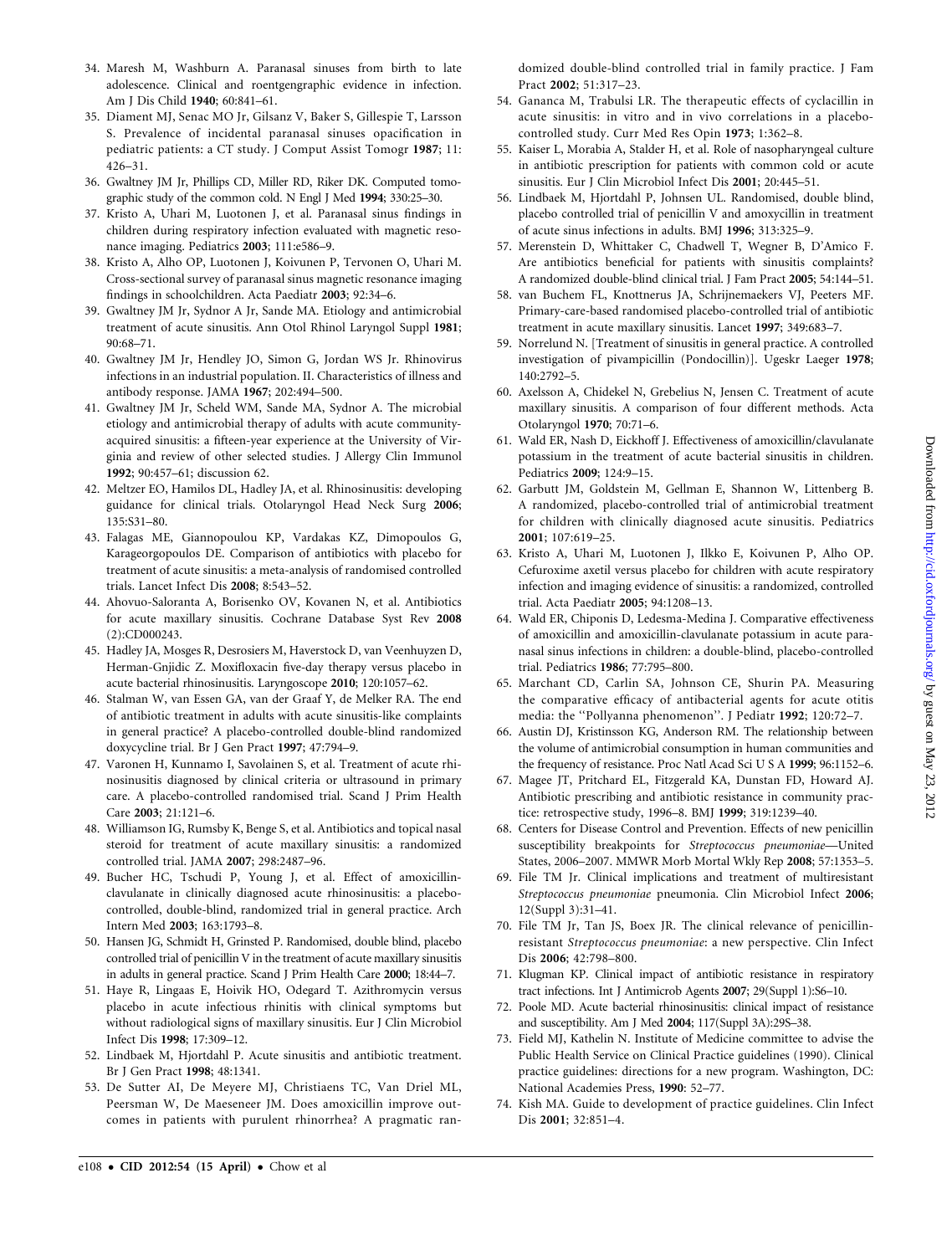- <span id="page-37-0"></span>75. Lindbaek M, Hjortdahl P, Johnsen UL. Use of symptoms, signs, and blood tests to diagnose acute sinus infections in primary care: comparison with computed tomography. Fam Med 1996; 28:183–8.
- 76. Williams JW Jr, Simel DL, Roberts L, Samsa GP. Clinical evaluation for sinusitis. Making the diagnosis by history and physical examination. Ann Intern Med 1992; 117:705–10.
- 77. Berg O, Carenfelt C. Analysis of symptoms and clinical signs in the maxillary sinus empyema. Acta Otolaryngol 1988; 105:343–9.
- 78. Hansen JG, Hojbjerg T, Rosborg J. Symptoms and signs in cultureproven acute maxillary sinusitis in a general practice population. APMIS 2009; 117:724–9.
- 79. Hansen JG, Schmidt H, Rosborg J, Lund E. Predicting acute maxillary sinusitis in a general practice population. BMJ 1995; 311: 233–6.
- 80. Thomas M, Yawn BP, Price D, Lund V, Mullol J, Fokkens W. EPOS primary care guidelines: European position paper on the primary care diagnosis and management of rhinosinusitis and nasal polyps 2007—a summary. Prim Care Respir J 2008; 17:79–89.
- 81. Wald ER, Reilly JS, Casselbrant M, et al. Treatment of acute maxillary sinusitis in childhood: a comparative study of amoxicillin and cefaclor. J Pediatr 1984; 104:297–302.
- 82. Anon JB. Upper respiratory infections. Am J Med 2010; 123:S16–25.
- 83. Arroll B, Kenealy T, Kerse N. Do delayed prescriptions reduce antibiotic use in respiratory tract infections? A systematic review. Br J Gen Pract 2003; 53:871–7.
- 84. Coker TR, Chan LS, Newberry SJ, et al. Diagnosis, microbial epidemiology, and antibiotic treatment of acute otitis media in children: a systematic review. JAMA 2010; 304:2161–9.
- 85. Tristram S, Jacobs MR, Appelbaum PC. Antimicrobial resistance in Haemophilus influenzae. Clin Microbiol Rev 2007; 20:368–89.
- 86. Casey JR, Adlowitz DG, Pichichero ME. New patterns in the otopathogens causing acute otitis media six to eight years after introduction of pneumococcal conjugate vaccine. Pediatr Infect Dis J 2010; 29:304–9.
- 87. Chow AW. Acute sinusitis: current status of etiologies, diagnosis, and treatment. Curr Clin Top Infect Dis 2001; 21:31–63.
- 88. Gwaltney JM Jr. Acute community-acquired sinusitis. Clin Infect Dis 1996; 23:1209–23; quiz 24–5.
- 89. Noye K, Brodovsky D, Coyle S, Desrosiers M, Frenkiel S. Classification, diagnosis and treatment of sinusitis: evidence-based clinical practice guidelines. Can J Infect Dis 1998; 9(Suppl B):3–24.
- 90. Wald ER. Microbiology of acute and chronic sinusitis in children. J Allergy Clin Immunol 1992; 90:452–6.
- 91. Kaur R, Adlowitz DG, Casey JR, Zeng M, Pichichero ME. Simultaneous assay for four bacterial species including Alloiococcus otitidis using multiplex-PCR in children with culture negative acute otitis media. Pediatr Infect Dis J 2010; 29:741–5.
- 92. Mehra P, Jeong D. Maxillary sinusitis of odontogenic origin. Curr Infect Dis Rep 2008; 10:205–10.
- 93. Critchley IA, Brown SD, Traczewski MM, Tillotson GS, Janjic N. National and regional assessment of antimicrobial resistance among community-acquired respiratory tract pathogens identified in a 2005–2006 U.S. faropenem surveillance study. Antimicrob Agents Chemother 2007; 51:4382–9.
- 94. Harrison CJ, Woods C, Stout G, Martin B, Selvarangan R. Susceptibilities of Haemophilus influenzae, Streptococcus pneumoniae, including serotype 19A, and Moraxella catarrhalis paediatric isolates from 2005 to 2007 to commonly used antibiotics. J Antimicrob Chemother 2009; 63:511–19.
- 95. Sahm DF, Brown NP, Draghi DC, Evangelista AT, Yee YC, Thornsberry C. Tracking resistance among bacterial respiratory tract pathogens: summary of findings of the TRUST Surveillance Initiative, 2001–2005. Postgrad Med 2008; 120:8–15.
- 96. Brook I, Gober AE. Resistance to antimicrobials used for therapy of otitis media and sinusitis: effect of previous antimicrobial therapy and smoking. Ann Otol Rhinol Laryngol 1999; 108:645–7.
- 97. Brook I, Foote PA, Hausfeld JN. Frequency of recovery of pathogens causing acute maxillary sinusitis in adults before and after introduction of vaccination of children with the 7-valent pneumococcal vaccine. J Med Microbiol 2006; 55:943–6.
- 98. Gotoh K, Qin L, Watanabe K, et al. Prevalence of Haemophilus influenzae with resistant genes isolated from young children with acute lower respiratory tract infections in Nha Trang, Vietnam. J Infect Chemother 2008; 14:349–53.
- 99. Miller E, Andrews NJ, Waight PA, Slack MP, George RC. Effectiveness of the new serotypes in the 13-valent pneumococcal conjugate vaccine. Vaccine 2011; 29:9127–31.
- 100. Jacobs MR. Antimicrobial-resistant Streptococcus pneumoniae: trends and management. Expert Rev Anti Infect Ther 2008; 6:619–35.
- 101. Lynch JP 3rd, Zhanel GG. Streptococcus pneumoniae: epidemiology, risk factors, and strategies for prevention. Semin Respir Crit Care Med 2009; 30:189–209.
- 102. Fallon RM, Kuti JL, Doern GV, Girotto JE, Nicolau DP. Pharmacodynamic target attainment of oral beta-lactams for the empiric treatment of acute otitis media in children. Paediatr Drugs 2008; 10:329–35.
- 103. Dagan R. Impact of pneumococcal conjugate vaccine on infections caused by antibiotic-resistant Streptococcus pneumoniae. Clin Microbiol Infect 2009; 15(Suppl 3):16–20.
- 104. Advisory Committee on Immunization Practices (ACIP). Licensure of a 13-valent pneumococcal conjugate vaccine (PCV13) and recommendations for use among children. MMWR Recomm Rep 2010; 59:258–61.
- 105. Anon JB. Current management of acute bacterial rhinosinusitis and the role of moxifloxacin. Clin Infect Dis 2005; 41(Suppl 2):S167–76.
- 106. Patel SN, McGeer A, Melano R, et al. Susceptibility of Streptococcus pneumoniae to fluoroquinolones in Canada. Antimicrob Agents Chemother 2011; 55:3703–8.
- 107. Arrieta JR, Galgano AS, Sakano E, et al. Moxifloxacin vs amoxicillin/ clavulanate in the treatment of acute sinusitis. Am J Otolaryngol 2007; 28:78–82.
- 108. Henry DC, Kapral D, Busman TA, Paris MM. Cefdinir versus levofloxacin in patients with acute rhinosinusitis of presumed bacterial etiology: a multicenter, randomized, double-blind study. Clin Ther 2004; 26:2026–33.
- 109. Jareoncharsri P, Bunnag C, Fooanant S, et al. An open label, randomized comparative study of levofloxacin and amoxicillin/ clavulanic acid in the treatment of purulent sinusitis in adult Thai patients. Rhinology 2004; 42:23–9.
- 110. Sher LD, McAdoo MA, Bettis RB, Turner MA, Li NF, Pierce PF. A multicenter, randomized, investigator-blinded study of 5- and 10-day gatifloxacin versus 10-day amoxicillin/clavulanate in patients with acute bacterial sinusitis. Clin Ther 2002; 24:269–81.
- 111. Rakkar S, Roberts K, Towe BF, Flores SM, Heyd A, Warner J. Moxifloxacin versus amoxicillin clavulanate in the treatment of acute maxillary sinusitis: a primary care experience. Int J Clin Pract 2001; 55:309–15.
- 112. Siegert R, Gehanno P, Nikolaidis P, et al. A comparison of the safety and efficacy of moxifloxacin (BAY 12-8039) and cefuroxime axetil in the treatment of acute bacterial sinusitis in adults. The Sinusitis Study Group. Respir Med 2000; 94:337–44.
- 113. Adelglass J, DeAbate CA, McElvaine P, Fowler CL, LoCocco J, Campbell T. Comparison of the effectiveness of levofloxacin and amoxicillin-clavulanate for the treatment of acute sinusitis in adults. Otolaryngol Head Neck Surg 1999; 120:320–7.
- 114. Burke T, Villanueva C, Mariano H Jr, et al. Comparison of moxifloxacin and cefuroxime axetil in the treatment of acute maxillary sinusitis. Sinusitis Infection Study Group. Clin Ther 1999; 21: 1664–77.
- 115. Karageorgopoulos DE, Giannopoulou KP, Grammatikos AP, Dimopoulos G, Falagas ME. Fluoroquinolones compared with betalactam antibiotics for the treatment of acute bacterial sinusitis: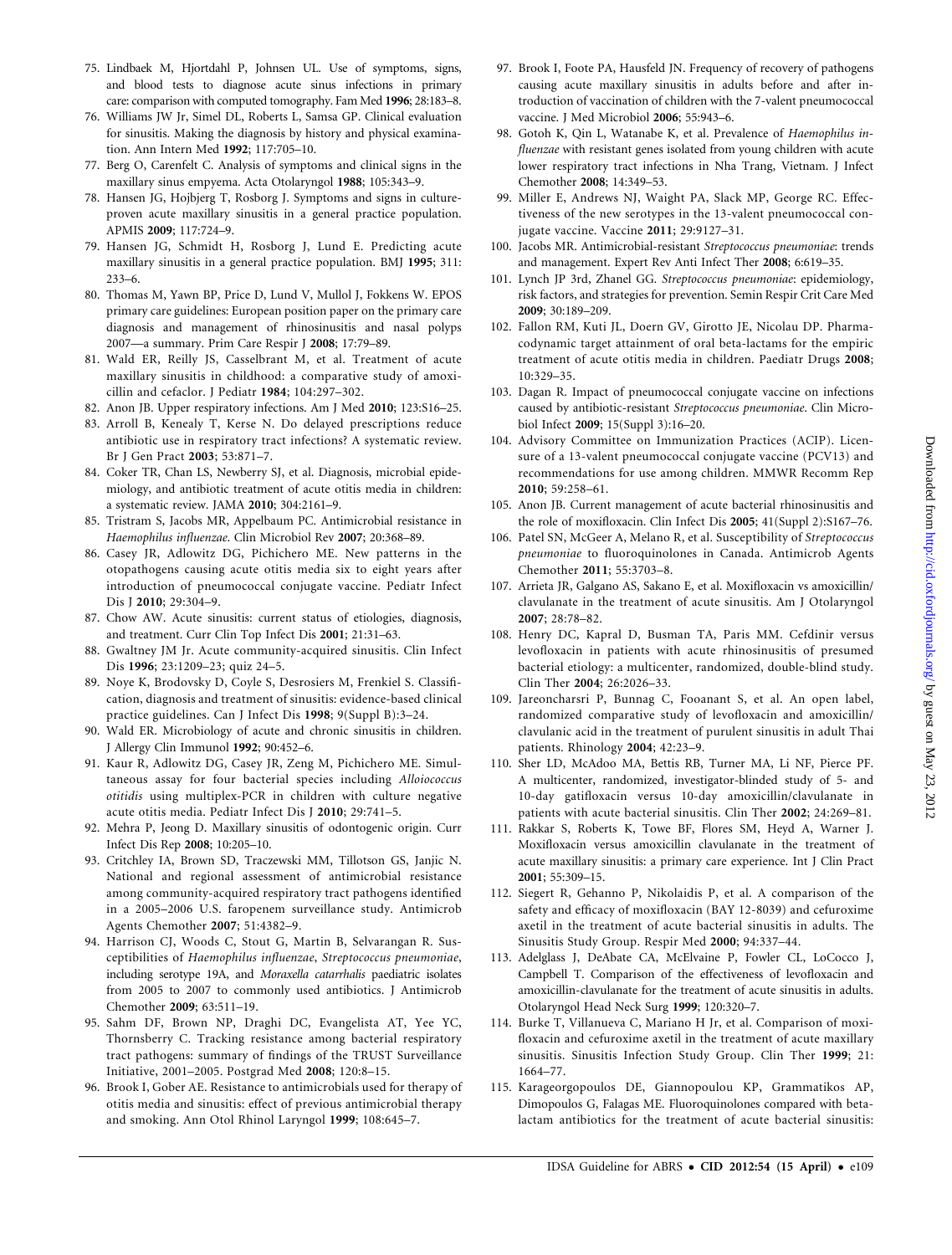Downloaded from http://cid.oxfordjournals.org/ by guest on May 23, 2012 Downloaded from <http://cid.oxfordjournals.org/> by guest on May 23, 2012

<span id="page-38-0"></span>a meta-analysis of randomized controlled trials. CMAJ 2008; 178: 845–54.

- 116. de Ferranti SD, Ioannidis JP, Lau J, Anninger WV, Barza M. Are amoxycillin and folate inhibitors as effective as other antibiotics for acute sinusitis? A meta-analysis. BMJ 1998; 317:632–7.
- 117. Lynch JP 3rd, Zhanel GG. Streptococcus pneumoniae: does antimicrobial resistance matter? Semin Respir Crit Care Med 2009; 30:210–38.
- 118. Jenkins SG, Farrell DJ. Increase in pneumococcus macrolide resistance, United States. Emerg Infect Dis 2009; 15:1260–4.
- 119. Daneman N, McGeer A, Green K, Low DE. Macrolide resistance in bacteremic pneumococcal disease: implications for patient management. Clin Infect Dis 2006; 43:432–8.
- 120. Brinker AD, Wassel RT, Lyndly J, et al. Telithromycin-associated hepatotoxicity: clinical spectrum and causality assessment of 42 cases. Hepatology 2009; 49:250–7.
- 121. Marimon JM, Perez-Trallero E, Ercibengoa M, Gonzalez A, Fenoll A. Molecular epidemiology and variants of the multidrug-resistant Streptococcus pneumoniae Spain14-5 international clone among Spanish clinical isolates. J Antimicrob Chemother 2006; 57:654–60.
- 122. Vanderkooi OG, Low DE, Green K, Powis JE, McGeer A. Predicting antimicrobial resistance in invasive pneumococcal infections. Clin Infect Dis 2005; 40:1288–97.
- 123. Hoban D, Felmingham D. The PROTEKT surveillance study: antimicrobial susceptibility of Haemophilus influenzae and Moraxella catarrhalis from community-acquired respiratory tract infections. J Antimicrob Chemother 2002; 50(Suppl S1):49–59.
- 124. See S, Mumford JM. Trimethoprim/sulfamethoxazole-induced toxic epidermal necrolysis. Ann Pharmacother 2001; 35:694–7.
- 125. Ludlam HA, Enoch DA. Doxycycline or moxifloxacin for the management of community-acquired pneumonia in the UK? Int J Antimicrob Agents 2008; 32:101–5.
- 126. Mokabberi R, Haftbaradaran A, Ravakhah K. Doxycycline vs. levofloxacin in the treatment of community-acquired pneumonia. J Clin Pharm Ther 2010; 35:195–200.
- 127. Zhanel GG, Palatnick L, Nichol KA, Low DE, Hoban DJ. Antimicrobial resistance in Haemophilus influenzae and Moraxella catarrhalis respiratory tract isolates: results of the Canadian Respiratory Organism Susceptibility Study, 1997 to 2002. Antimicrob Agents Chemother 2003; 47:1875–81.
- 128. Zhanel GG, Palatnick L, Nichol KA, Bellyou T, Low DE, Hoban DJ. Antimicrobial resistance in respiratory tract Streptococcus pneumoniae isolates: results of the Canadian Respiratory Organism Susceptibility Study, 1997 to 2002. Antimicrob Agents Chemother 2003; 47:1867–74.
- 129. Blackburn RM, Henderson KL, Lillie M, et al. Empirical treatment of influenza-associated pneumonia in primary care: a descriptive study of the antimicrobial susceptibility of lower respiratory tract bacteria (England, Wales and Northern Ireland, January 2007–March 2010). Thorax 2011; 66:389–95.
- 130. Wimmerstedt A, Kahlmeter G. Associated antimicrobial resistance in Escherichia coli, Pseudomonas aeruginosa, Staphylococcus aureus, Streptococcus pneumoniae and Streptococcus pyogenes. Clin Microbiol Infect 2008; 14:315–21.
- 131. Mandell LA, Wunderink RG, Anzueto A, et al. Infectious Diseases Society of America/American Thoracic Society consensus guidelines on the management of community-acquired pneumonia in adults. Clin Infect Dis 2007; 44(Suppl 2):S27–72.
- 132. Varonen H, Rautakorpi UM, Huikko S, et al. Management of acute maxillary sinusitis in Finnish primary care. Results from the nationwide MIKSTRA study. Scand J Prim Health Care 2004; 22:122–7.
- 133. Arndt J, Riebenfeld D, Maier H, Weidauer H. Therapeutic efficacy and tolerability of brodimoprim in comparison with doxycycline in acute sinusitis in adults. J Chemother 1994; 6:322–7.
- 134. Boezeman AJ, Kayser AM, Siemelink RJ. Comparison of spiramycin and doxycycline in the empirical treatment of acute sinusitis: preliminary results. J Antimicrob Chemother 1988; 22(Suppl B):165–70.
- 135. Group SS. Loracarbef versus doxycycline in the treatment of acute bacterial maxillary sinusitis. Scandinavian Study Group. J Antimicrob Chemother 1993; 31:949–61.
- 136. Fenoll A, Gimenez MJ, Robledo O, et al. In vitro activity of oral cephalosporins against pediatric isolates of Streptococcus pneumoniae non-susceptible to penicillin, amoxicillin or erythromycin. J Chemother 2008; 20:175–9.
- 137. Fenoll A, Gimenez MJ, Robledo O, et al. Influence of penicillin/ amoxicillin non-susceptibility on the activity of third-generation cephalosporins against Streptococcus pneumoniae. Eur J Clin Microbiol Infect Dis 2008; 27:75–80.
- 138. Sader HS, Jacobs MR, Fritsche TR. Review of the spectrum and potency of orally administered cephalosporins and amoxicillin/ clavulanate. Diagn Microbiol Infect Dis 2007; 57:5S–12S.
- 139. Jansen WT, Verel A, Beitsma M, Verhoef J, Milatovic D. Surveillance study of the susceptibility of Haemophilus influenzae to various antibacterial agents in Europe and Canada. Curr Med Res Opin 2008; 24:2853–61.
- 140. Verma R, Dhamija R, Batts DH, Ross SC, Loehrke ME. Moxifloxacin induced fatal hepatotoxicity in a 72-year-old man: a case report. Cases J 2009; 2:8063.
- 141. Van Bambeke F, Tulkens PM. Safety profile of the respiratory fluoroquinolone moxifloxacin: comparison with other fluoroquinolones and other antibacterial classes. Drug Saf 2009; 32:359–78.
- 142. Poachanukoon O, Kitcharoensakkul M. Efficacy of cefditoren pivoxil and amoxicillin/clavulanate in the treatment of pediatric patients with acute bacterial rhinosinusitis in Thailand: a randomized, investigator-blinded, controlled trial. Clin Ther 2008; 30:1870–9.
- 143. Ariza H, Rojas R, Johnson P, et al. Eradication of common pathogens at days 2, 3 and 4 of moxifloxacin therapy in patients with acute bacterial sinusitis. BMC Ear Nose Throat Disord 2006; 6:8.
- 144. Ambrose PG, Anon JB, Bhavnani SM, et al. Use of pharmacodynamic endpoints for the evaluation of levofloxacin for the treatment of acute maxillary sinusitis. Diagn Microbiol Infect Dis 2008; 61:13–20.
- 145. Li F, Nandy P, Chien S, Noel GJ, Tornoe CW. Pharmacometricsbased dose selection of levofloxacin as a treatment for postexposure inhalational anthrax in children. Antimicrob Agents Chemother 2010; 54:375–9.
- 146. Arguedas A, Dagan R, Pichichero M, et al. An open-label, double tympanocentesis study of levofloxacin therapy in children with, or at high risk for, recurrent or persistent acute otitis media. Pediatr Infect Dis J 2006; 25:1102–9.
- 147. Bradley JS, Arguedas A, Blumer JL, Saez-Llorens X, Melkote R, Noel GJ. Comparative study of levofloxacin in the treatment of children with community-acquired pneumonia. Pediatr Infect Dis J 2007; 26:868–78.
- 148. Noel GJ, Blumer JL, Pichichero ME, et al. A randomized comparative study of levofloxacin versus amoxicillin/clavulanate for treatment of infants and young children with recurrent or persistent acute otitis media. Pediatr Infect Dis J 2008; 27:483–9.
- 149. Noel GJ, Bradley JS, Kauffman RE, et al. Comparative safety profile of levofloxacin in 2523 children with a focus on four specific musculoskeletal disorders. Pediatr Infect Dis J 2007; 26:879–91.
- 150. Bradley JS, Jackson MA. The use of systemic and topical fluoroquinolones. Pediatrics 2011; 128:e1034–45.
- 151. Payne SC, Benninger MS. Staphylococcus aureus is a major pathogen in acute bacterial rhinosinusitis: a meta-analysis. Clin Infect Dis 2007; 45:e121–7.
- 152. Brook I, Foote PA, Hausfeld JN. Increase in the frequency of recovery of meticillin-resistant Staphylococcus aureus in acute and chronic maxillary sinusitis. J Med Microbiol 2008; 57:1015–17.
- 153. Huang WH, Hung PK. Methicillin-resistant Staphylococcus aureus infections in acute rhinosinusitis. Laryngoscope 2006; 116:288–91.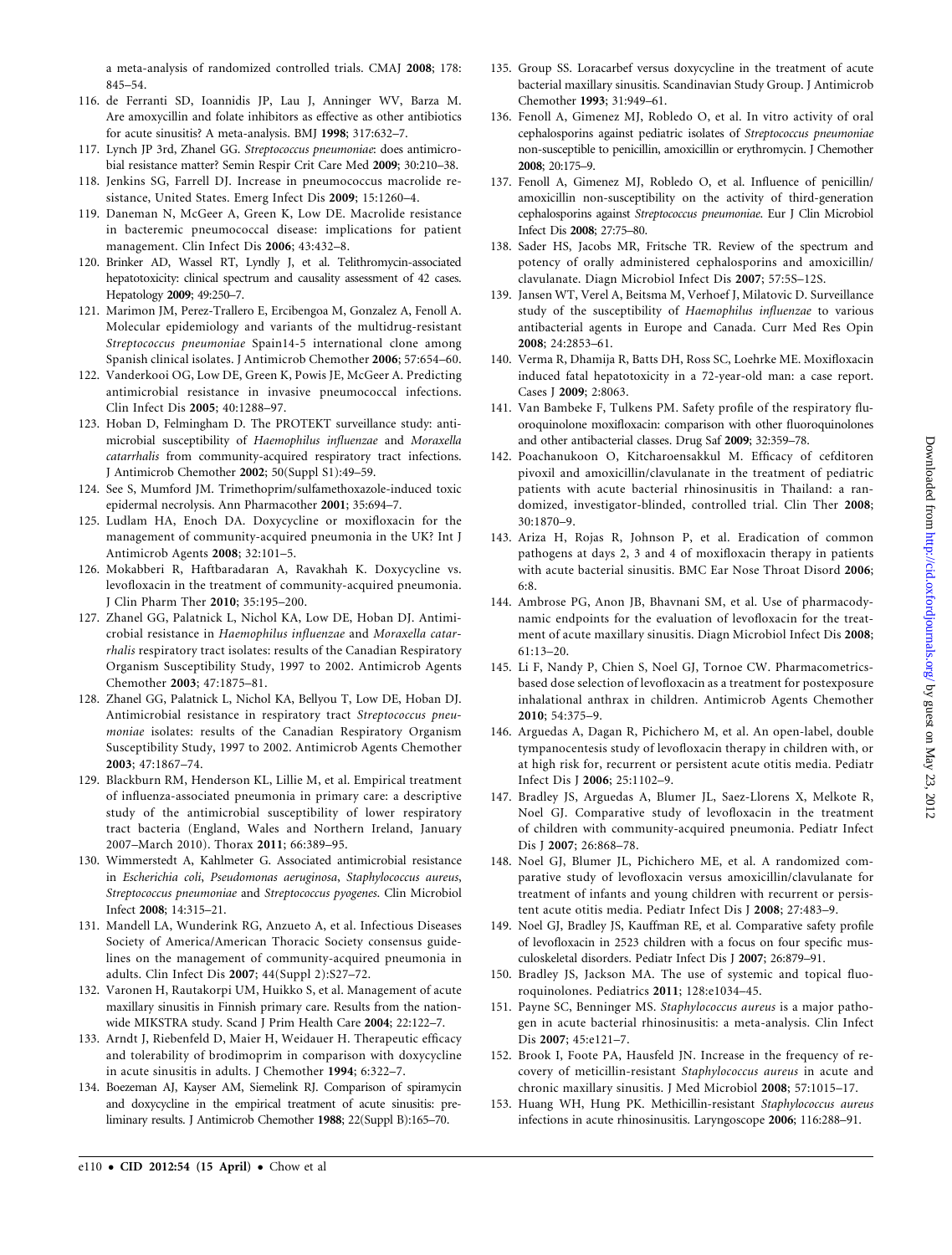- <span id="page-39-0"></span>154. Javer AR, Genoway K, Tsaparas Y. Comparison of swabs versus suction traps for endoscopically guided sinus cultures. J Otolaryngol Head Neck Surg 2008; 37:185–91.
- 155. Klossek JM, Dubreuil L, Richet H, Richet B, Sedallian A, Beutter P. Bacteriology of the adult middle meatus. J Laryngol Otol 1996; 110:847–9.
- 156. Nadel DM, Lanza DC, Kennedy DW. Endoscopically guided sinus cultures in normal subjects. Am J Rhinol 1999; 13:87–90.
- 157. Wald ER. Sinusitis. Pediatr Ann 1998; 27:811–18.
- 158. Kutluhan A, Akdeniz H, Kaya Z, Kiroglu F, Kiris M, Ugras S. The treatment duration of acute maxillary sinusitis: how long should it be? A nasal smear controlled study. Rhinology 2002; 40: 198–202.
- 159. Williams JW Jr, Holleman DR Jr, Samsa GP, Simel DL. Randomized controlled trial of 3 vs 10 days of trimethoprim/sulfamethoxazole for acute maxillary sinusitis. JAMA 1995; 273:1015–21.
- 160. Henry DC, Riffer E, Sokol WN, Chaudry NI, Swanson RN. Randomized double-blind study comparing 3- and 6-day regimens of azithromycin with a 10-day amoxicillin-clavulanate regimen for treatment of acute bacterial sinusitis. Antimicrob Agents Chemother 2003; 47:2770–4.
- 161. Tellier G, Brunton SA, Nusrat R. Telithromycin for the treatment of acute bacterial maxillary sinusitis: a review of a new antibacterial agent. South Med J 2005; 98:863–8.
- 162. Poole M, Anon J, Paglia M, Xiang J, Khashab M, Kahn J. A trial of high-dose, short-course levofloxacin for the treatment of acute bacterial sinusitis. Otolaryngol Head Neck Surg 2006; 134:10–17.
- 163. Anderson VR, Perry CM. Levofloxacin: a review of its use as a highdose, short-course treatment for bacterial infection. Drugs 2008; 68:535–65.
- 164. Falagas ME, Karageorgopoulos DE, Grammatikos AP, Matthaiou DK. Effectiveness and safety of short vs. long duration of antibiotic therapy for acute bacterial sinusitis: a meta-analysis of randomized trials. Br J Clin Pharmacol 2009; 67:161–71.
- 165. Pichichero ME. Short course antibiotic therapy for respiratory infections: a review of the evidence. Pediatr Infect Dis J 2000; 19:929–37.
- 166. Hadley JA. Value of short-course antimicrobial therapy in acute bacterial rhinosinusitis. Int J Antimicrob Agents 2005; 26(Suppl 3): S164–9.
- 167. Keating KN, Friedman HS, Perfetto EM. Moxifloxacin versus levofloxacin for treatment of acute rhinosinusitis: a retrospective database analysis of treatment duration, outcomes, and charges. Curr Med Res Opin 2006; 22:327–33.
- 168. Ioannidis JP, Chew P, Lau J. Standardized retrieval of side effects data for meta-analysis of safety outcomes. A feasibility study in acute sinusitis. J Clin Epidemiol 2002; 55:619–26.
- 169. Kassel JC, King D, Spurling GK. Saline nasal irrigation for acute upper respiratory tract infections. Cochrane Database Syst Rev 2010 (3):CD006821.
- 170. Adam P, Stiffman M, Blake RL Jr. A clinical trial of hypertonic saline nasal spray in subjects with the common cold or rhinosinusitis. Arch Fam Med 1998; 7:39–43.
- 171. Bollag U, Albrecht E, Wingert W. Medicated versus saline nose drops in the management of upper respiratory infection. Helv Paediatr Acta 1984; 39:341–5.
- 172. Slapak I, Skoupa J, Strnad P, Hornik P. Efficacy of isotonic nasal wash (seawater) in the treatment and prevention of rhinitis in children. Arch Otolaryngol Head Neck Surg 2008; 134:67–74.
- 173. Wang YH, Yang CP, Ku MS, Sun HL, Lue KH. Efficacy of nasal irrigation in the treatment of acute sinusitis in children. Int J Pediatr Otorhinolaryngol 2009; 73:1696–701.
- 174. Hauptman G, Ryan MW. The effect of saline solutions on nasal patency and mucociliary clearance in rhinosinusitis patients. Otolaryngol Head Neck Surg 2007; 137:815–21.
- 175. Inanli S, Ozturk O, Korkmaz M, Tutkun A, Batman C. The effects of topical agents of fluticasone propionate, oxymetazoline, and 3%

and 0.9% sodium chloride solutions on mucociliary clearance in the therapy of acute bacterial rhinosinusitis in vivo. Laryngoscope 2002; 112:320–5.

- 176. Tomooka LT, Murphy C, Davidson TM. Clinical study and literature review of nasal irrigation. Laryngoscope 2000; 110:1189–93.
- 177. Rabago D, Zgierska A, Mundt M, Barrett B, Bobula J, Maberry R. Efficacy of daily hypertonic saline nasal irrigation among patients with sinusitis: a randomized controlled trial. J Fam Pract 2002; 51:1049–55.
- 178. Louisiana Department of Health and Hospitals–Office of Public Health/Infectious Disease Epidemiology Section. Louisiana morbidity reports 2011. 2011: 1–5. Available at: [http://new.dhh.louisiana.gov/](http://new.dhh.louisiana.gov/index.cfm/newsroom/detail/2037) [index.cfm/newsroom/detail/2037](http://new.dhh.louisiana.gov/index.cfm/newsroom/detail/2037). Accessed 22 December 2011.
- 179. Louisiana Department of Health and Hospitals–Office of Public Health/Infectious Disease Epidemiology Section. North Louisiana woman dies from rare ameba infection: DHH warns residents about improper neti pot use. 2011. Available at: [http://new.dhh.louisiana.gov/](http://new.dhh.louisiana.gov/index.cfm/newsroom/detail/2332) [index.cfm/newsroom/detail/2332.](http://new.dhh.louisiana.gov/index.cfm/newsroom/detail/2332) Accessed 22 December 2011.
- 180. Barlan IB, Erkan E, Bakir M, Berrak S, Basaran MM. Intranasal budesonide spray as an adjunct to oral antibiotic therapy for acute sinusitis in children. Ann Allergy Asthma Immunol 1997; 78: 598–601.
- 181. Dolor RJ, Witsell DL, Hellkamp AS, Williams JW Jr, Califf RM, Simel DL. Comparison of cefuroxime with or without intranasal fluticasone for the treatment of rhinosinusitis. The CAFFS Trial: a randomized controlled trial. JAMA 2001; 286:3097–105.
- 182. Meltzer EO, Bachert C, Staudinger H. Treating acute rhinosinusitis: comparing efficacy and safety of mometasone furoate nasal spray, amoxicillin, and placebo. J Allergy Clin Immunol 2005; 116: 1289–95.
- 183. Nayak AS, Settipane GA, Pedinoff A, et al. Effective dose range of mometasone furoate nasal spray in the treatment of acute rhinosinusitis. Ann Allergy Asthma Immunol 2002; 89:271–8.
- 184. Zalmanovici A, Yaphe J. Intranasal steroids for acute sinusitis. Cochrane Database Syst Rev 2009 (4):CD005149.
- 185. Sipila J, Suonpaa J, Silvoniemi P, Laippala P. Correlations between subjective sensation of nasal patency and rhinomanometry in both unilateral and total nasal assessment. ORL J Otorhinolaryngol Relat Spec 1995; 57:260–3.
- 186. Wiklund L, Stierna P, Berglund R, Westrin KM, Tonnesson M. The efficacy of oxymetazoline administered with a nasal bellows container and combined with oral phenoxymethyl-penicillin in the treatment of acute maxillary sinusitis. Acta Otolaryngol Suppl 1994; 515:57–64.
- 187. McCormick DP, John SD, Swischuk LE, Uchida T. A double-blind, placebo-controlled trial of decongestant-antihistamine for the treatment of sinusitis in children. Clin Pediatr (Phila) 1996; 35: 457–60.
- 188. Bende M, Fukami M, Arfors KE, Mark J, Stierna P, Intaglietta M. Effect of oxymetazoline nose drops on acute sinusitis in the rabbit. Ann Otol Rhinol Laryngol 1996; 105:222–5.
- 189. Braun JJ, Alabert JP, Michel FB, et al. Adjunct effect of loratadine in the treatment of acute sinusitis in patients with allergic rhinitis. Allergy 1997; 52:650–5.
- 190. US Food and Drug Administration. Public health advisory. Overthe-counter medicines for infants and children. Available at: [http://](http://www.fda.gov/drugs/drugsafety/postmarketdrugsafetyinformationforpatientsandproviders/drugsafetyinformationforheathcareprofessionals/publichealthadvisories/ucm051137.htm) [www.fda.gov/drugs/drugsafety/postmarketdrugsafetyinformationfor](http://www.fda.gov/drugs/drugsafety/postmarketdrugsafetyinformationforpatientsandproviders/drugsafetyinformationforheathcareprofessionals/publichealthadvisories/ucm051137.htm) [patientsandproviders/drugsafetyinformationforheathcareprofessionals/](http://www.fda.gov/drugs/drugsafety/postmarketdrugsafetyinformationforpatientsandproviders/drugsafetyinformationforheathcareprofessionals/publichealthadvisories/ucm051137.htm) [publichealthadvisories/ucm051137.htm](http://www.fda.gov/drugs/drugsafety/postmarketdrugsafetyinformationforpatientsandproviders/drugsafetyinformationforheathcareprofessionals/publichealthadvisories/ucm051137.htm). Accessed 1 December 2011.
- 191. Anon JB, Paglia M, Xiang J, Ambrose PG, Jones RN, Kahn JB. Serial sinus aspirate samples during high-dose, short-course levofloxacin treatment of acute maxillary sinusitis. Diagn Microbiol Infect Dis 2007; 57:105–7.
- 192. Ambrose PG, Anon JB, Owen JS, et al. Use of pharmacodynamic end points in the evaluation of gatifloxacin for the treatment of acute maxillary sinusitis. Clin Infect Dis 2004; 38:1513–20.